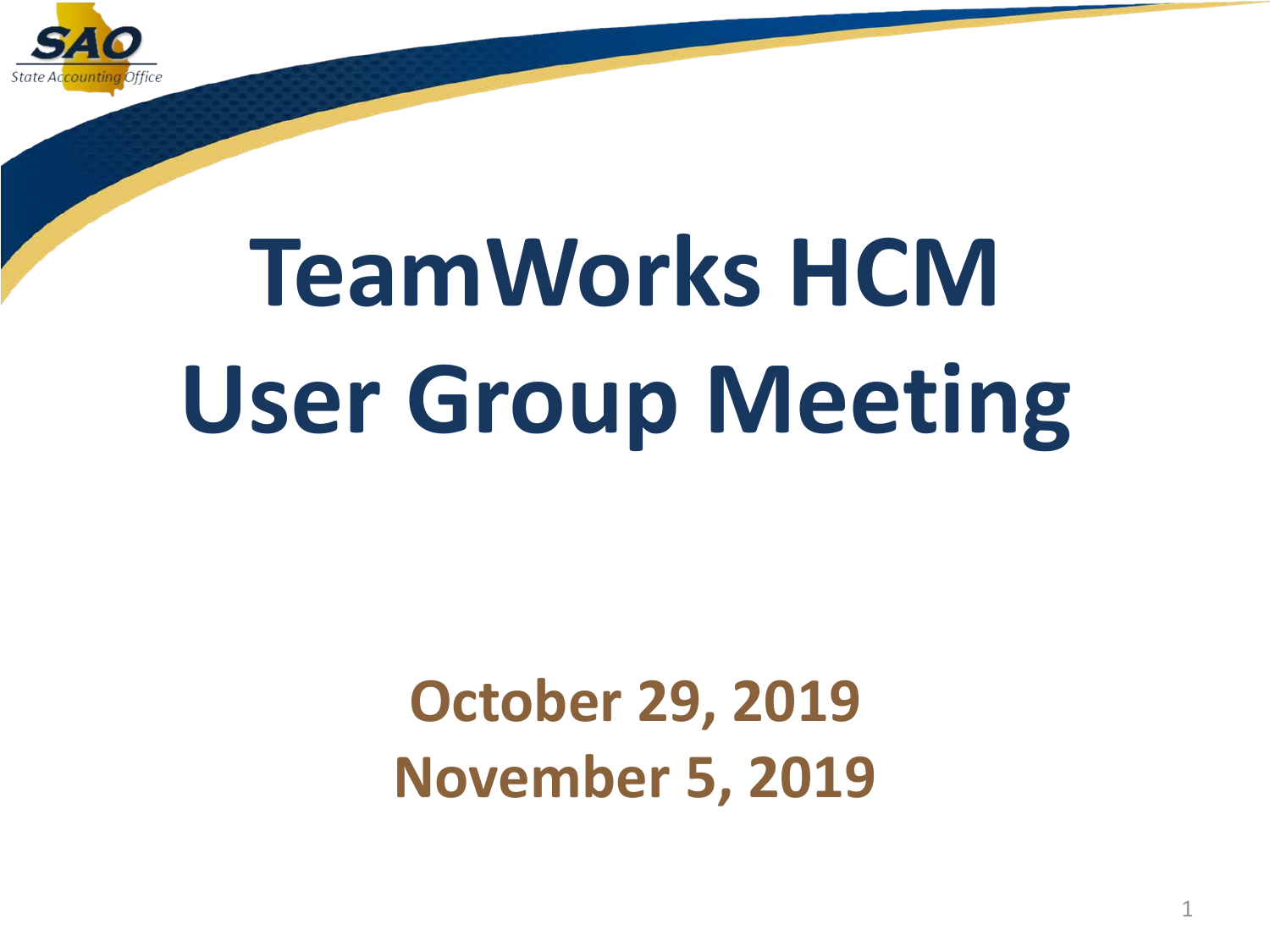

### **Welcome & Introductions**

#### **SAO**

Martha Varn, HCM Manager Melody Richards, TeamWorks Program Director Jeff Maile, Business Analyst

#### **HRA**

Bo McDaniel, Enterprise Talent Mgt Services Director Latatia West, Policy Manager Tonia Nelson, Lead Business Analyst Sonja Willis, Business Analyst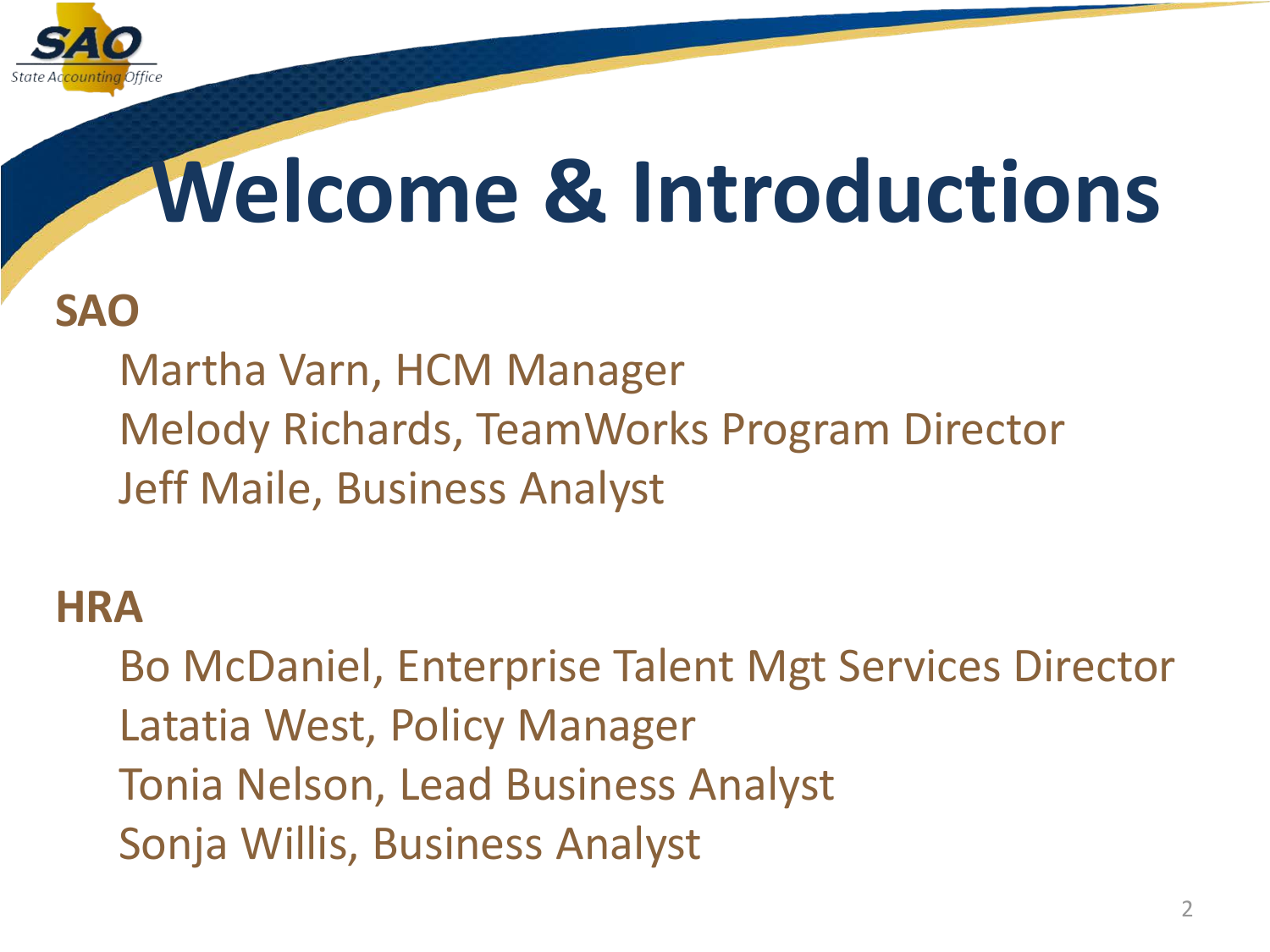

### **Agenda**

Report Manager (Replacement for GTA's Mobius/View Direct System)

ERS GASB67 Compliance Reporting

Correcting Term/Incorrect Action Repeal **Transactions** 

Upcoming Activities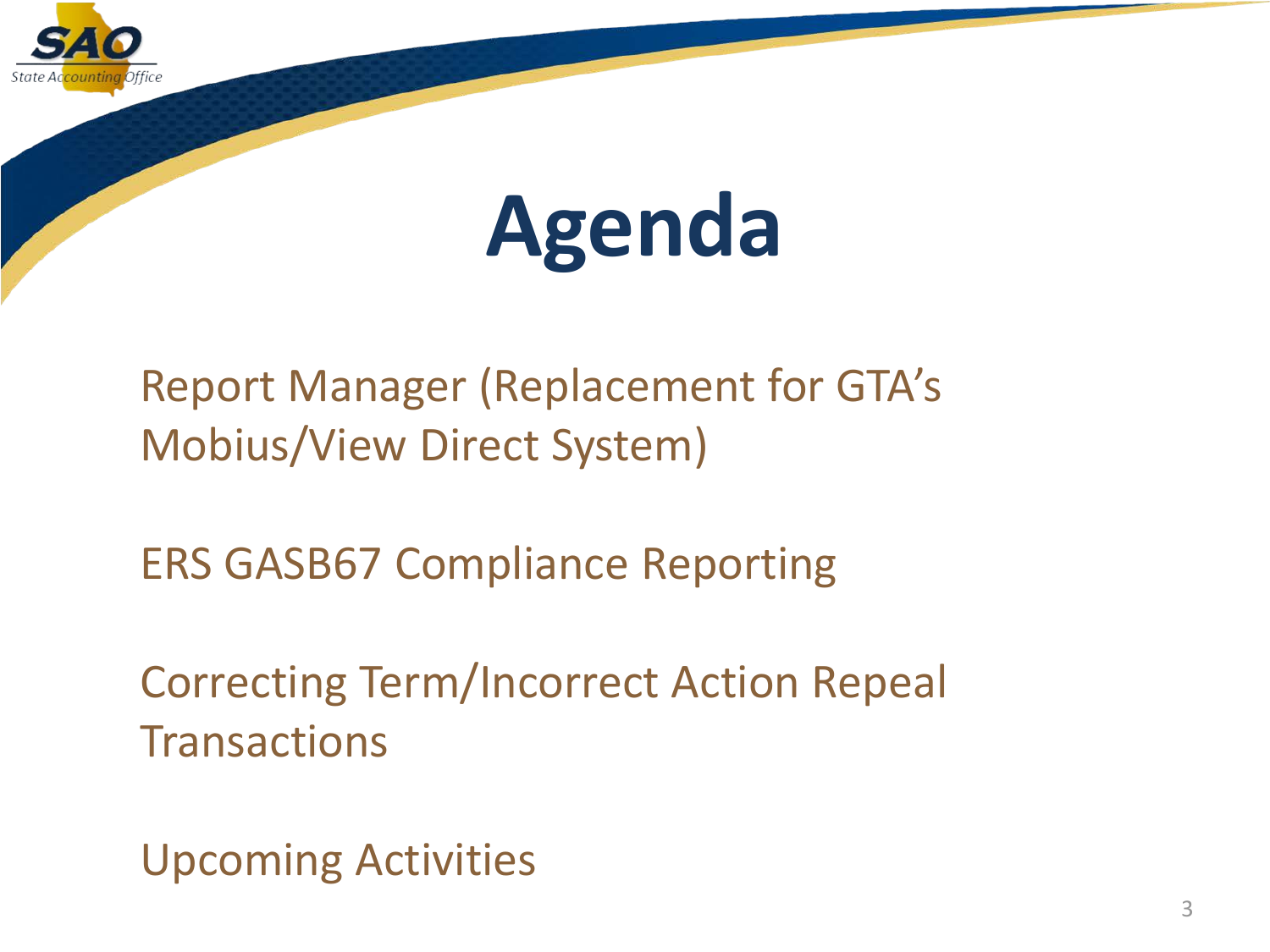

### **Agenda**

Updates to FLSA Overtime Rule Regulations

ePerformance Approval Workflow Enhancement

New Action Reason Code for Interim Staff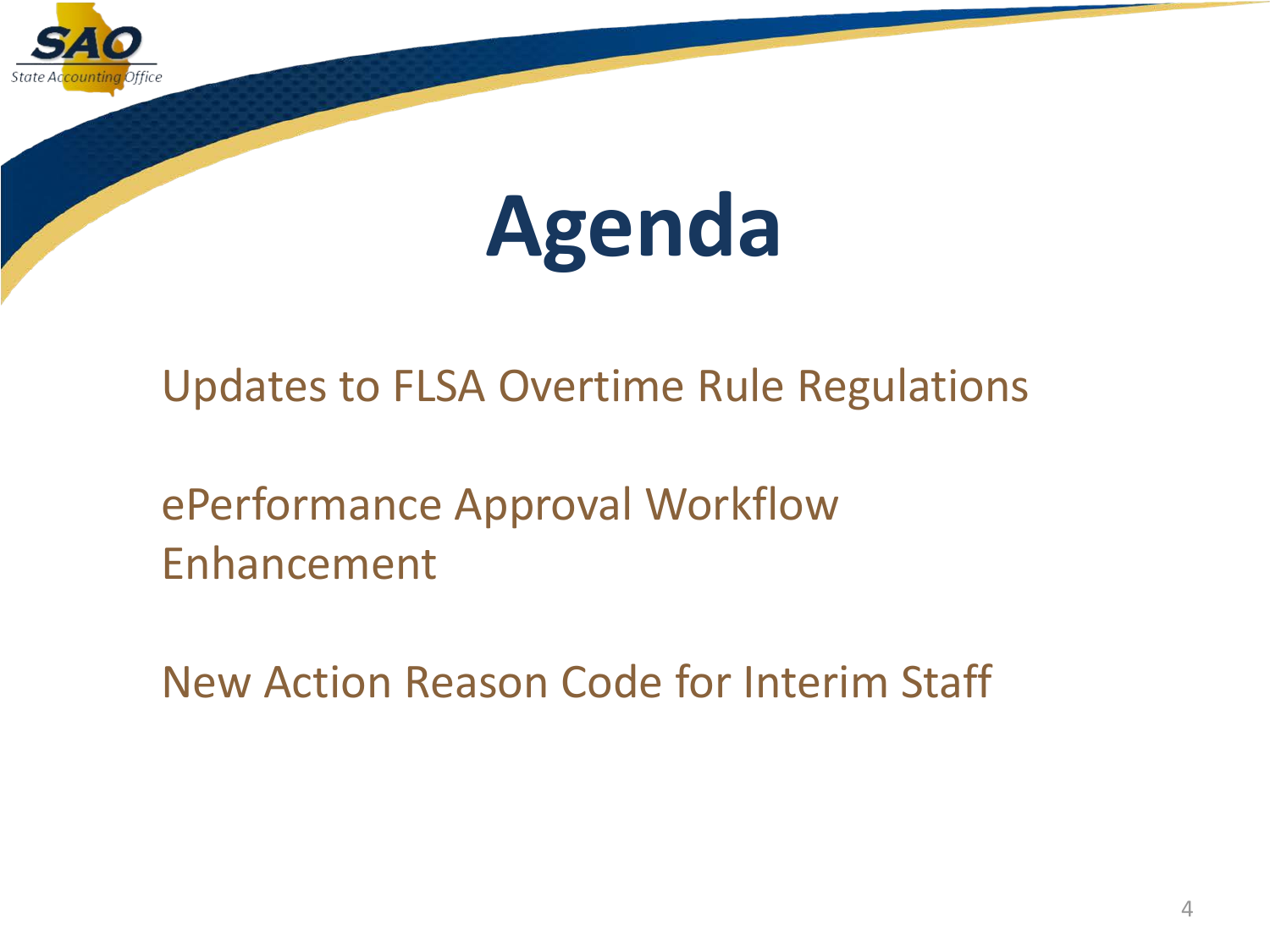

### **Agenda**

Recurring Activities

- **Personal Leave**
- **Education Leave**
- **❖ Annual Enrollment Load**
- **❖ Charitable Contributions Load**

Subgroup Update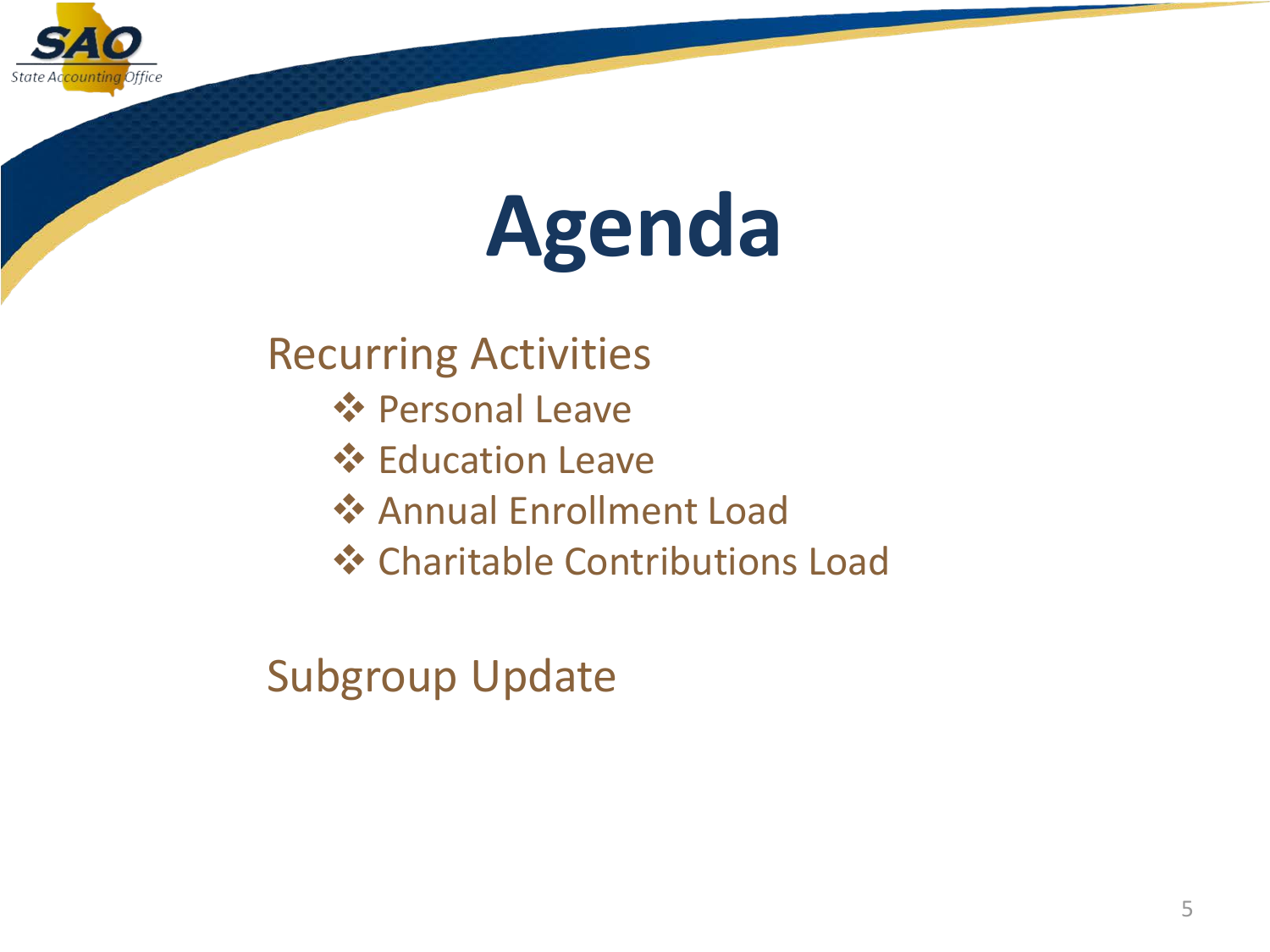

### **Report Manager Replacement for Mobius/View Direct**

**Georgia Technology Authority** 

Technology enabling the business of government

| TUDIUS                    |                                                                                                                                                                                             |  |  |
|---------------------------|---------------------------------------------------------------------------------------------------------------------------------------------------------------------------------------------|--|--|
| Home                      | Welcome to the Georgia Technology Authority's Mobius/View Direct system.<br><b>Downloads</b>                                                                                                |  |  |
| Login                     | $7 - Zip:$<br>Time sensitive matter-Attention required. Over the coming months, the View<br>32-bit   64-bit                                                                                 |  |  |
| Change Password           | Direct solution including Mobius View, and all associated data and reports will<br>be retired by GTA. The repository for INFOSSG-PROD will be retired on<br>Adobe Reader:                   |  |  |
| FAQ                       | December 31, 2019, followed by the repository for INFOSSS-PROD on December<br>Version 11 Full<br>31, 2019. It is strongly recommended that you download any reports and data                |  |  |
| User Guide                | (if a policy is utilized) which you would like to keep. The reports and data will<br>cease to be available beyond the dates listed above. Please contact your data owner or source provider |  |  |
| Feedback Form             | regarding a replacement solution.                                                                                                                                                           |  |  |
| <b>Security Statement</b> | System<br>Days till retired Date of retirement                                                                                                                                              |  |  |
| <b>Training Videos</b>    | <b>INFOSSG-PROD 73</b><br>12/31/2019                                                                                                                                                        |  |  |
|                           | <b>INFOSSS-PROD 73</b><br>12/31/2019                                                                                                                                                        |  |  |

<u> Site Map | Jobs | Online Services | Contact Us</u>

Friday, October 18, 2019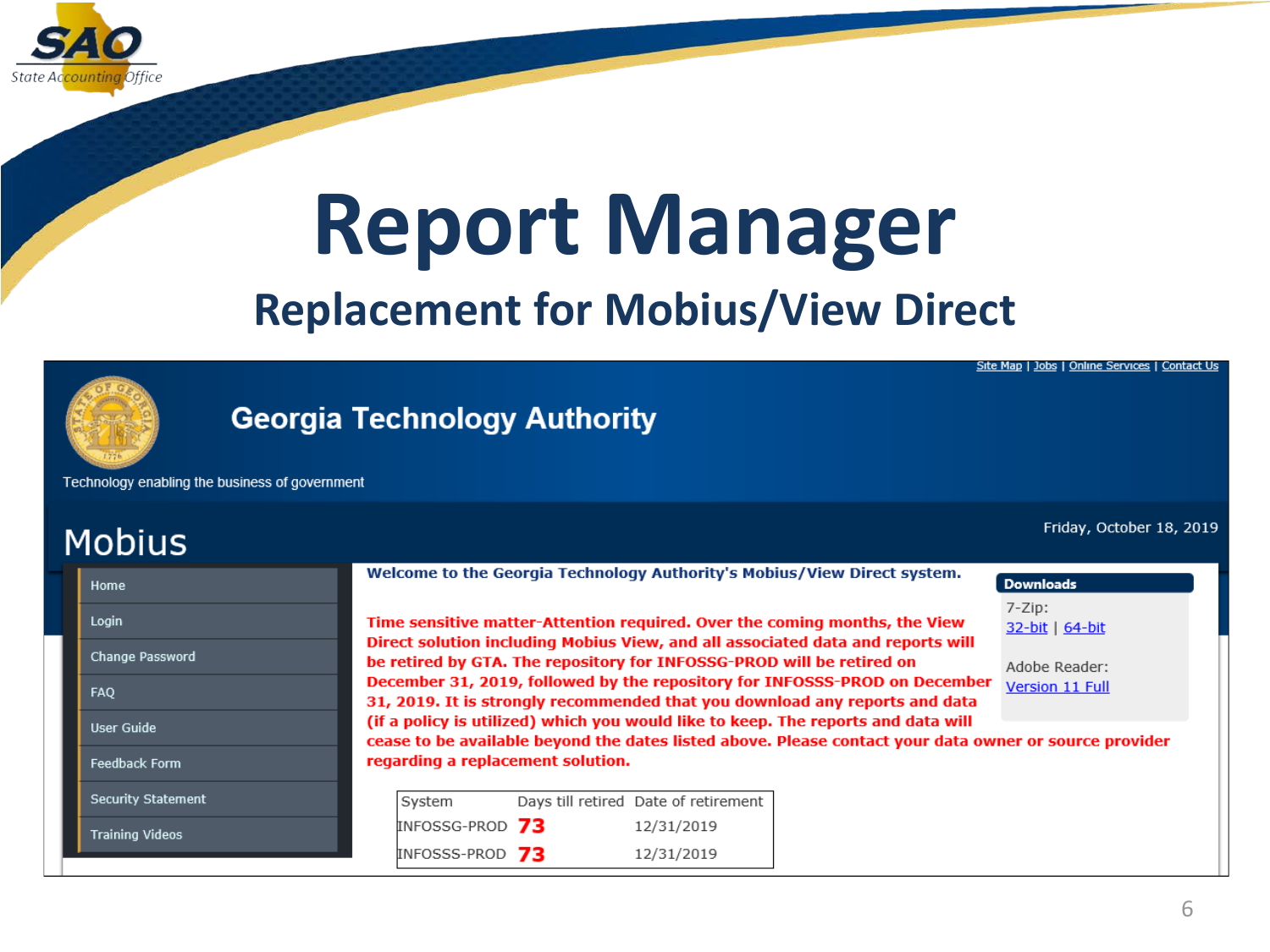

## **What is Changing?**

The Mobius/Luminist/ViewDirect System will be retired by the end of this year.

The TeamWorks Report Manager will become the Report Repository for all Budget, Payroll, and HR Reports in mid-November 2019.

https://sao.georgia.gov/teamworks-report-manager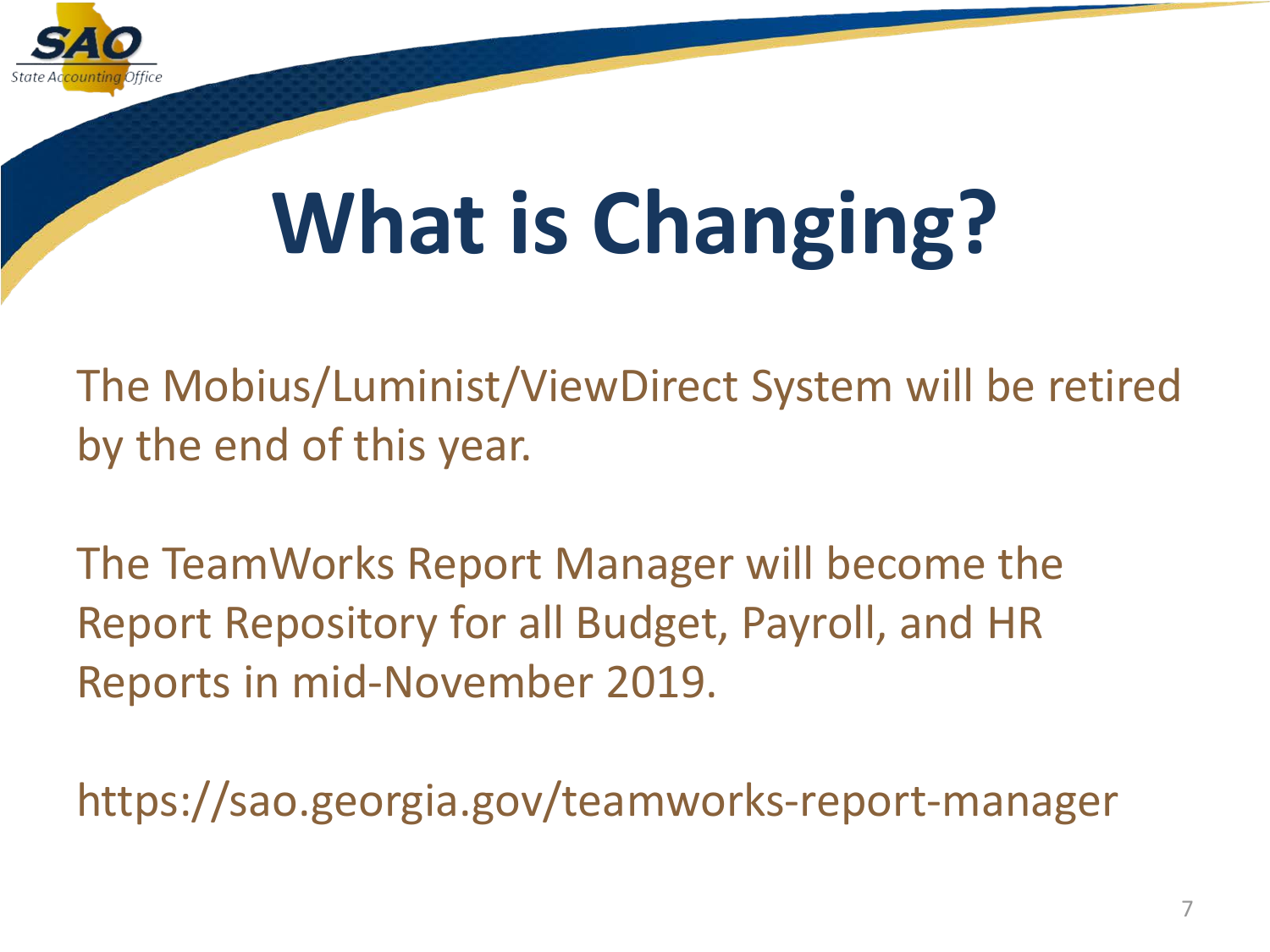

### **Mobius vs Report Manager**

|                                  | <b>Mobius</b>                                                                                                       | <b>Report Manager</b>                                      |
|----------------------------------|---------------------------------------------------------------------------------------------------------------------|------------------------------------------------------------|
|                                  | Report Groups Budget, HR, Payroll                                                                                   | <b>Budget, HR, Payroll</b>                                 |
|                                  | One Account per Report<br>User Accounts Group; multiple users share assigned to each individual<br>one Recipient ID | <b>Report Group access is</b><br>User's ID in TW           |
| <b>Batch Reports Mobius Only</b> |                                                                                                                     | <b>Report Manager Only</b>                                 |
| Report Name PYXXX0018            |                                                                                                                     | <b>XXX00-PY018</b>                                         |
| <b>Ad-Hoc</b><br><b>Reports</b>  | can run and retrieve on-line line retrieval only – but will<br>in TW or send to Mobius work the same as today.      | Run Type is optional – users Run Type is restricted to on- |
|                                  | Report Format Reports Default to .PDF                                                                               | Produced in .PDF (only<br>option)                          |
| <b>Text Files</b>                | Download as .TXT                                                                                                    | <b>Download as .CSV</b>                                    |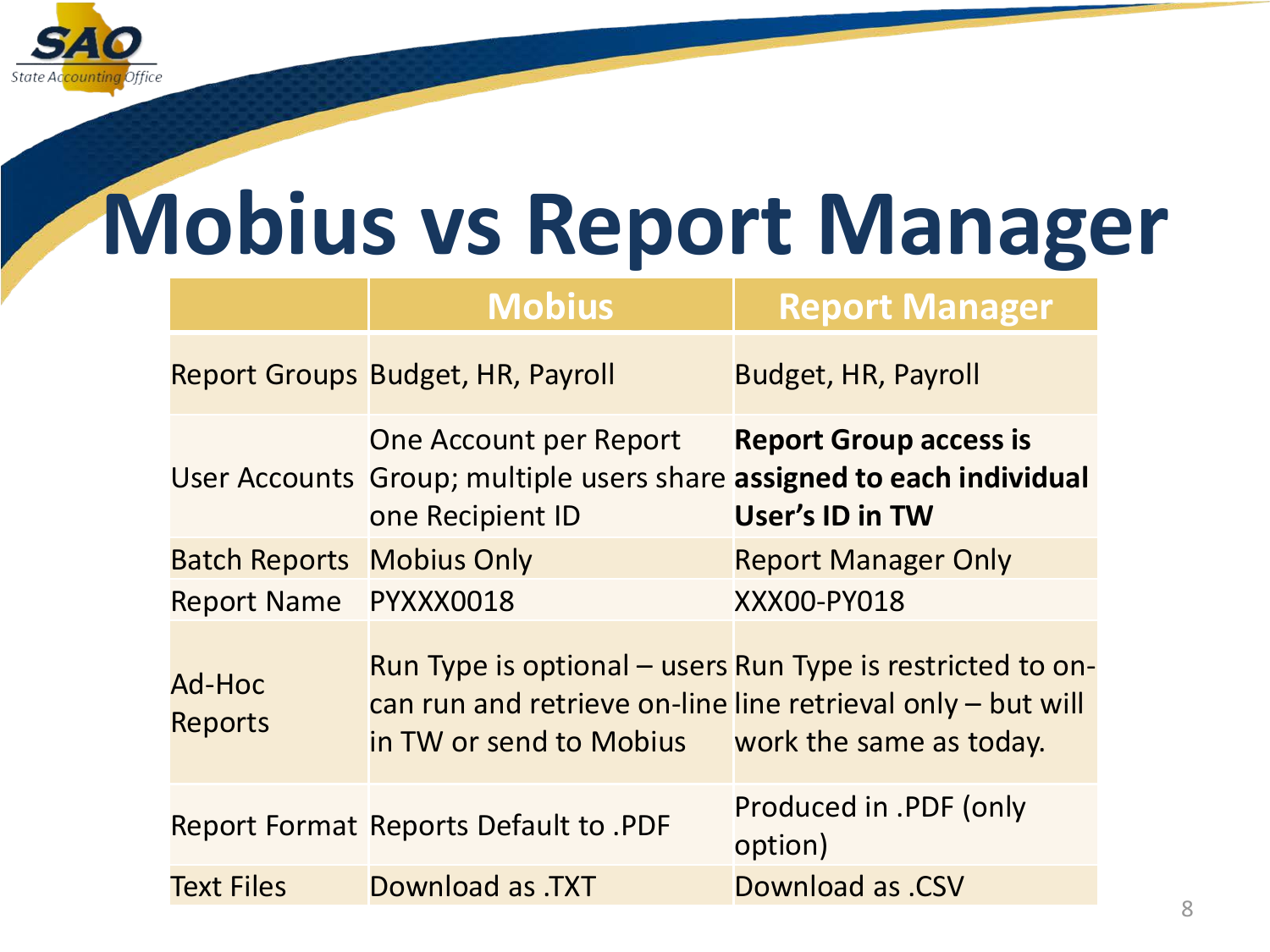

#### **Purpose:**

Meet reporting requirements for Governmental Accounting Standards Board (GASB) Rule 67

#### **What is GASB Rule 67?:**

Requires governmental entities to report why an employee is **not enrolled** in a pension plan.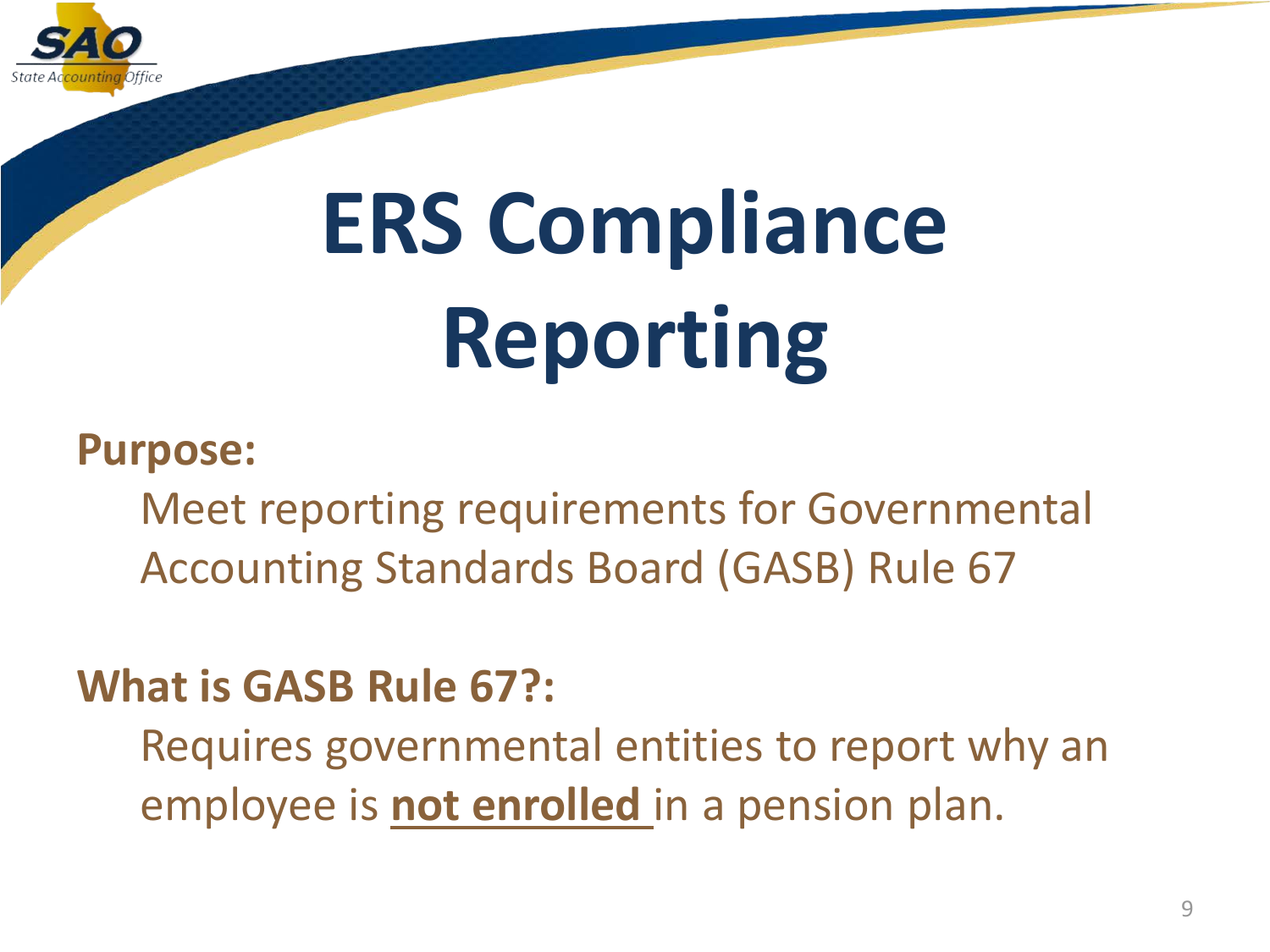

**Reporting Frequency:** Monthly

**When:** 

Reason Code is reported to ERS on the 5th of the month via nightly batch processing

**Who:**

- Employees active as of the last day of the month, not in a pension plan
- **What:** Reason code from previous month code or default (99)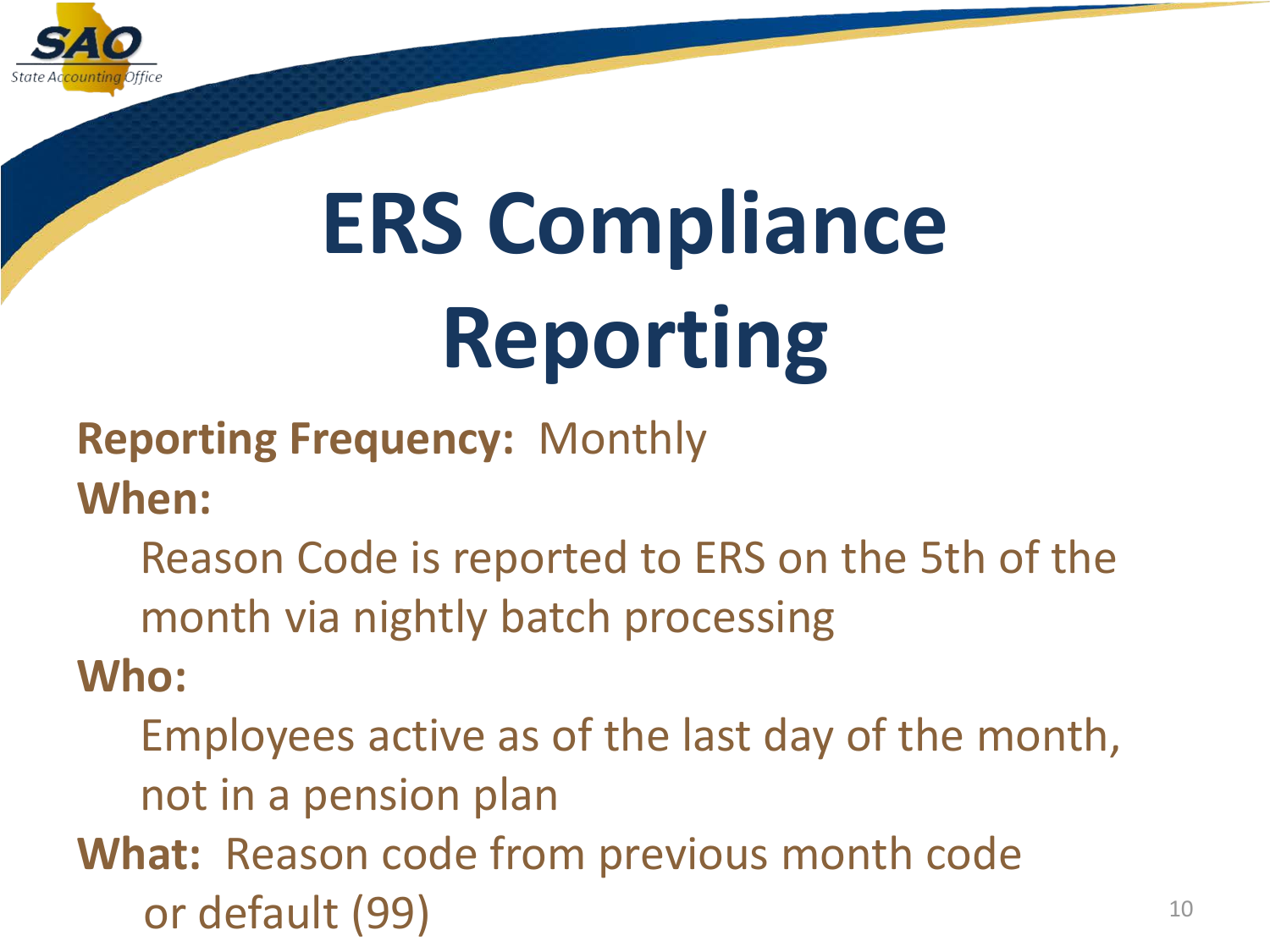

#### **TeamWorks Open for Reporting:**

- Current month plus 1 month
- **Data Entry:** 
	- Enter once and then only if there is a change

Open period allows time to enter during the hire process or as changes occur.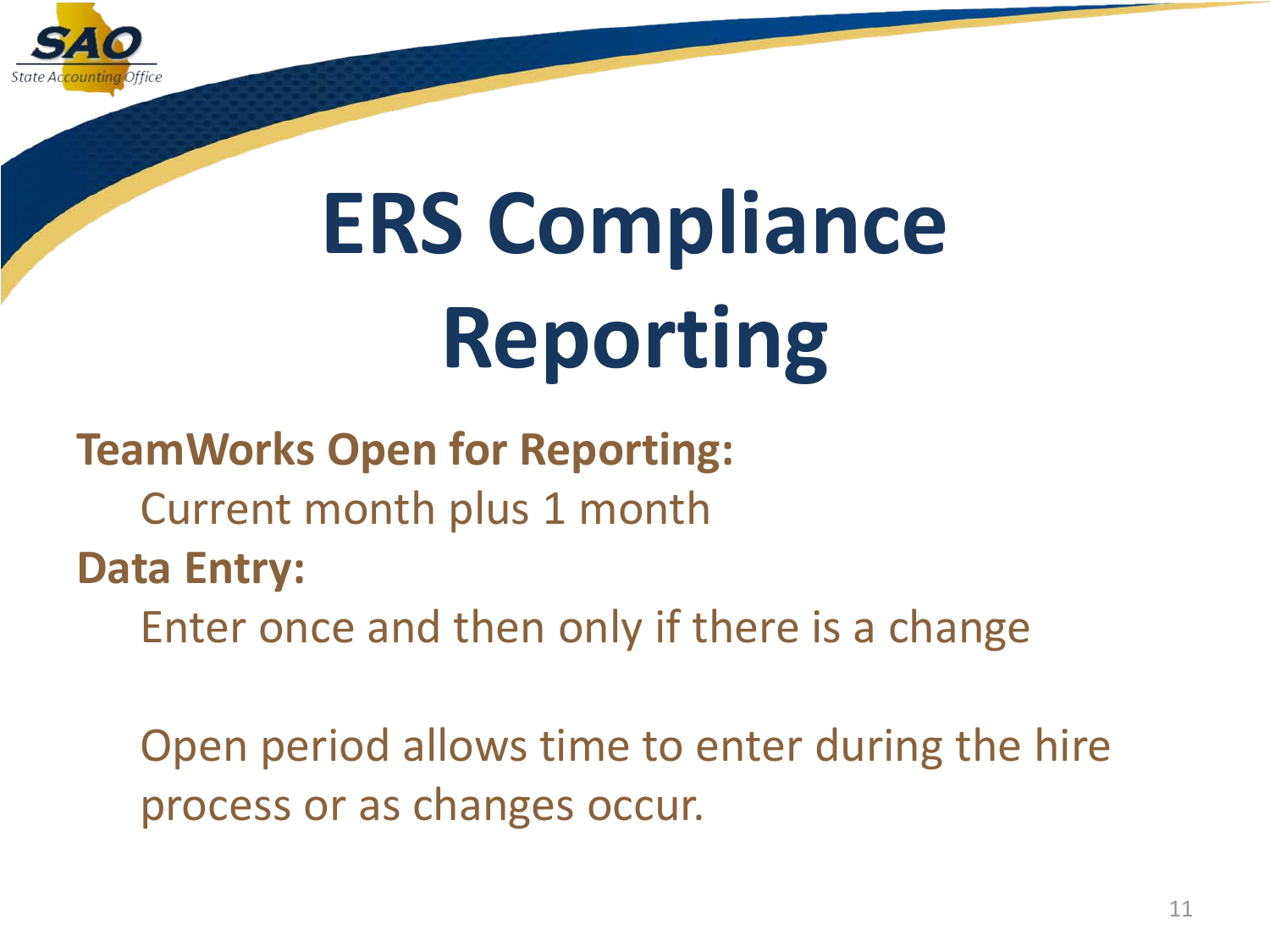

| Main Menu $\star$<br>Favorites $\star$  | Benefits $\star$<br>$\rightarrow$<br>Ŋ. | Enroll In Benefits $\star \rightarrow$<br>Pension Compliance Page |                         |
|-----------------------------------------|-----------------------------------------|-------------------------------------------------------------------|-------------------------|
| TeamWorks                               | <b>HCMTEST</b>                          |                                                                   |                         |
| <b>Pension Complaince Report</b>        |                                         |                                                                   |                         |
| Jane Doe<br>Company:                    | Employee                                | Empl ID                                                           | <b>Empl Record</b><br>0 |
| <b>Pension Complaince Page</b>          |                                         | Find   View All                                                   | First 1 of 1 D Last     |
| *Month   09 - September<br>$\checkmark$ | *Calendar Year<br>2019                  | *ERS Reason Code 04<br><b>Q</b> Other Pension Plan                | $+$                     |
|                                         |                                         |                                                                   |                         |
|                                         | User ID                                 | Datetime                                                          |                         |
| <b>同</b> Save                           |                                         |                                                                   |                         |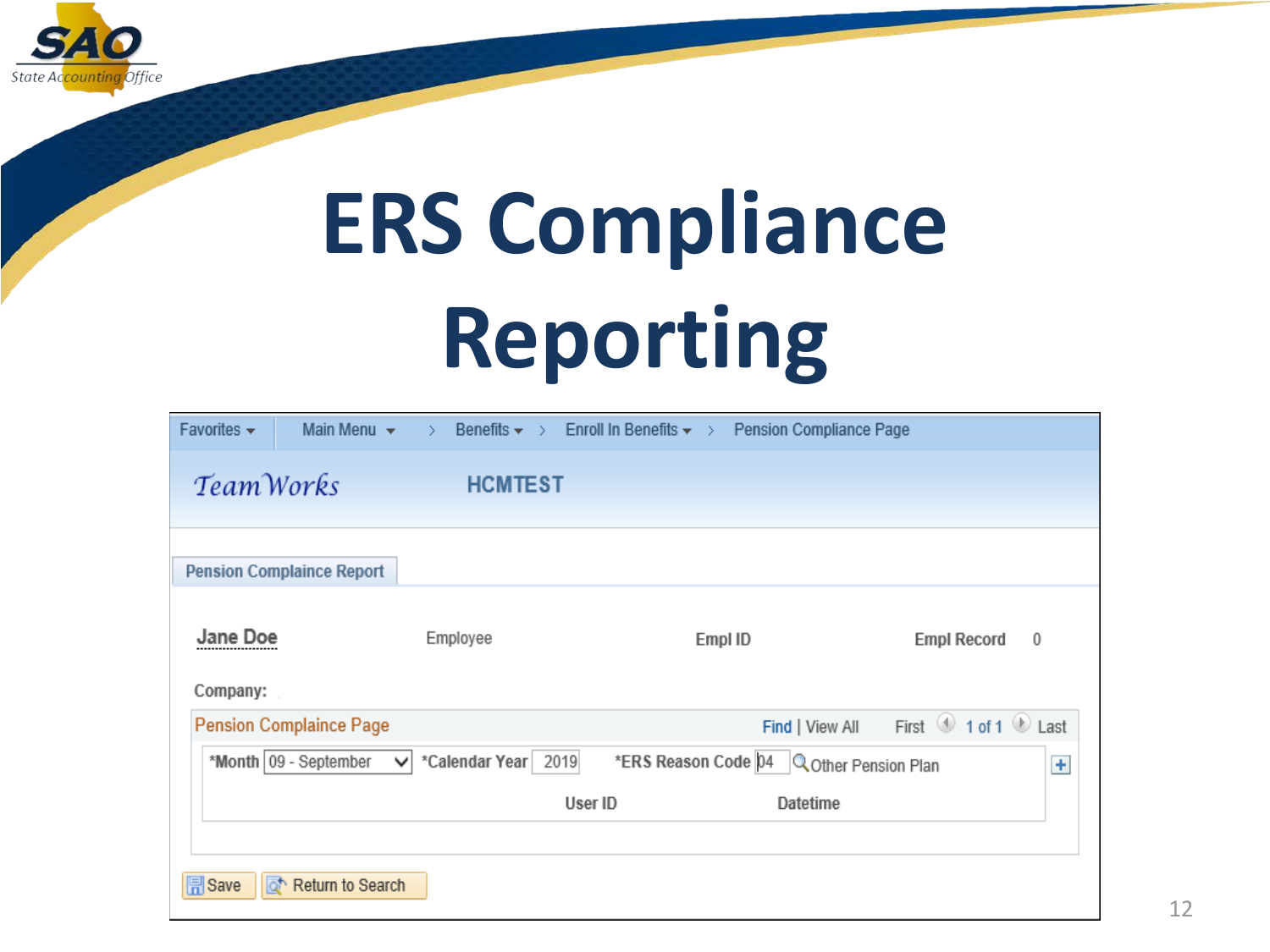

#### **Reason Codes**

- **00 Full-time Student**
- **01 Work Study Student**
- **02 Rehired Retiree Part-time**
- **03 Non-employee**
- **04 Other Pension Plan**
- **05 Discontinue ERS after age 65**
- **06 Other**
- **07 Terminated**
- **08 Enrolled in ERSGA Plan**
- **99 Default**
- **DD Ignore**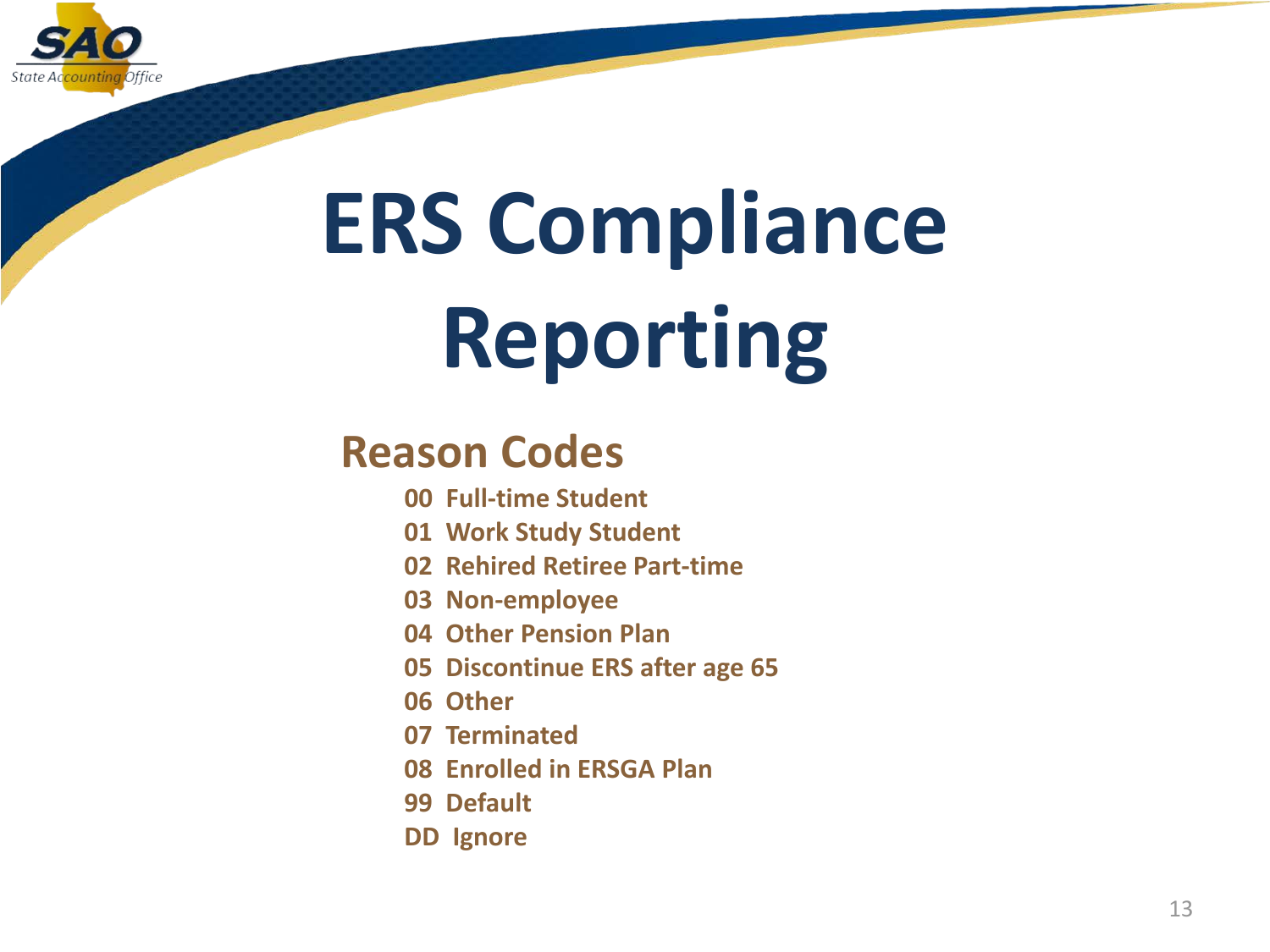

**Default reason code reported to ERS:** ERS will contact agency to obtain correct code

**How can I get additional information on this new process?**

Webinar on Wednesday, October 30, 2019  $2:30 - 3:30$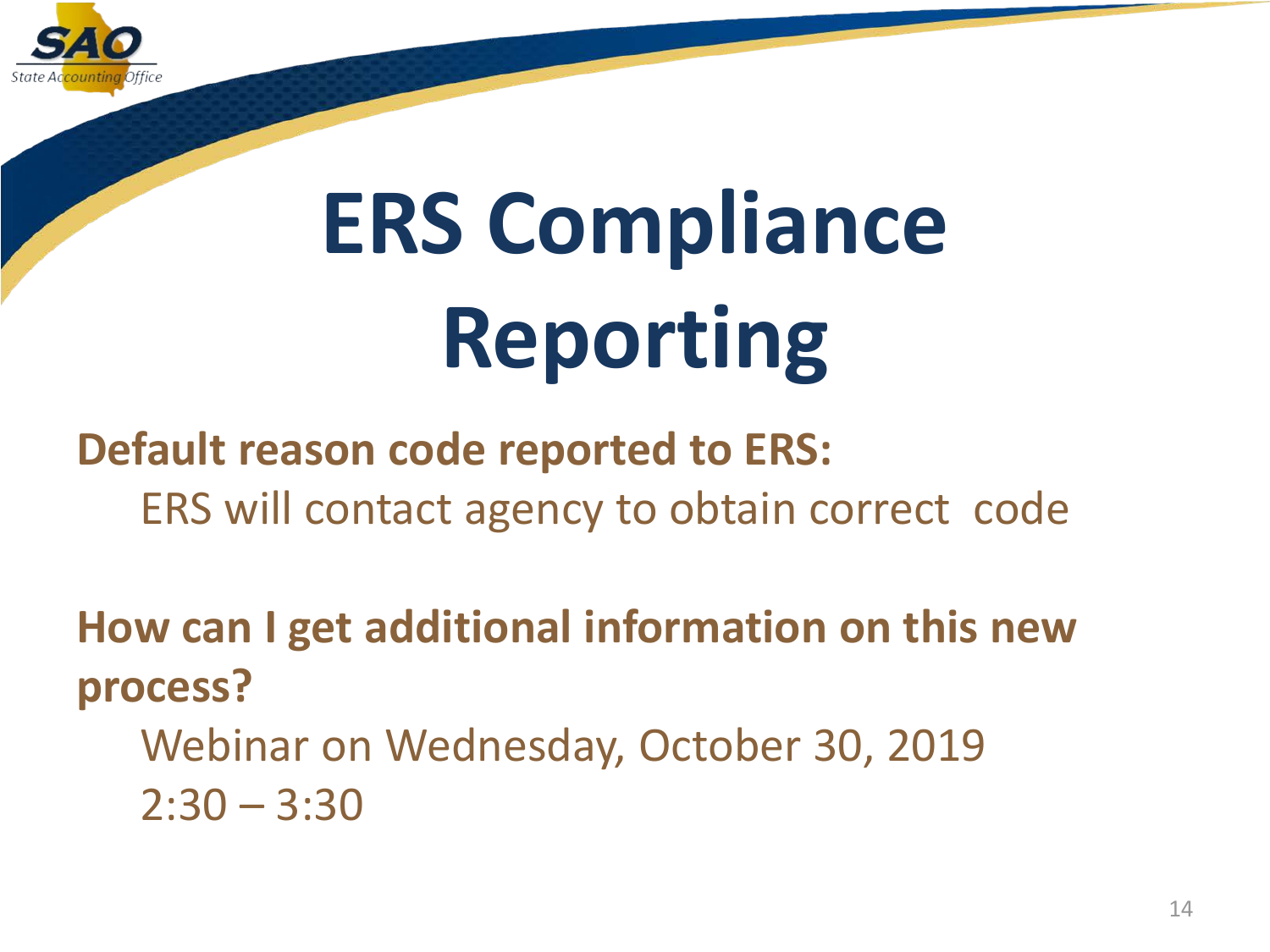

#### **When does the reporting begin?** November 1 for employees that were active as of 10/31/2019

**Enter codes before November 5, 2019**

**ERS will work with agencies!**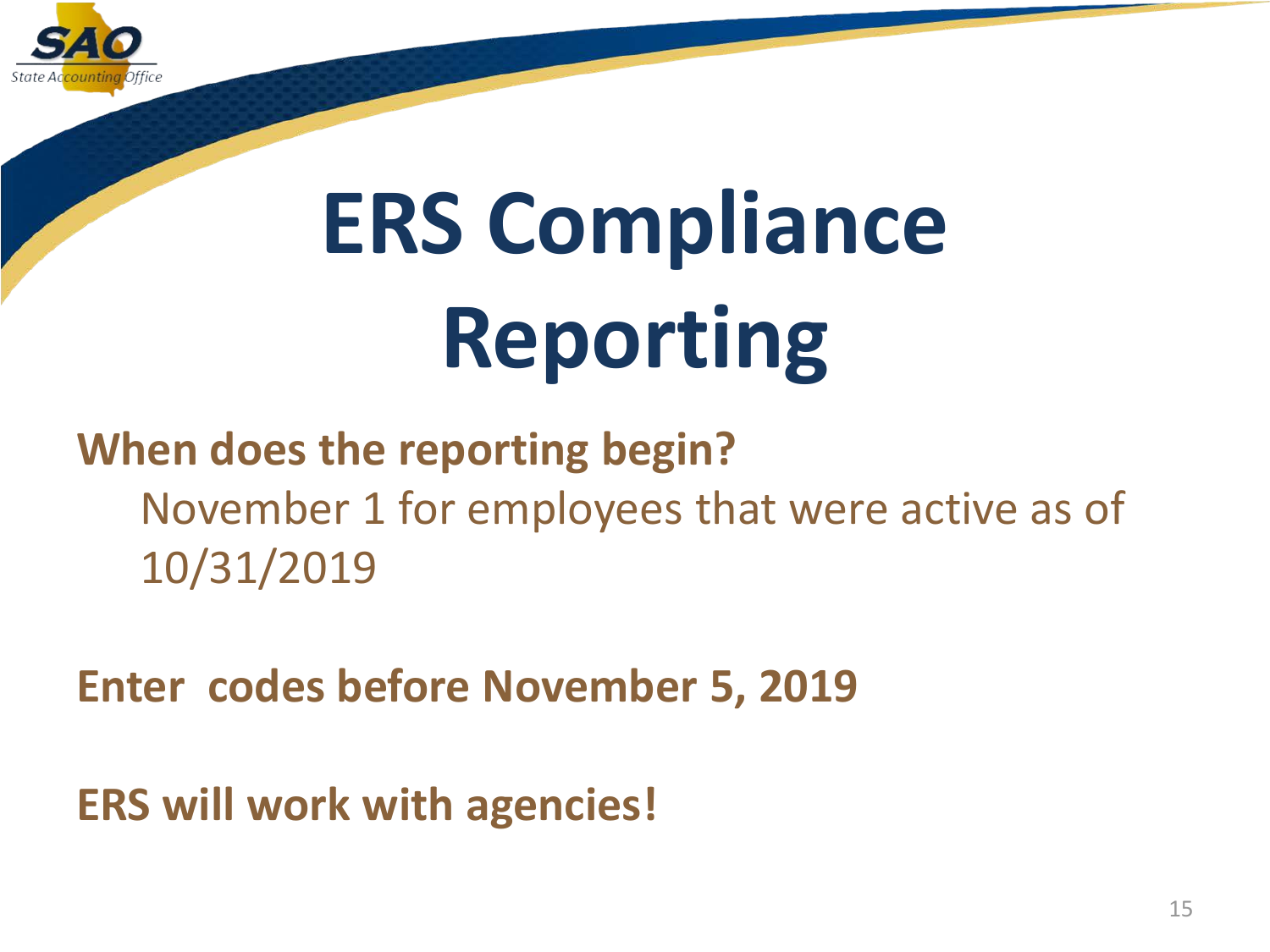

### **Health Benefit Interface Transactions**

Recap:

- $\triangleright$  SHBP can only process 1 change per day (Adverse impact in transfer actions and empl rcd changes)
- $\triangleright$  Personal Data must be complete Addresses must be of 'Home' Type. (Must select a gender for Ga Breeze)
- Review SHBP error reports on a **daily** basis
- $\triangleright$  For full presentation go to https://sao.georgia.gov/hcmnews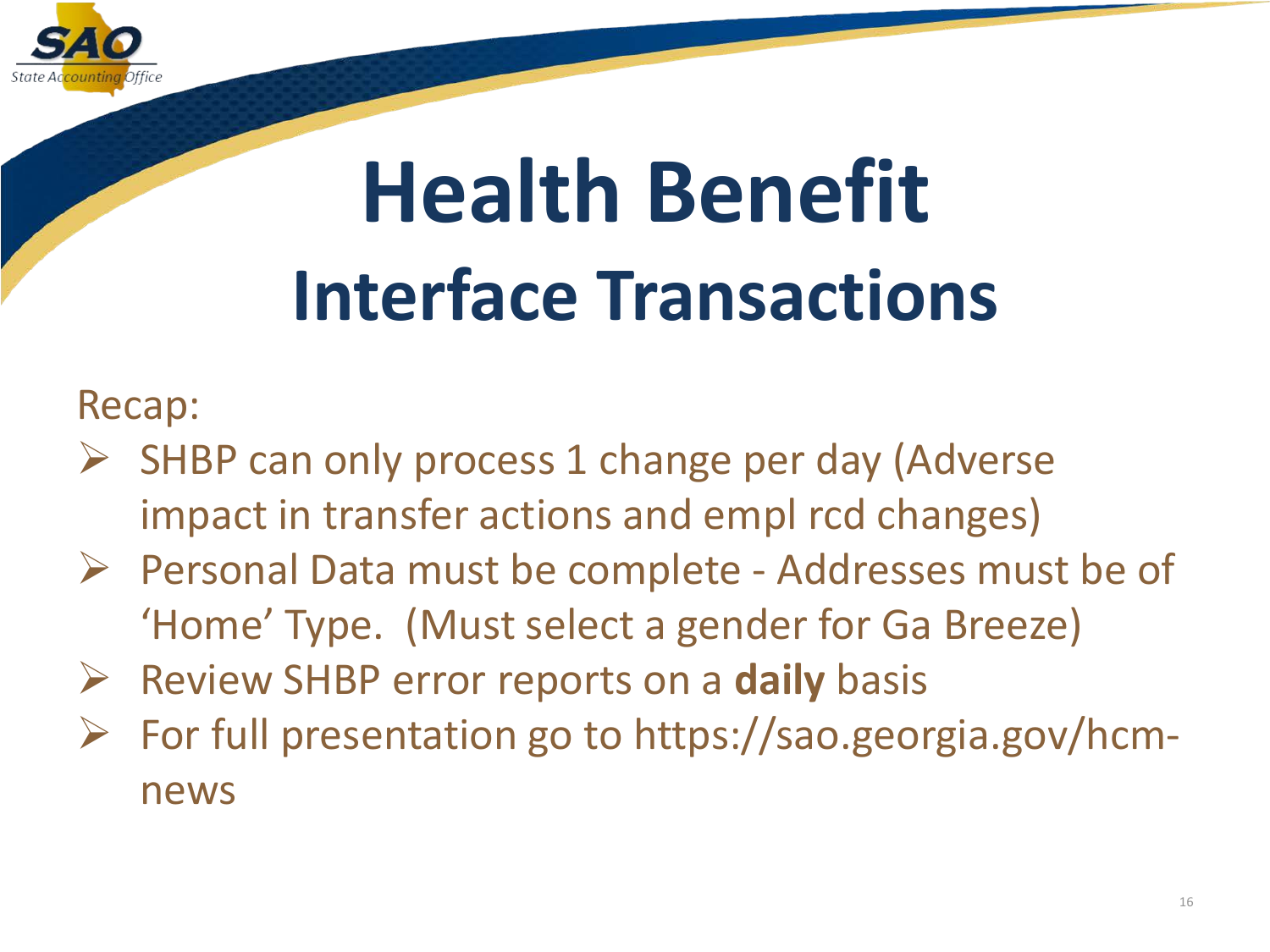

### **Health Benefit Interface Transactions**

Special Situations:

- $\triangleright$  Terminations that should have been Transfers
	- Cannot use repeal transaction in this situation
	- $\triangle$  **A delete and re-enter can be entered in this case**
- $\triangleright$  Historical Actions
	- † If an old transaction needs to be re-sent, make sure that no later name/address changes have occurred.
	- ❖ Sometimes multiple rows have to be deleted and reentered.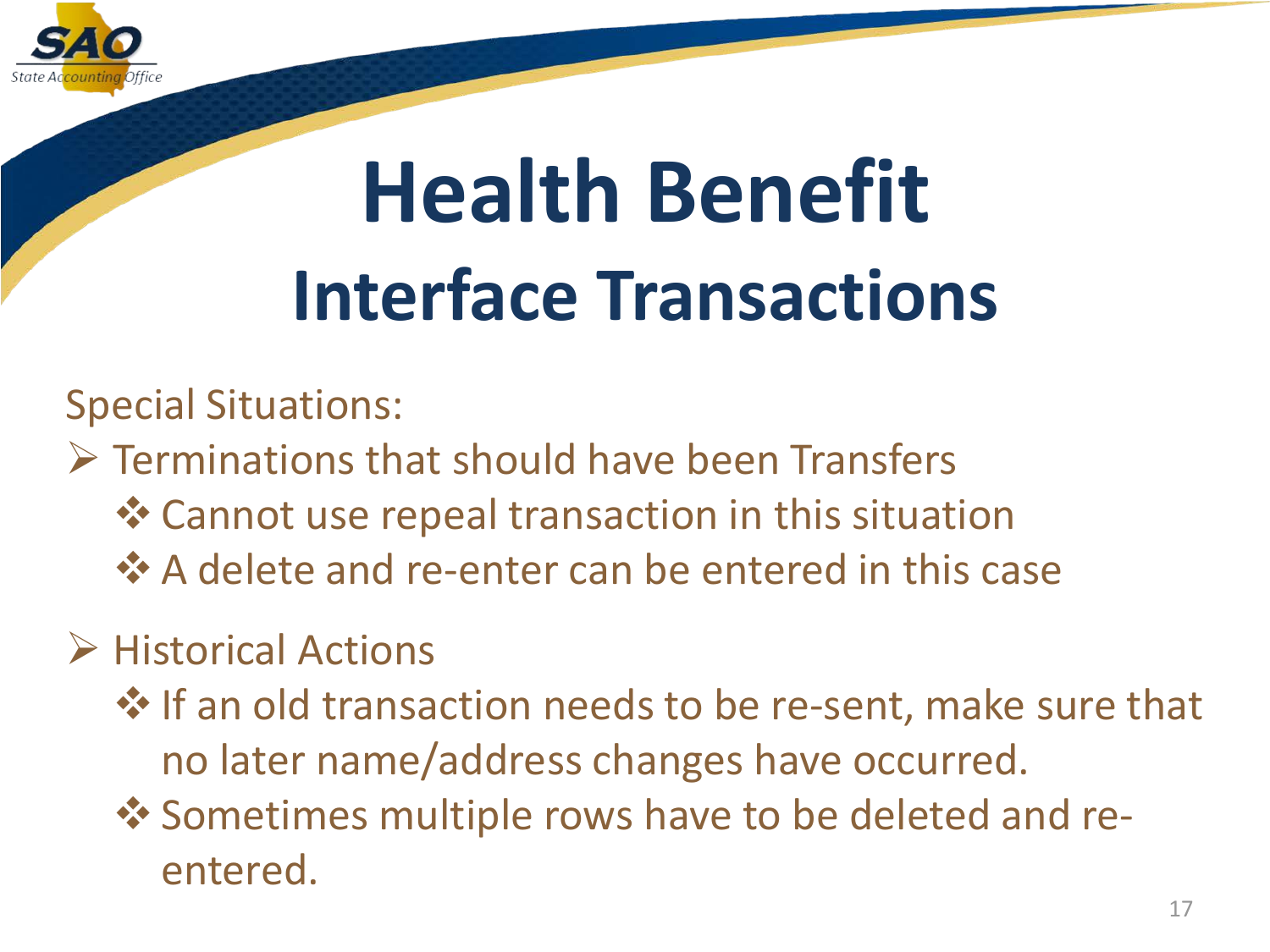

### **SAO Upcoming Activities**

**Infrastructure Refresh**

- $\triangleright$  Change in hardware
- $\triangleright$  No application changes are anticipated
- $\triangleright$  January early May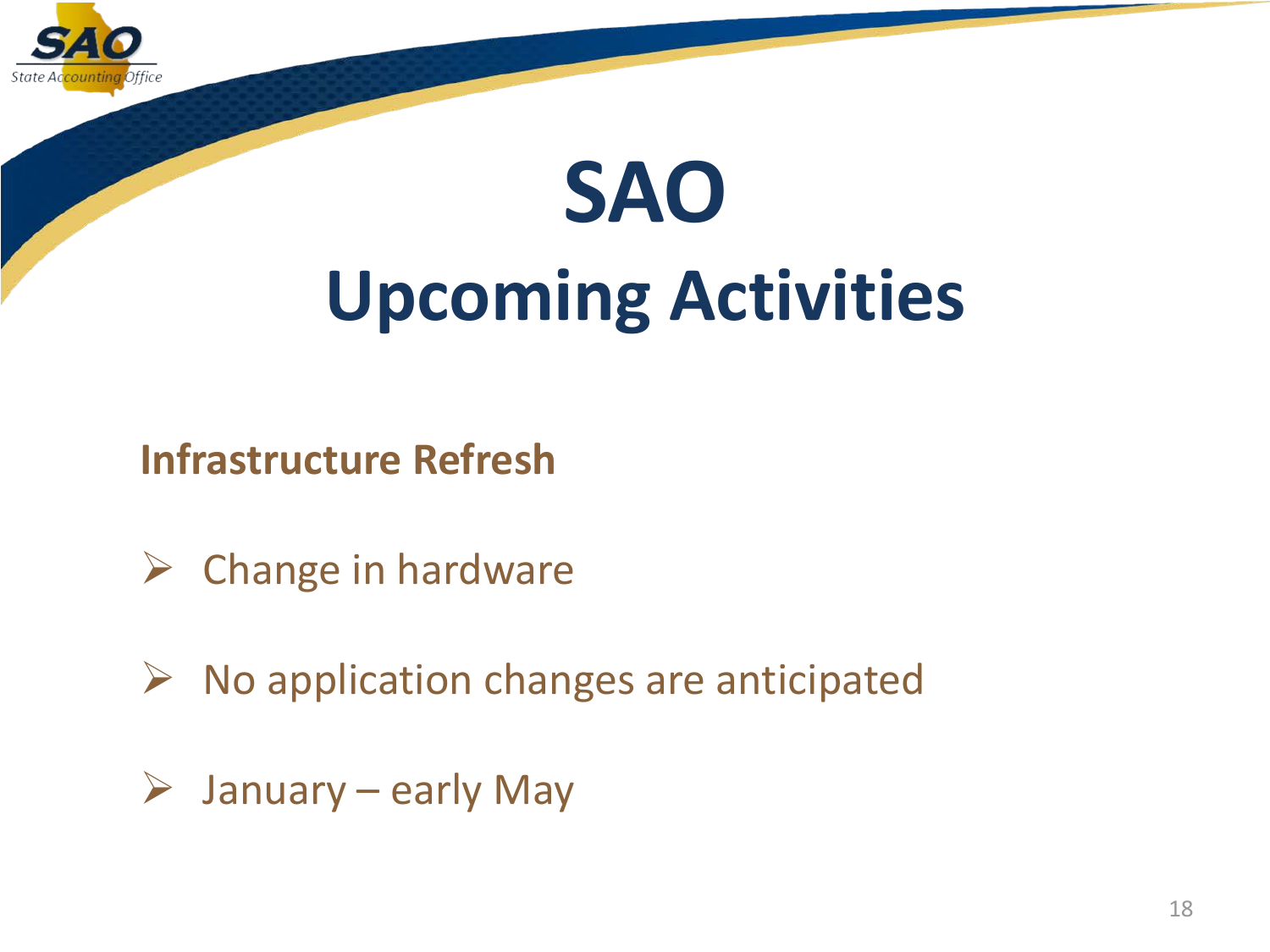### **Department of Administrative Services**<br>Improving efficiency, compliance, and workplace performance

#### Updates to FLSA Overtime Regulations

Human Resources Administration

October 2019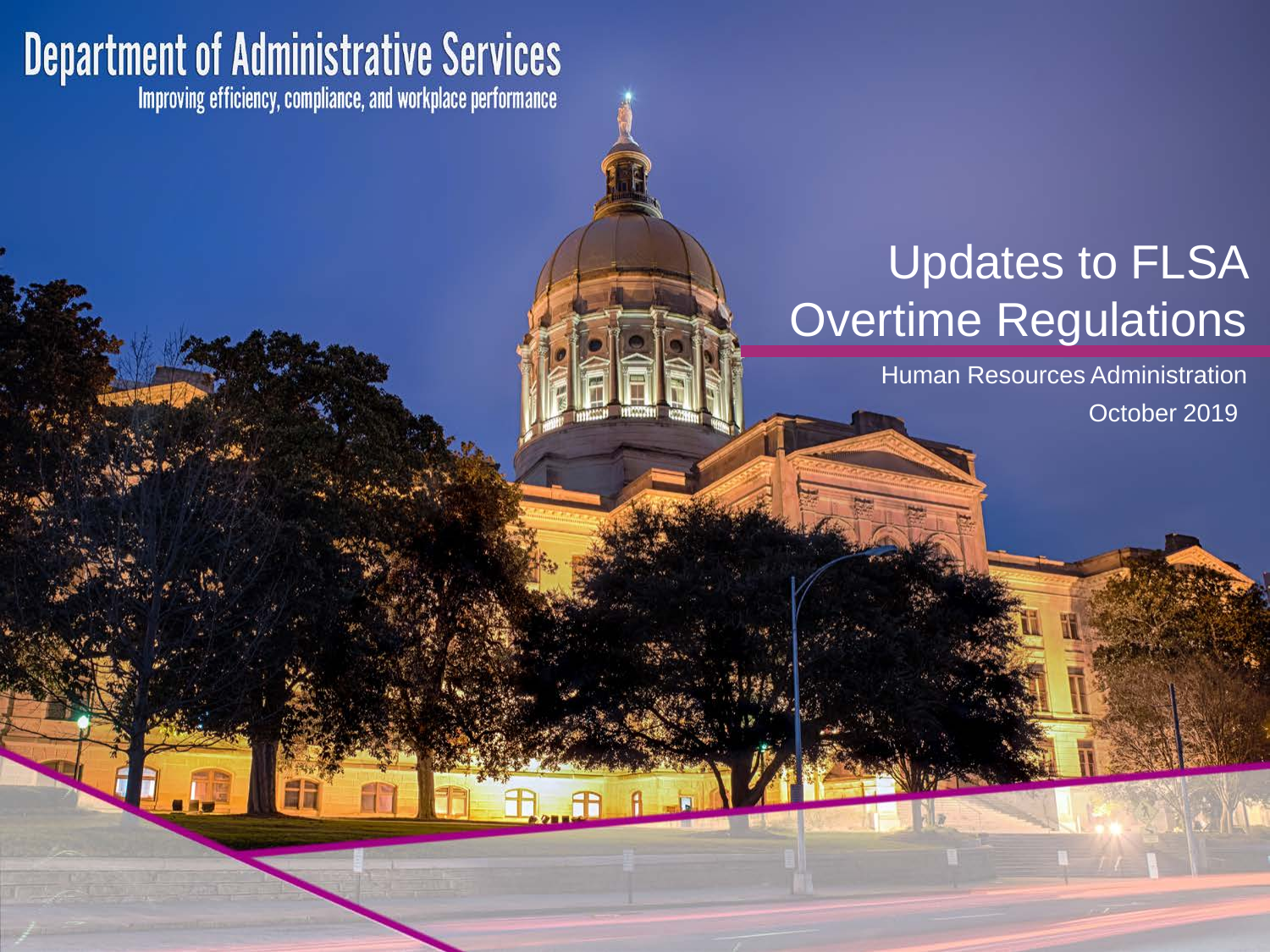

A recording of this presentation on FLSA Overtime Rule Changes is also available at:

[https://www.youtube.com/watch?v=g24tSteM8SE&feature=youtu.be&rel=0](https://gcc01.safelinks.protection.outlook.com/?url=https%3A%2F%2Fwww.youtube.com%2Fwatch%3Fv%3Dg24tSteM8SE%26feature%3Dyoutu.be%26rel%3D0&data=02%7C01%7CMartha.Varn%40sao.ga.gov%7C45ad59d2d2b04d6cdc5e08d75d5bed73%7C512da10d071b4b948abc9ec4044d1516%7C0%7C0%7C637080521710850551&sdata=EjT0jMgLExTSmF98QzP7M62EHVivi4%2F8dhYglj5vqdU%3D&reserved=0)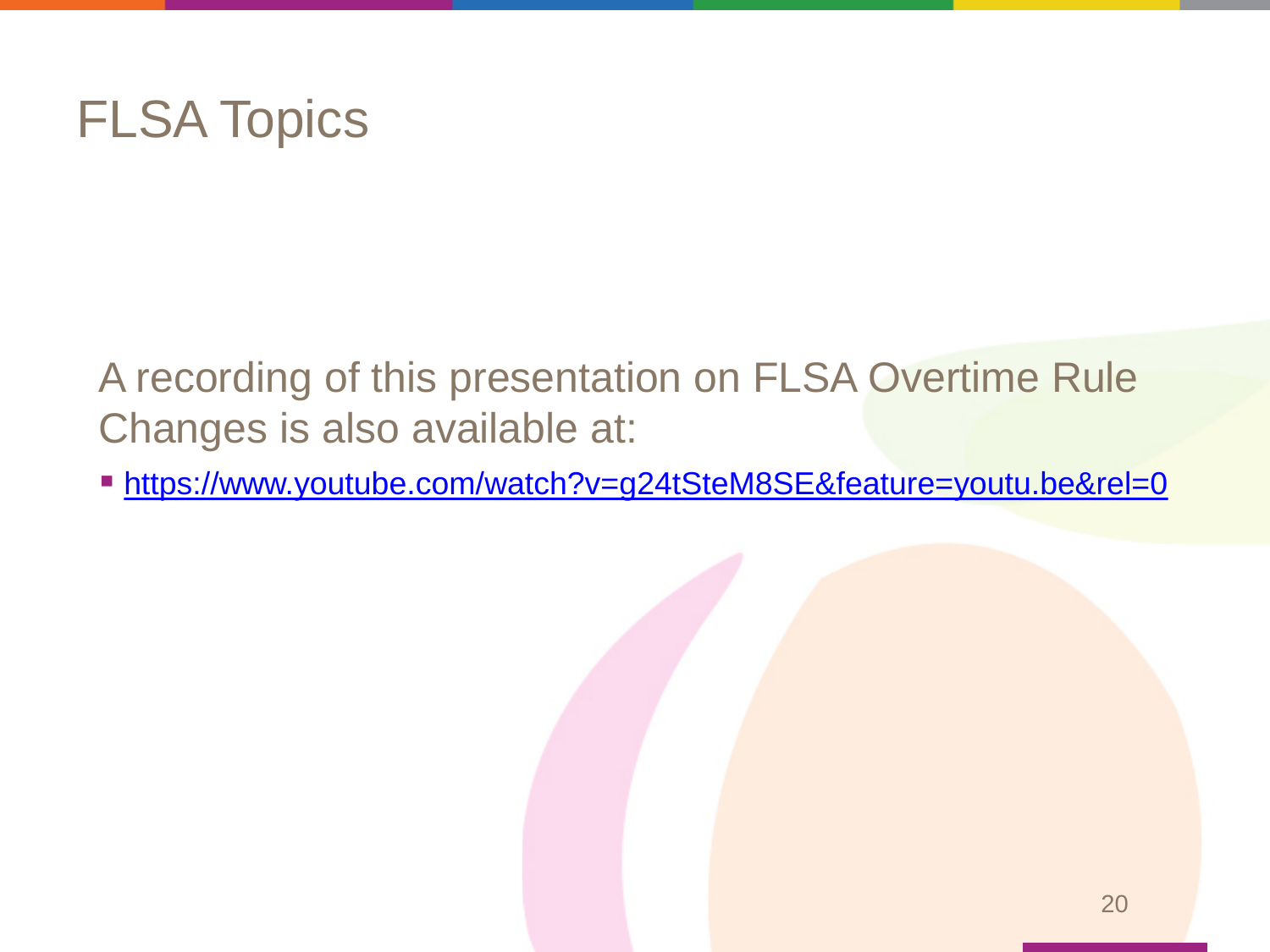#### FLSA Topics

- ■FLSA Overtime Updates Latatia West, HRA Policy Manager
- **Updating FLSA Status Tonia Nelson, HRA** Business Analyst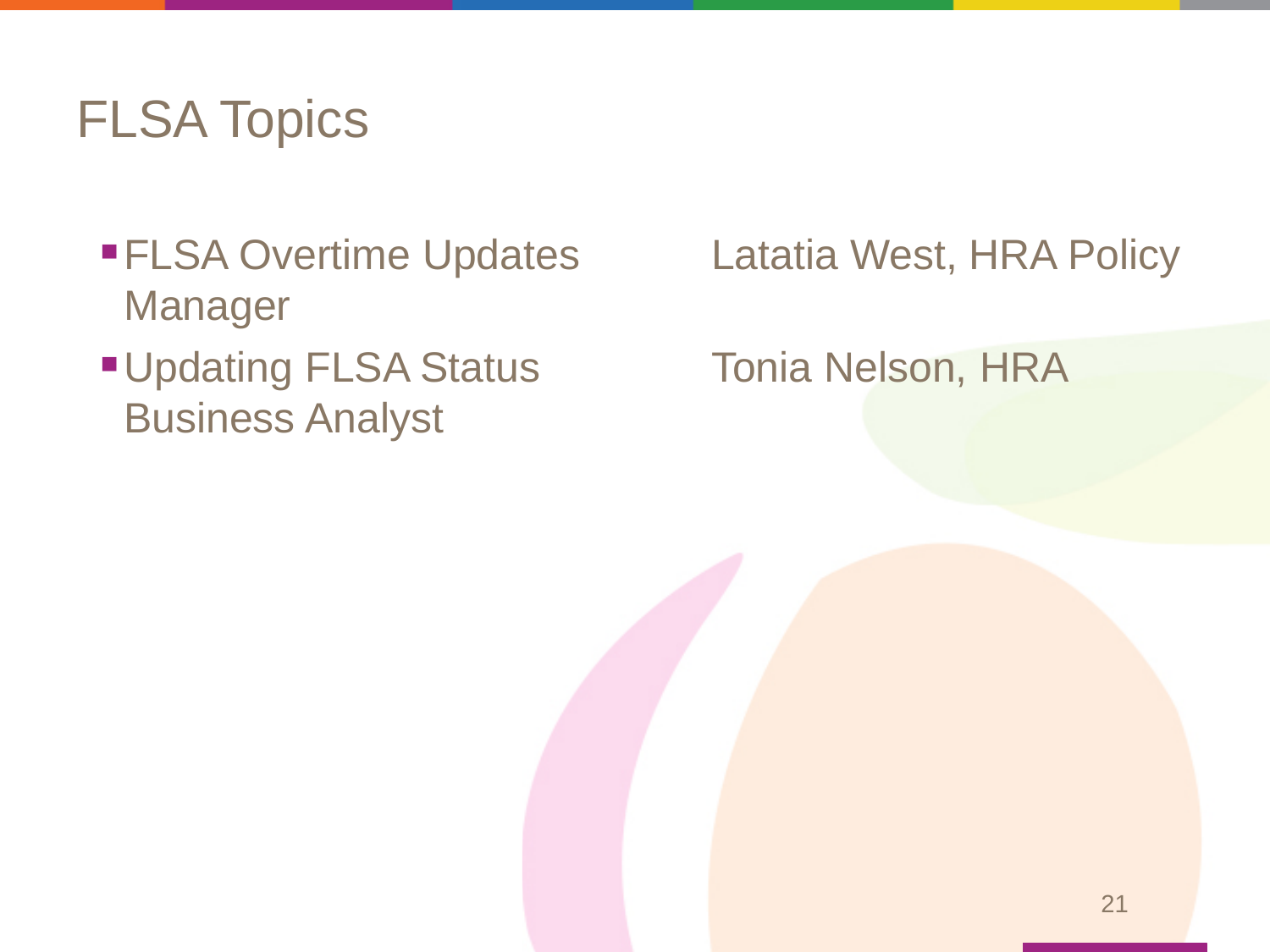To be exempt from overtime:

Paid on salary basis

Satisfy "duties test"

Meet salary threshold

*All three prongs* must be met to be exempt from overtime.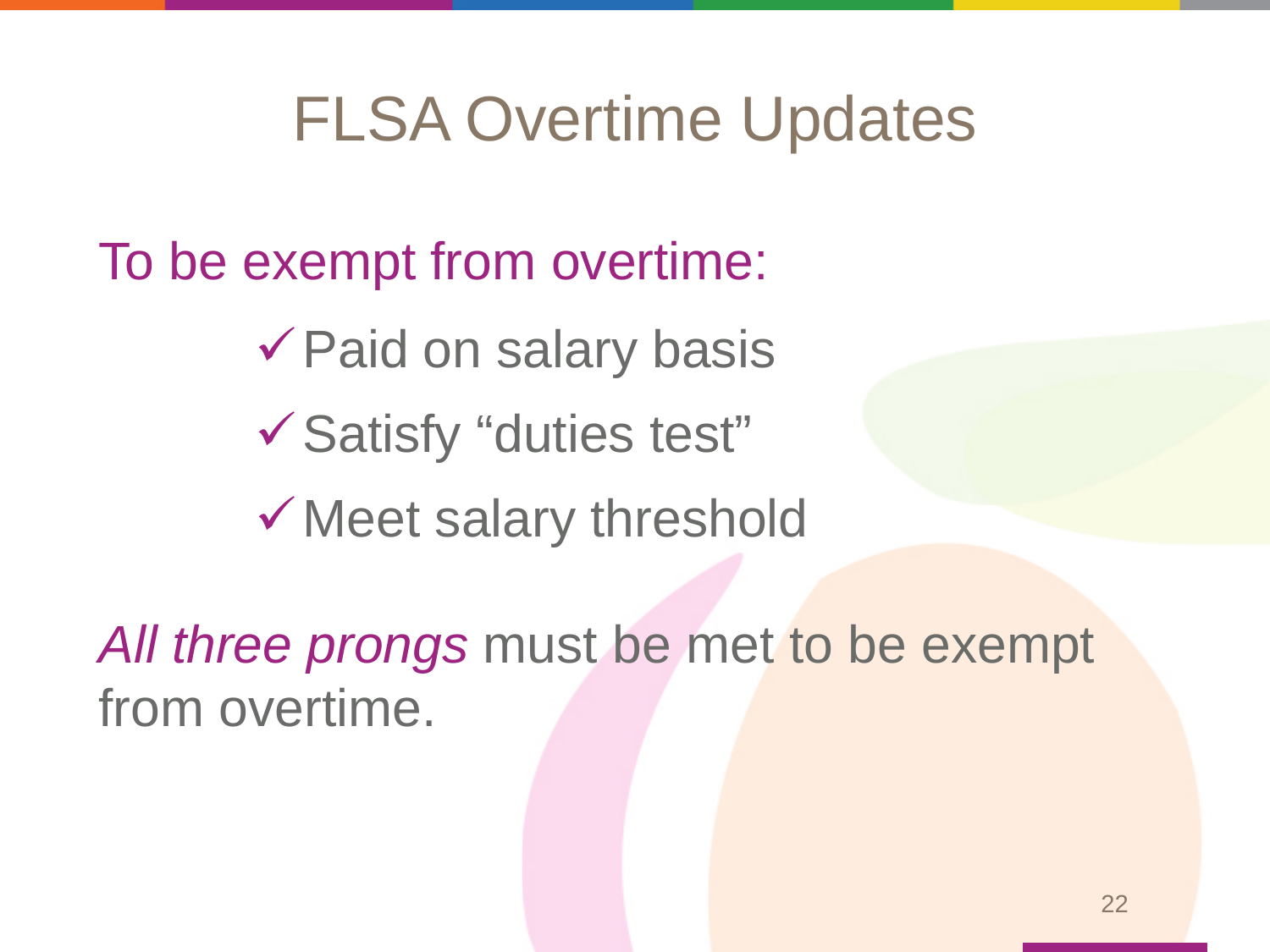#### NOTE:

Certain professional employees are not subject to the salary basis or salary threshold.

The USDOL receives authority through the FLSA to update the regulations on overtime exemptions.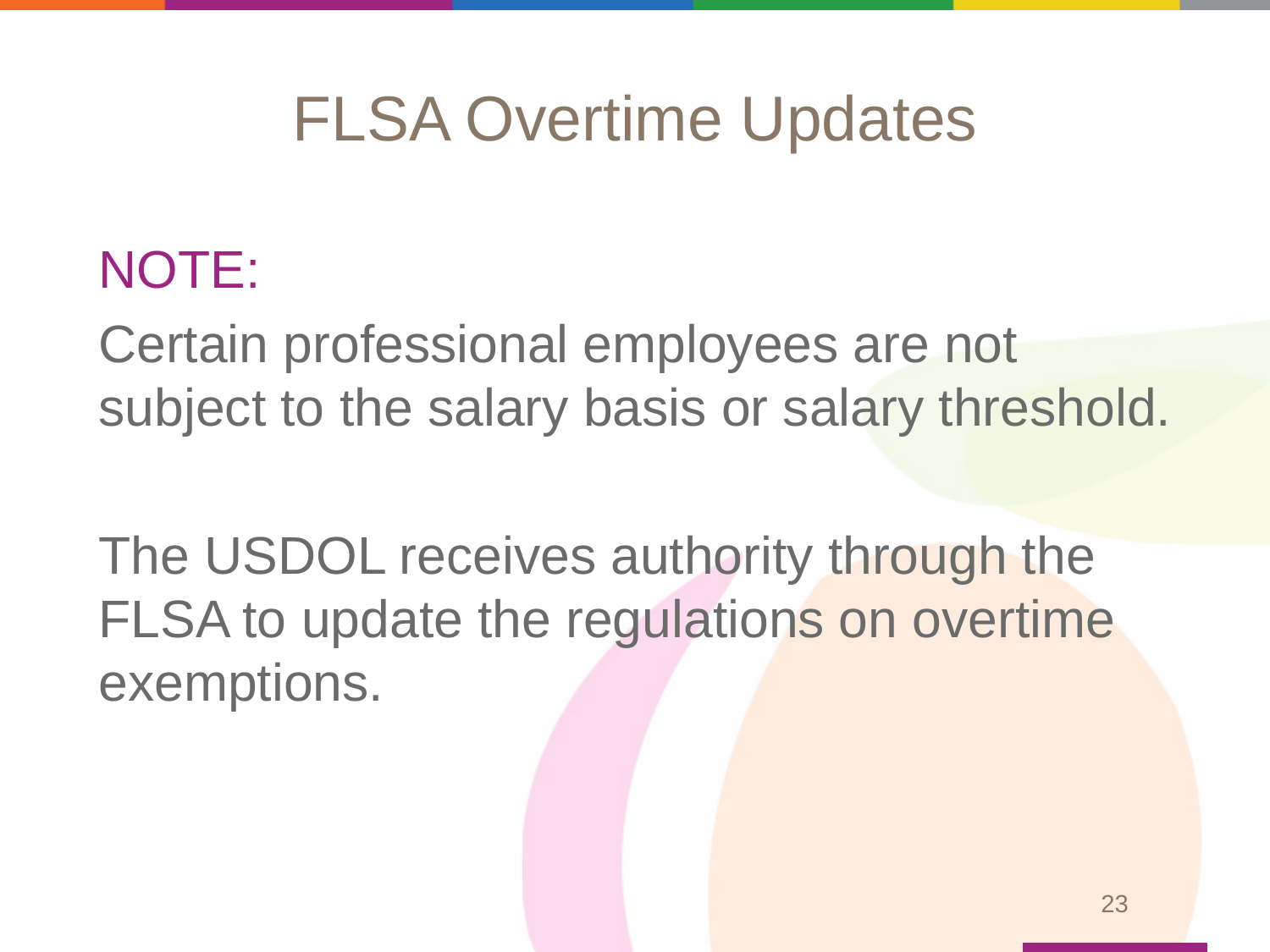New Regulations Effective January 1, 2020

- $\checkmark$  Salary threshold will be set at the 20<sup>th</sup> percentile of all full-time employees
- Salary threshold increases from \$455/week (\$23,600/year) to \$684/week (\$35,568/year)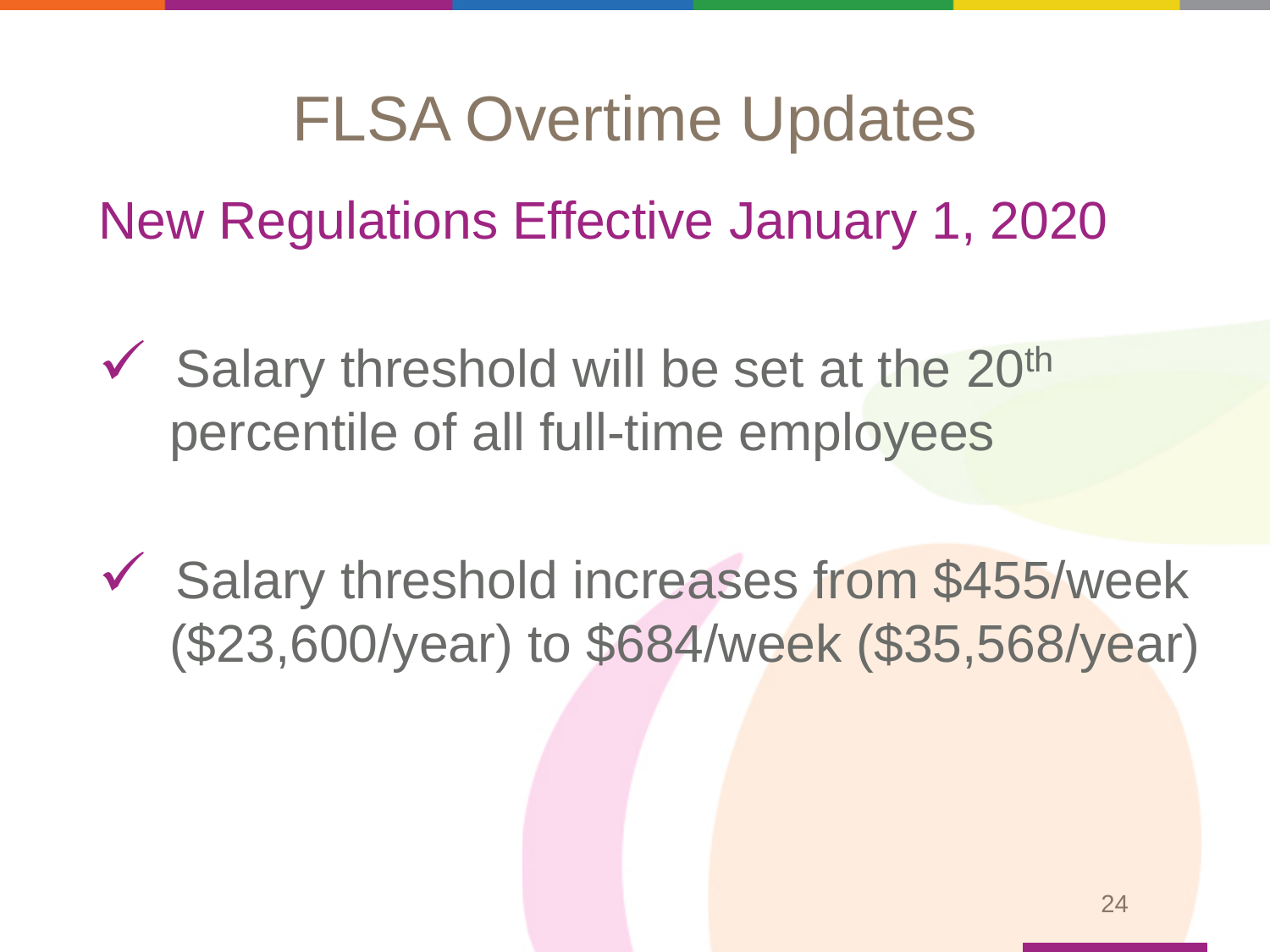New Regulations Effective January 1, 2020

Highly compensated employee exemptions salary threshold increases from \$100,000/year to \$107,432/year

DOL to review salary thresholds on a regular basis; no automatic adjustments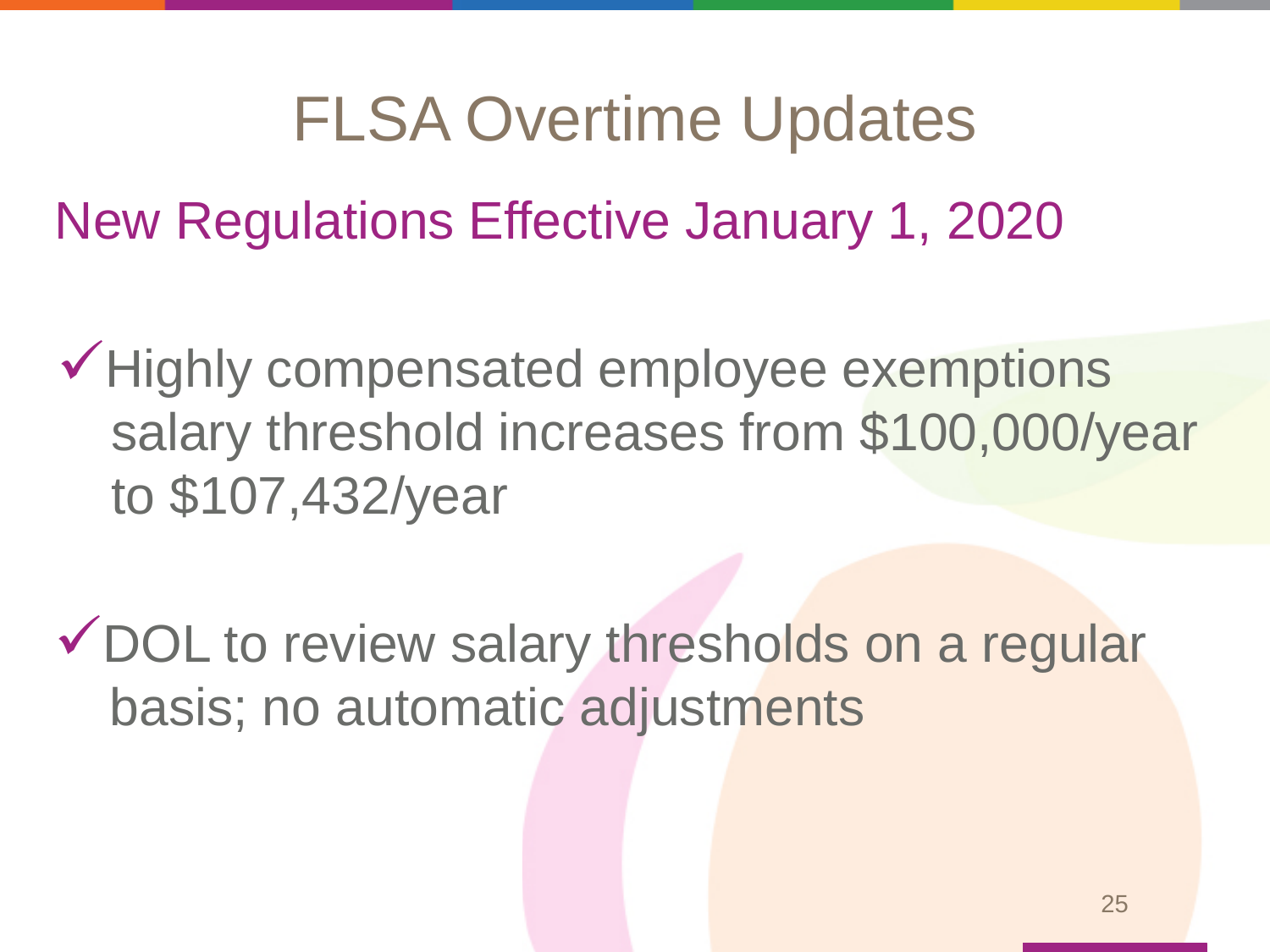New Regulations Effective January 1, 2020

- $\checkmark$  Non-discretionary bonuses, incentive payments, and commissions (paid at least annually) can be used to calculate up to 10% of the standard threshold
- Catch-up payment permitted at the end of the 52-week period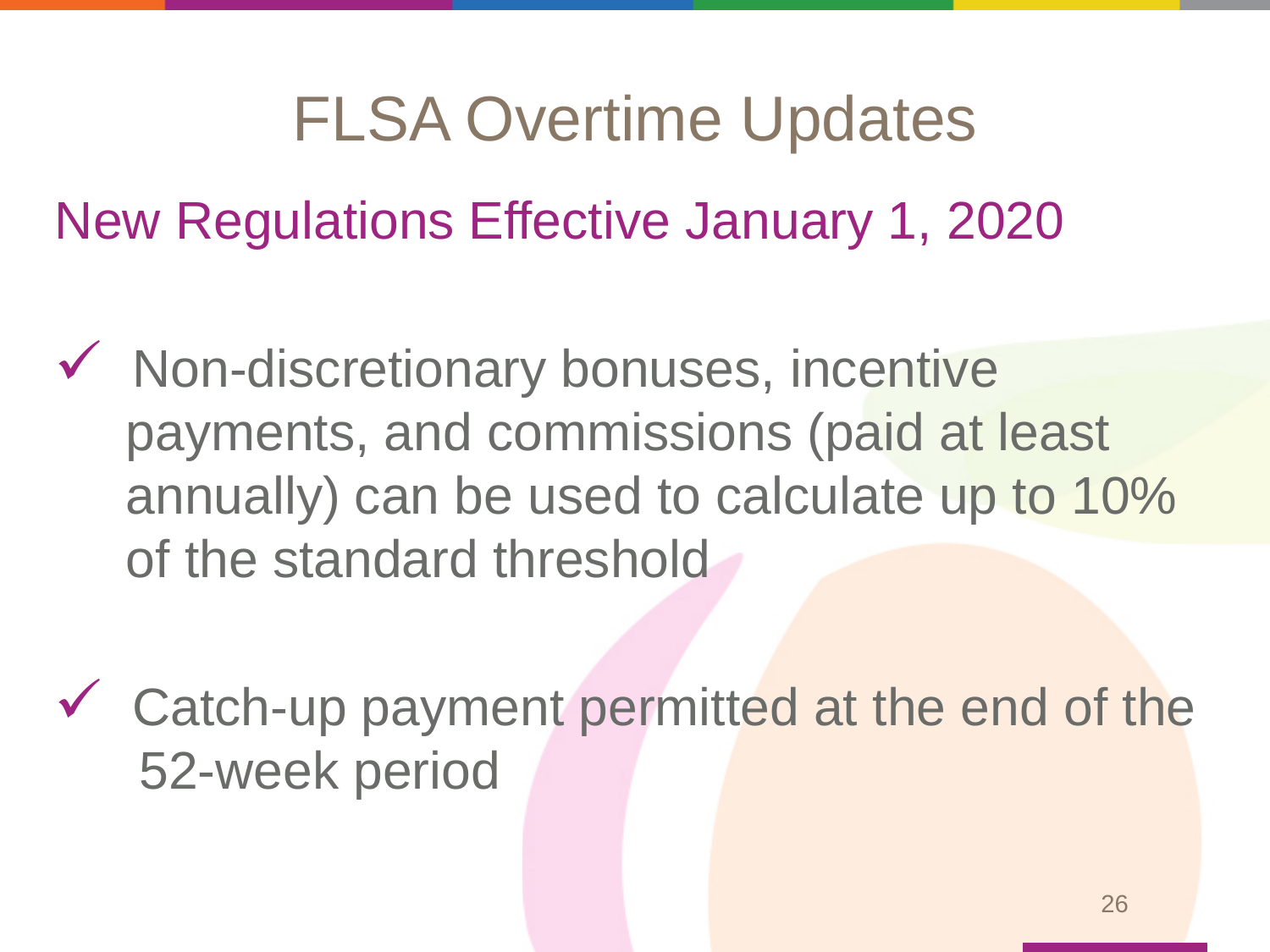New regulations do not:

Make changes to the salary basis prong

 $\checkmark$  Make changes to the duties prong

#### Interesting Facts:

Over *116,000* comments were received by USDOL, which also conducted "listening sessions" in several cities prior to issuing the proposed rule.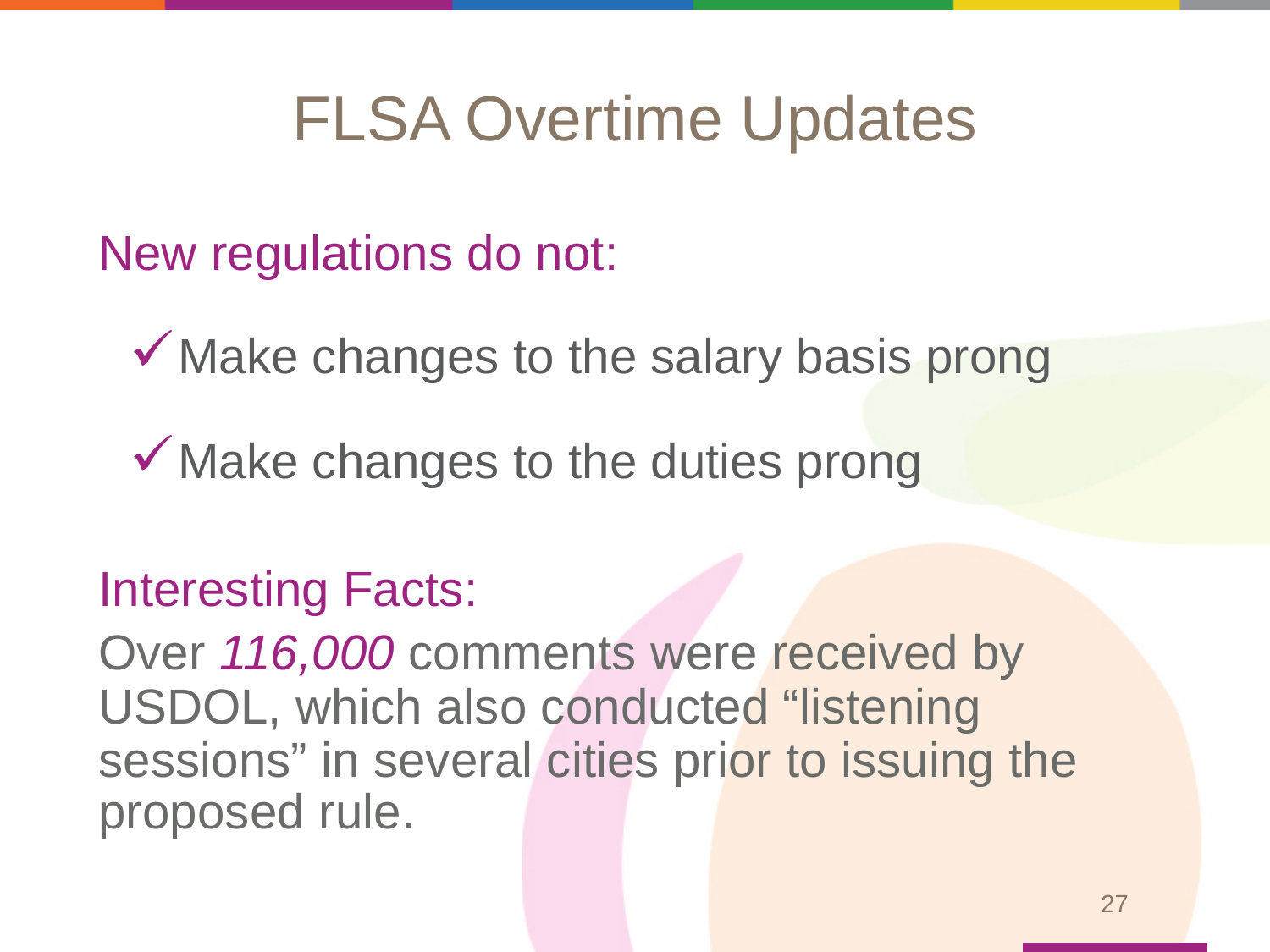What should we do to prepare?

(1) Identify all employees who will be affected

Currently classified as exempt

#### AND

 $\checkmark$  Earning less than \$35,568 per year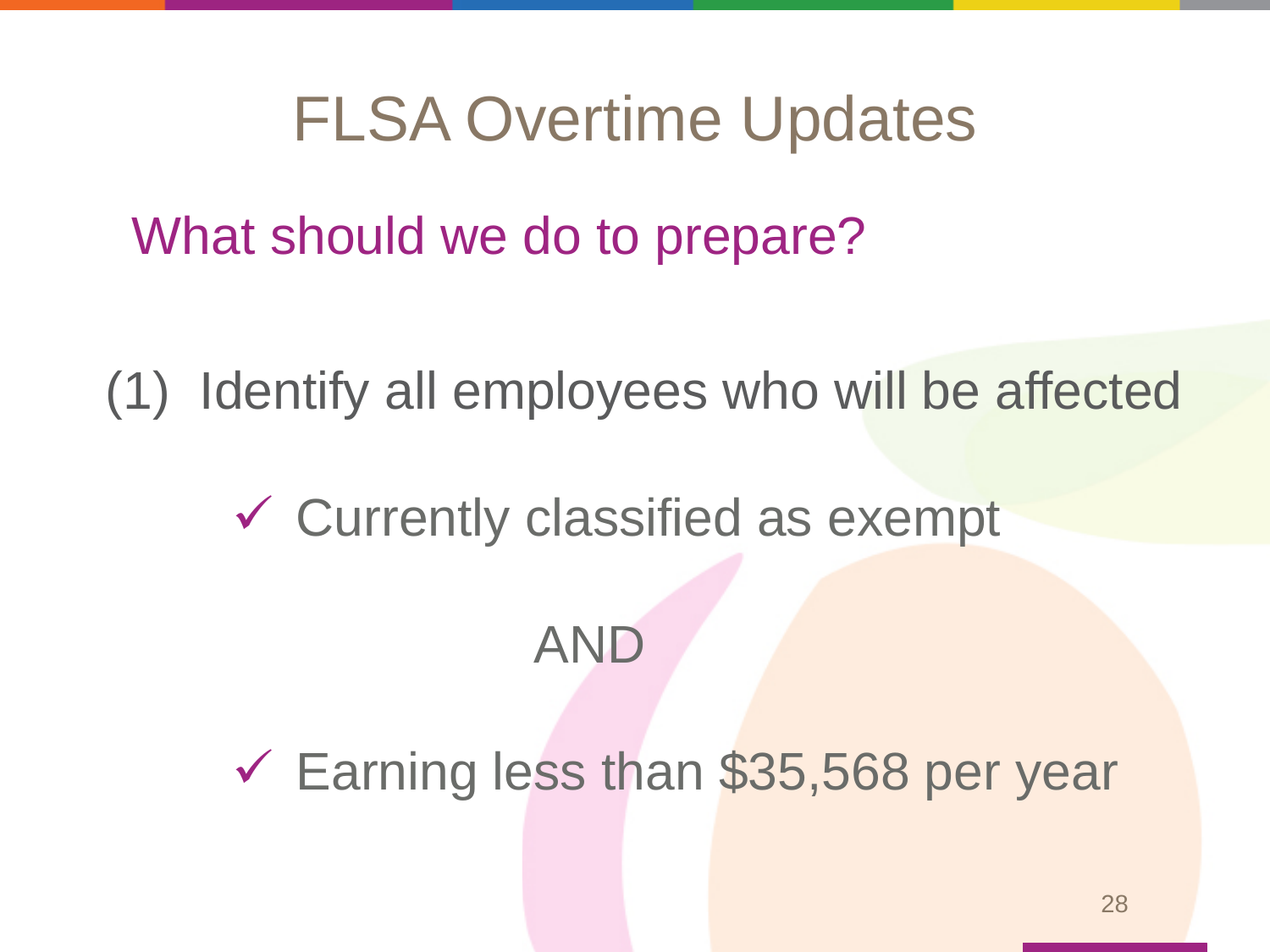What should we do to prepare?

(2) Track hours for all employees identified to be reclassified as nonexempt

- $\checkmark$  Identify the number of hours that will be considered overtime
- Determine if the overtime hours can be managed to a minimum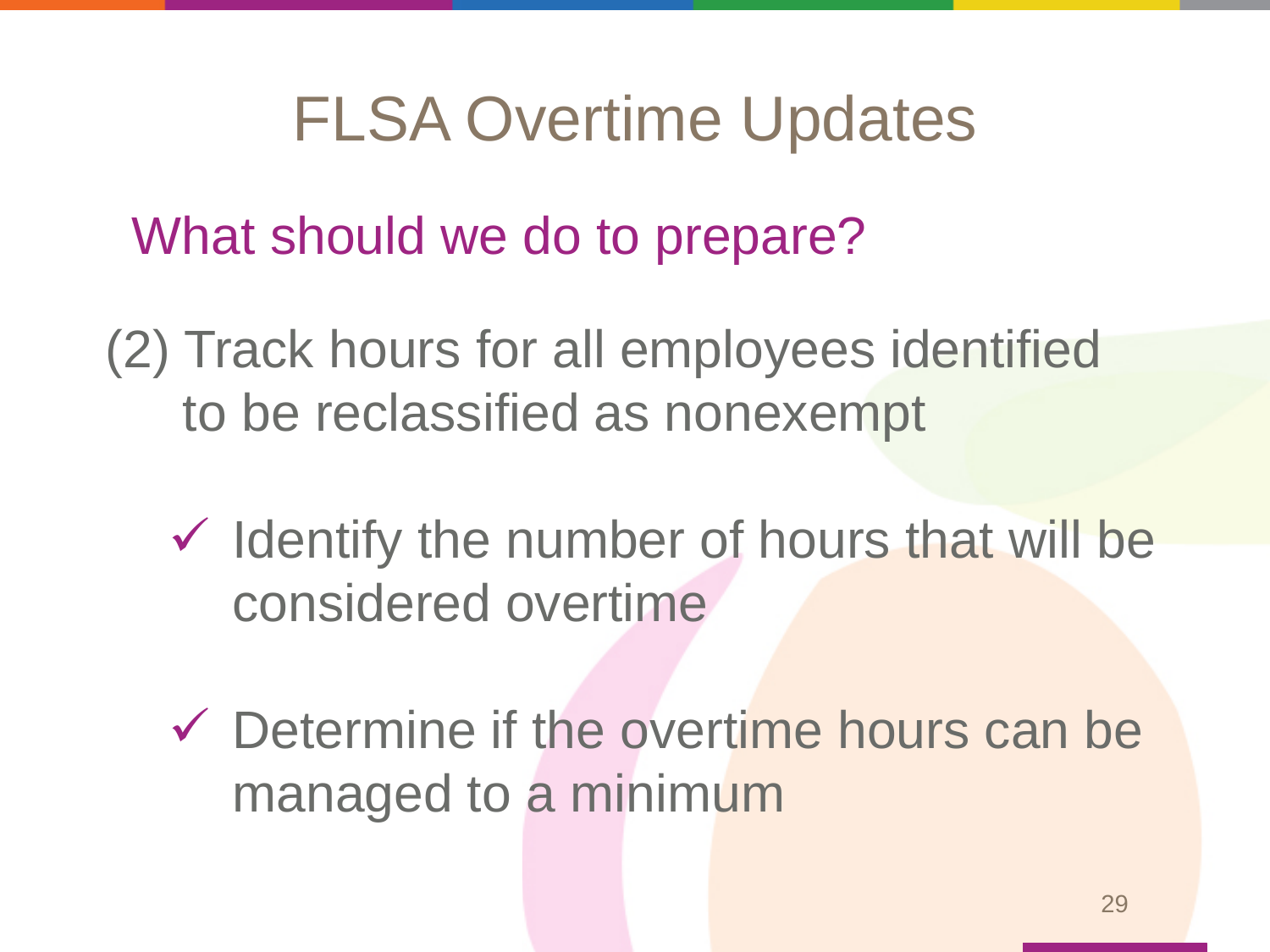FLSA Overtime Updates What should we do to prepare? (3) Review current standards or policies that may need to be changed

- Use of agency-issued communication devices (laptops, cellphones, tablets, etc.)
- Telework policies or practices
- Policies on requirements for working overtime (over 40 hours per week)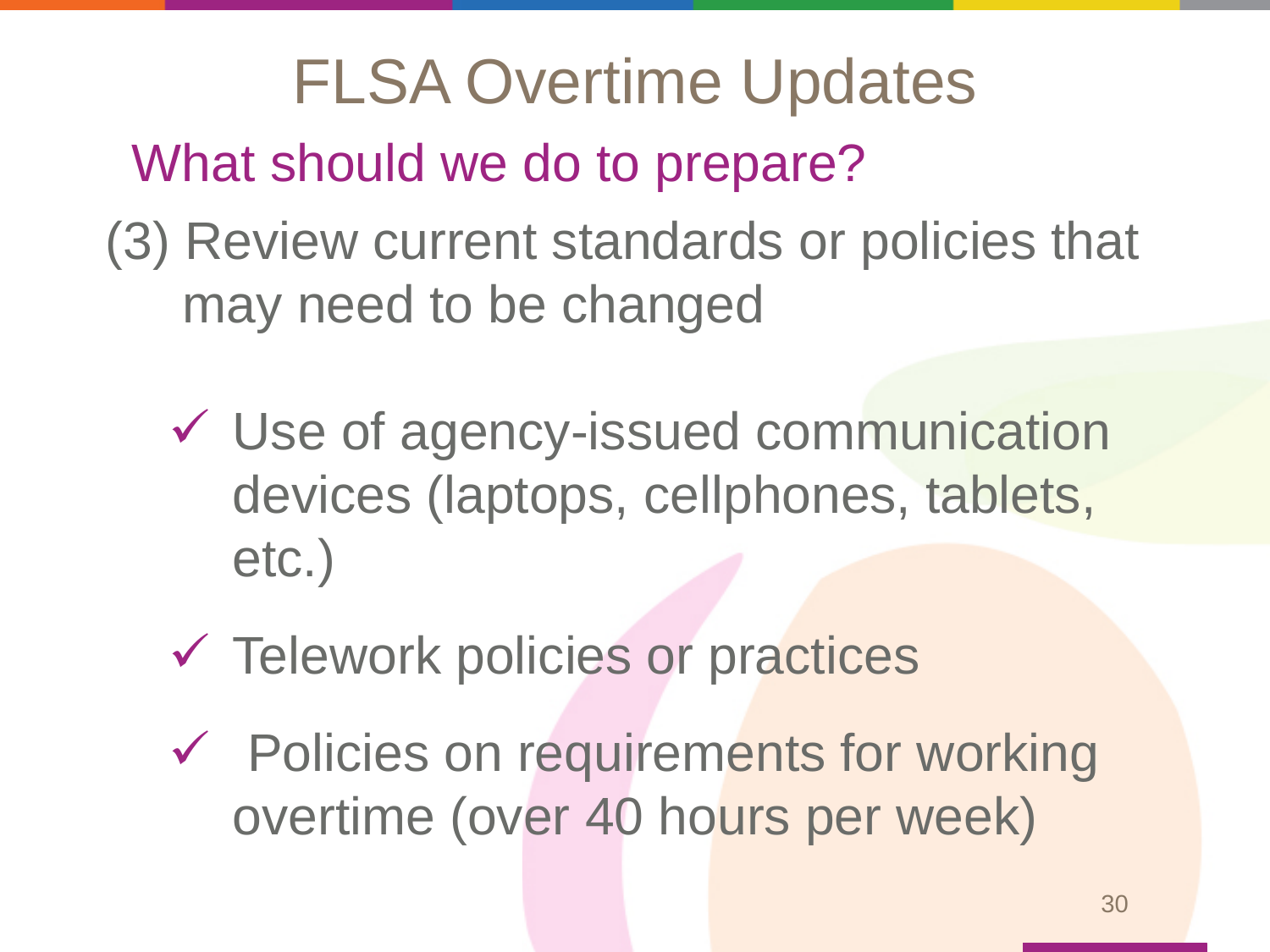FLSA Overtime Updates What should we do to prepare?

(4) Create a time line for change management activities to ensure compliance with January 1, 2020 effective date

 $\checkmark$  Develop a list of the changes and draft a plan for how your agency will respond

 $\checkmark$  Prepare early to ensure timely compliance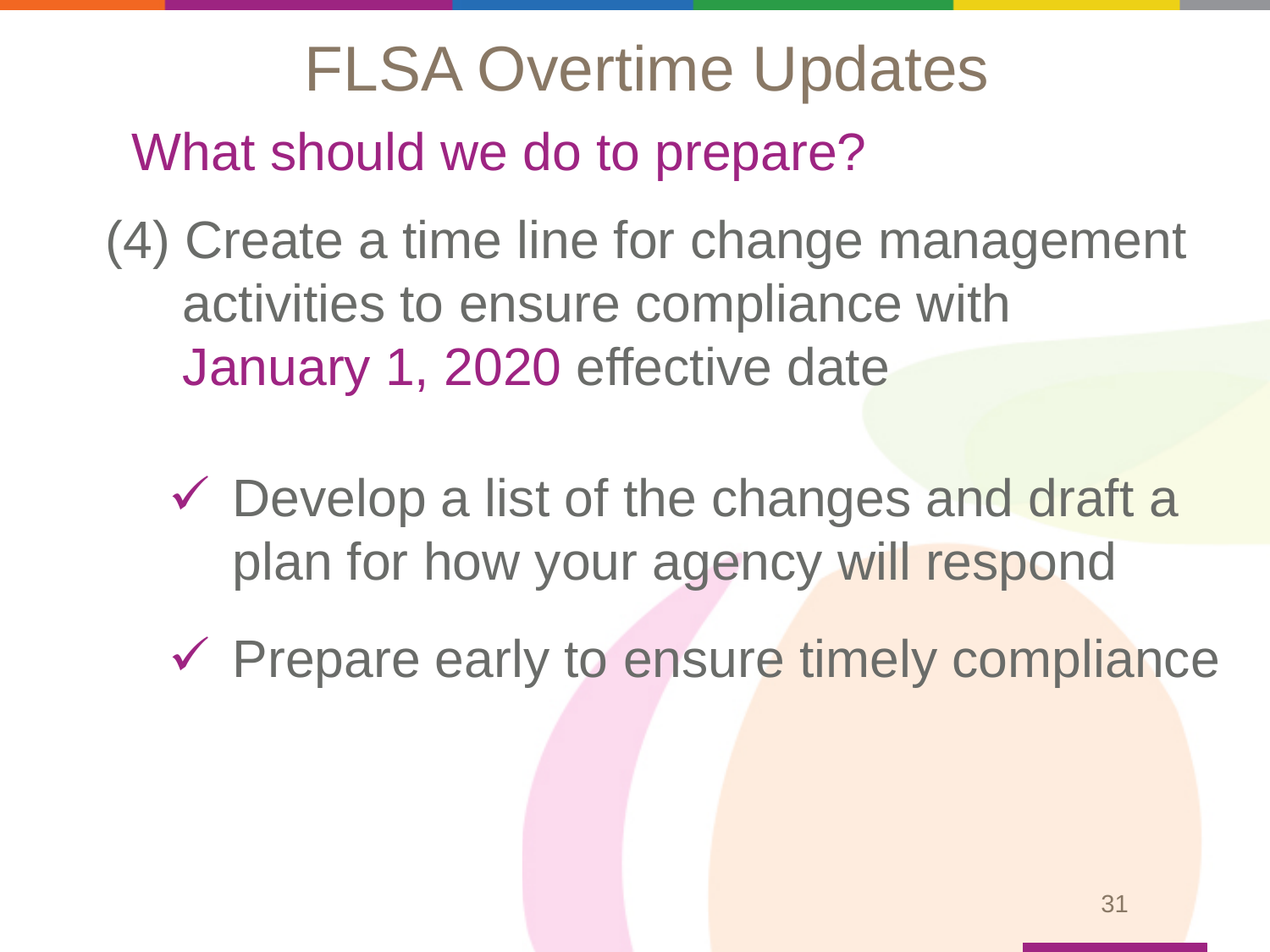What should we do to prepare?

(5) Prepare managers and supervisors

- Communicate with employees about the changes
- Answer employee questions
- Possibly reclassify some managers/supervisors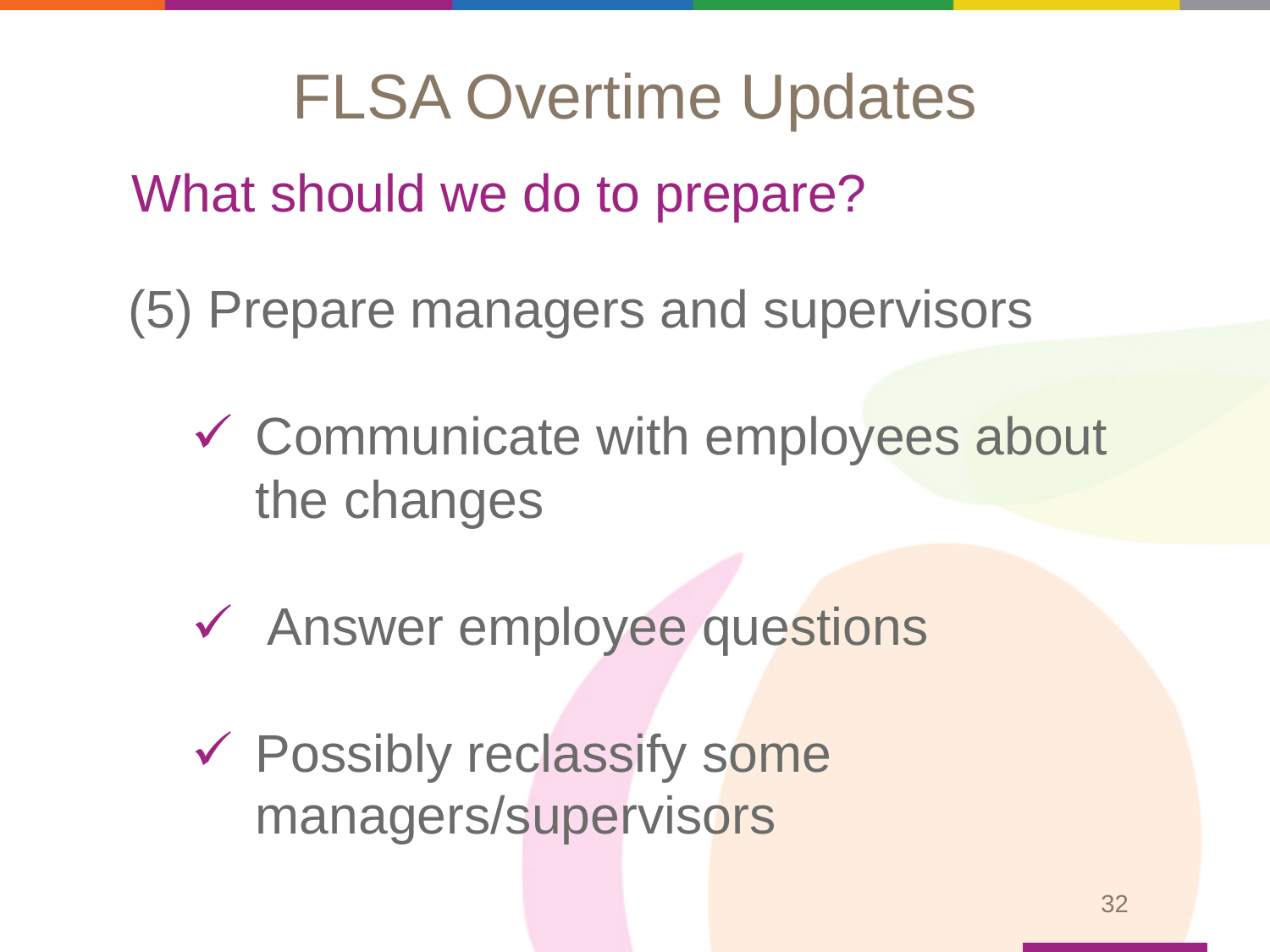FLSA Overtime Updates What should we do to prepare? (6) Communicate upcoming changes

- Determine communication techniques suitable for workforce, hours of business, and locations
- **✓ Consider how affected employees may** perceive the changes
- Convey that changes are federal law mandates applying to all employers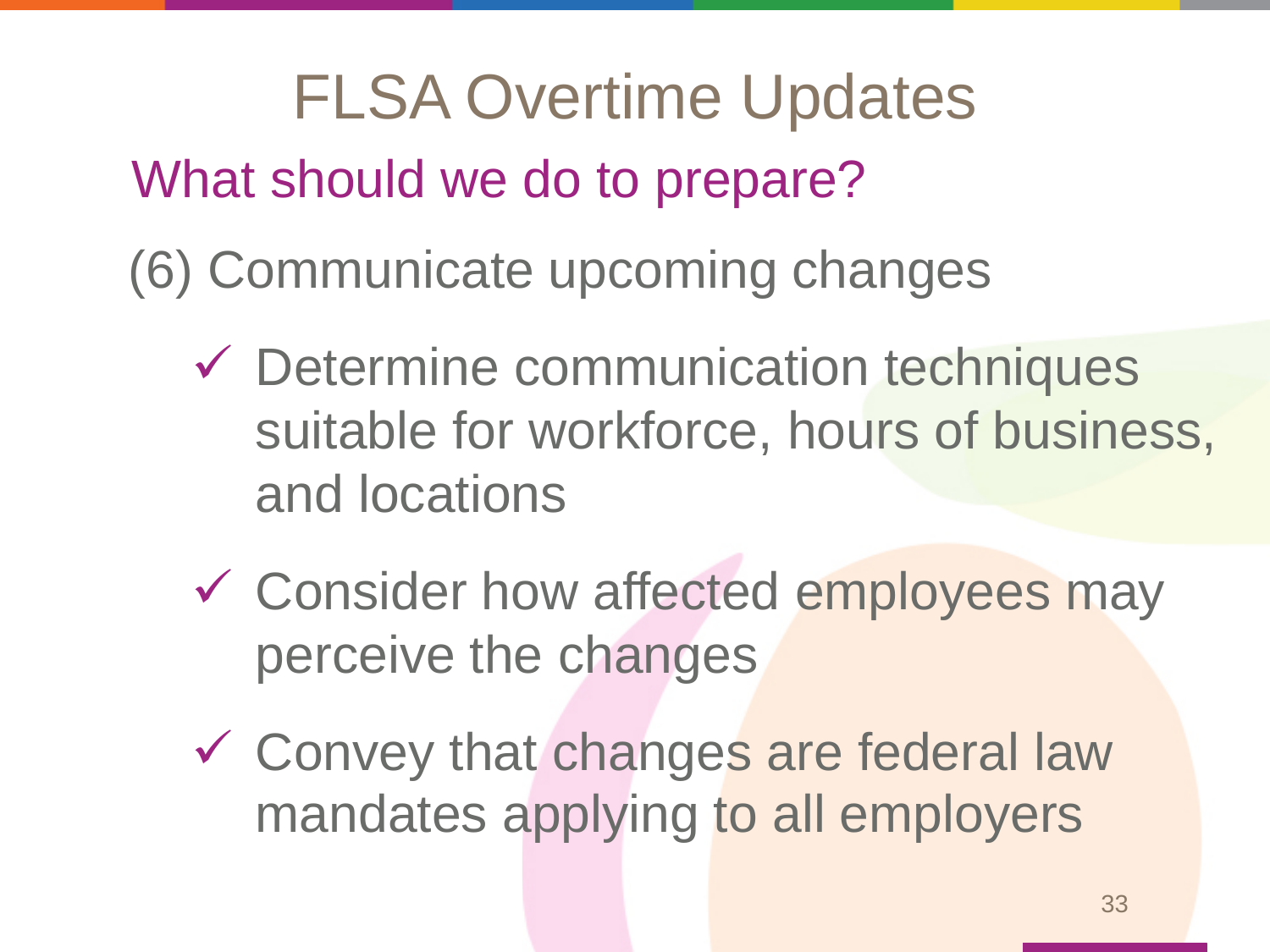### Effects of FLSA Overtime Updates

Require reclassification of previously exempt employees to nonexempt status

Potential to cause previously unexpected overtime

New monitoring responsibilities

Both exempt and nonexempt in same job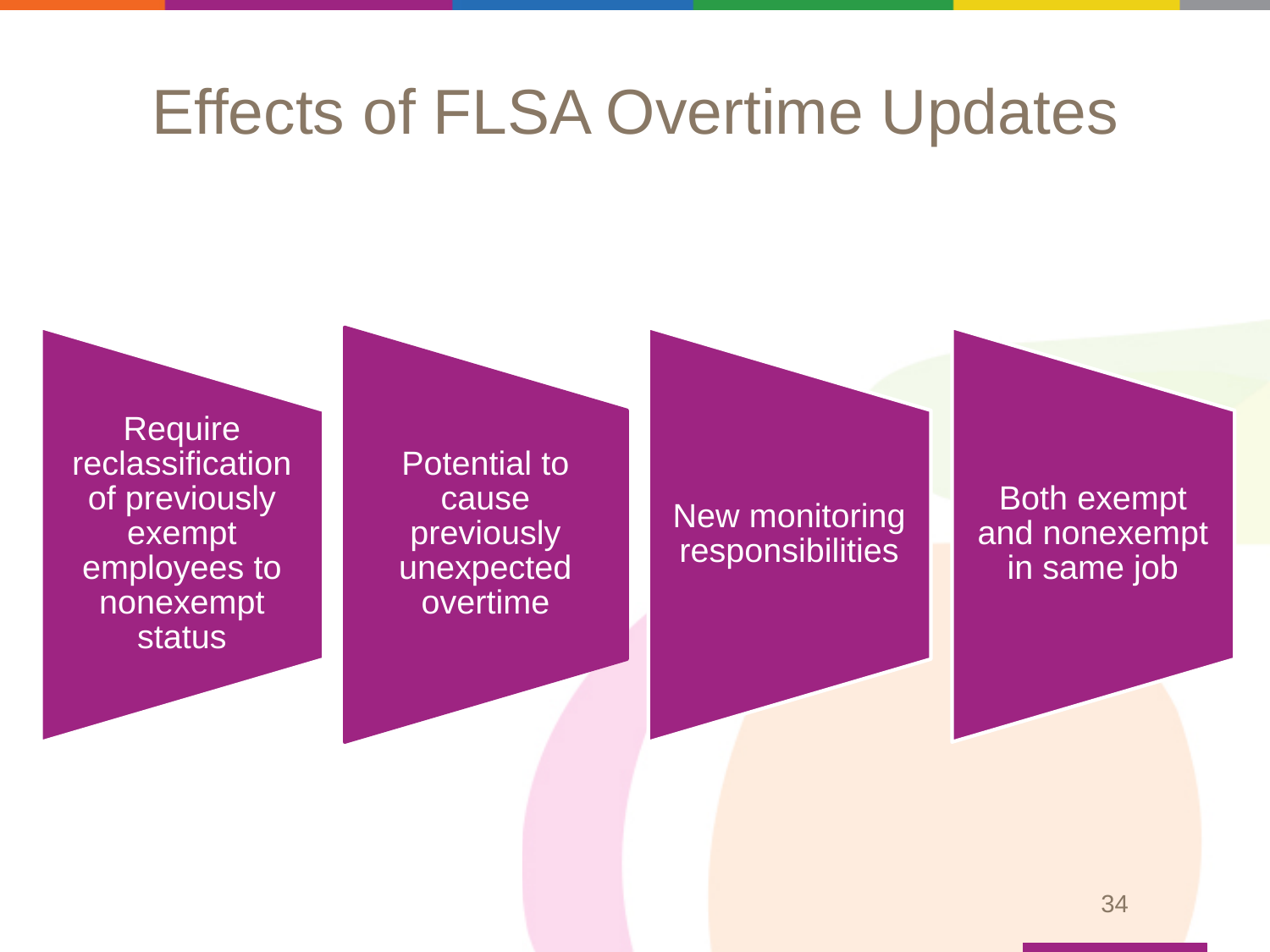Consequences of misclassifying an employee as exempt:

◆ Back wages and overtime compensation owed

Attorney's fees

Potential for class action

Additional penalties for willful violations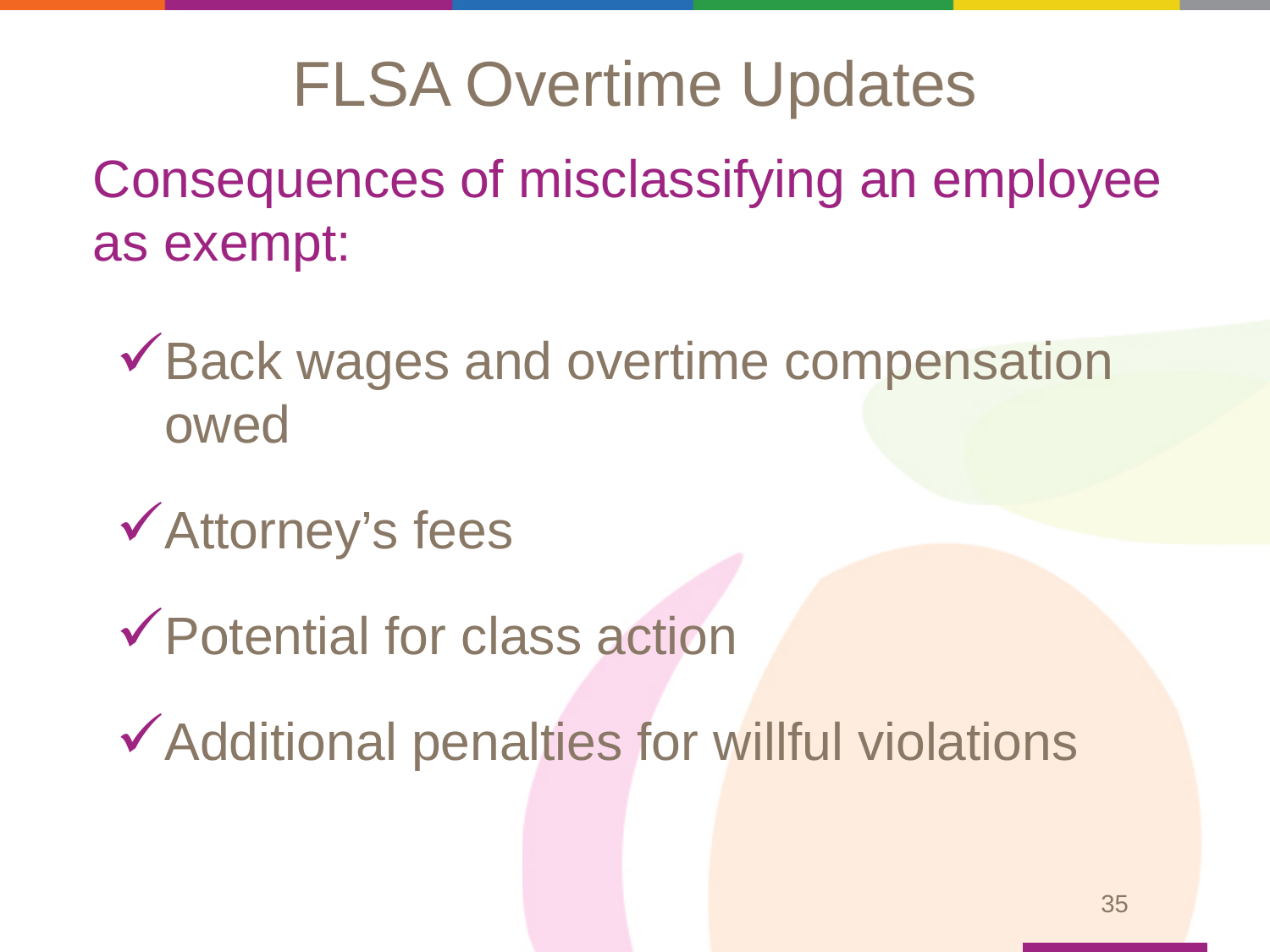### Updating FLSA Status

|                                                                       | <b>Position Number</b>                                     |
|-----------------------------------------------------------------------|------------------------------------------------------------|
| Position Information                                                  | First 1 of 1 2 Last<br>Find   View All                     |
| <b>Headcount Status Filled</b>                                        | lead Count<br>out of<br>1<br>-1<br>$+$ $-$                 |
| Effective Date = $11/15/2019$<br>*Effective Date 07/01/2019<br>FJ     | *Status Active<br>$\checkmark$                             |
| Reason UPD Q<br><b>Position Date</b><br>ate                           | Action Date 06/28/2019                                     |
| *Position Status Approved<br>$\checkmark$<br>CFL - Change FLSA Status | <b>Key Position</b>                                        |
| <b>Job Information</b>                                                |                                                            |
| *Business Unit                                                        |                                                            |
| <b>Job Code</b><br>Q                                                  |                                                            |
| *SCOA Type Regular<br>$\checkmark$                                    | *Full/Part Time   Full-Time<br>$\checkmark$                |
| *Regular Shift Not Applicable<br>$\checkmark$                         | <b>Union Code</b><br>$\alpha$                              |
| <b>Title</b>                                                          | <b>Short Title</b><br><b>Detailed Position Description</b> |
| <b>Work Location</b>                                                  |                                                            |
| *Reg Region USA<br>$\circ$<br><b>United States</b>                    | Company                                                    |
| <b>Department</b>                                                     | *Pay Group SS1<br>Semi-Monthly Salaried                    |
| *Location                                                             | *Employee Type S<br>Q<br>Salaried                          |
| <b>County Code</b><br>$\circ$                                         | Dot-Line<br>$\circ$                                        |
| <b>Reports To</b><br>$\circ$                                          | <b>UI Code</b>                                             |
| <b>Supervisor Lvl</b><br>Q                                            | <b>Security Clearance</b><br>Q                             |
| <b>Salary Plan Information</b>                                        |                                                            |
| Salary Admin Plan SUP<br>Grade 03                                     |                                                            |
| <b>Work Period W</b><br>40.00<br><b>Standard Hours</b><br>Q<br>Weekly |                                                            |
| Tue<br>Wed<br><b>Thu</b><br>Fri<br>Sat<br>Mon                         | Sun                                                        |
| 8.00<br>8.00<br>8.00<br>8.00<br>8.00                                  |                                                            |
| <b>USA</b>                                                            |                                                            |
| <b>FLSA Status</b> Nonexempt<br>$\checkmark$                          | <b>Nonexempt</b><br>$\checkmark$                           |
|                                                                       |                                                            |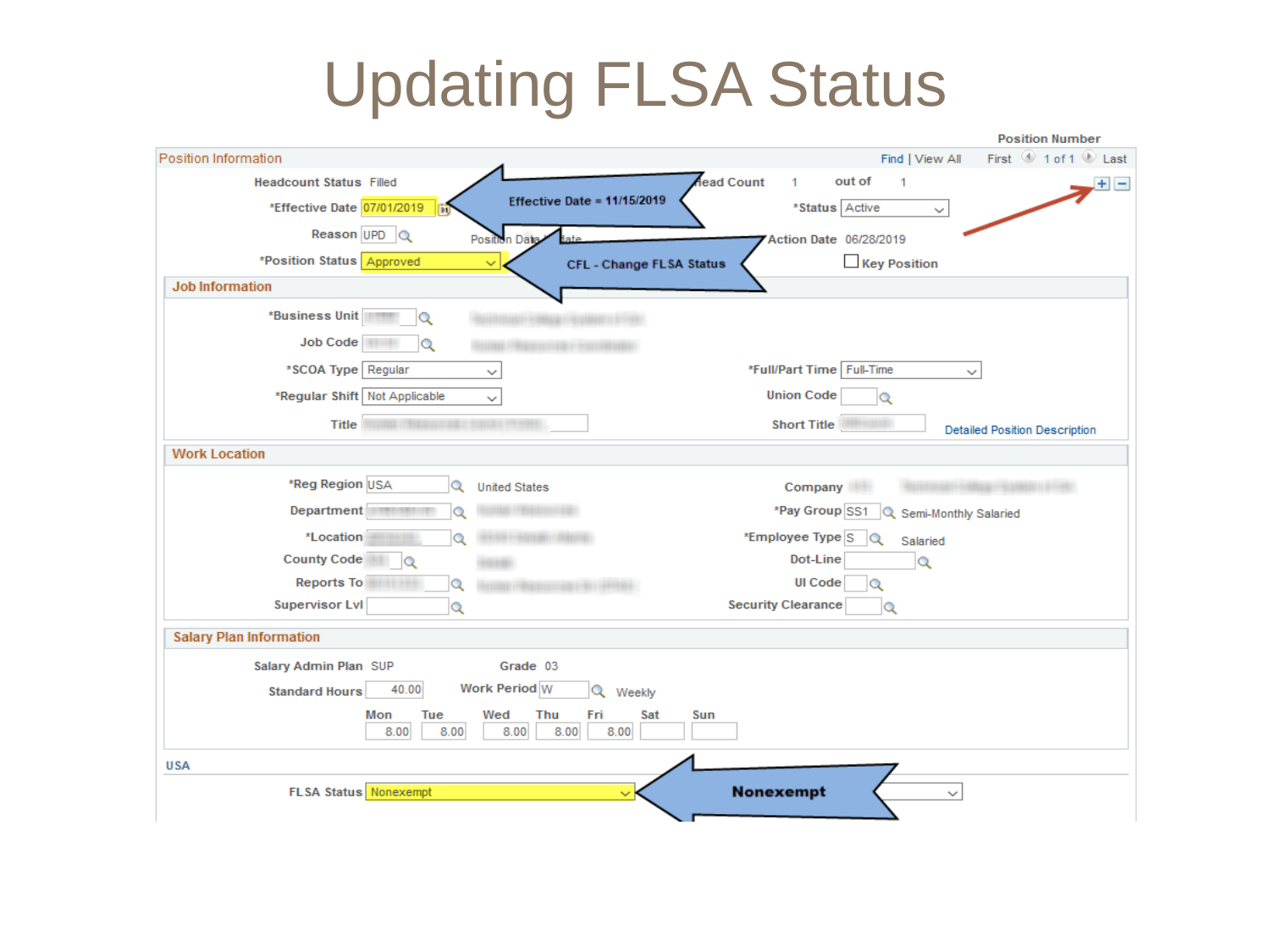

Human Resources Administration



www.doas.ga.gov

#### **HRA Policy**

policy@doas.ga.gov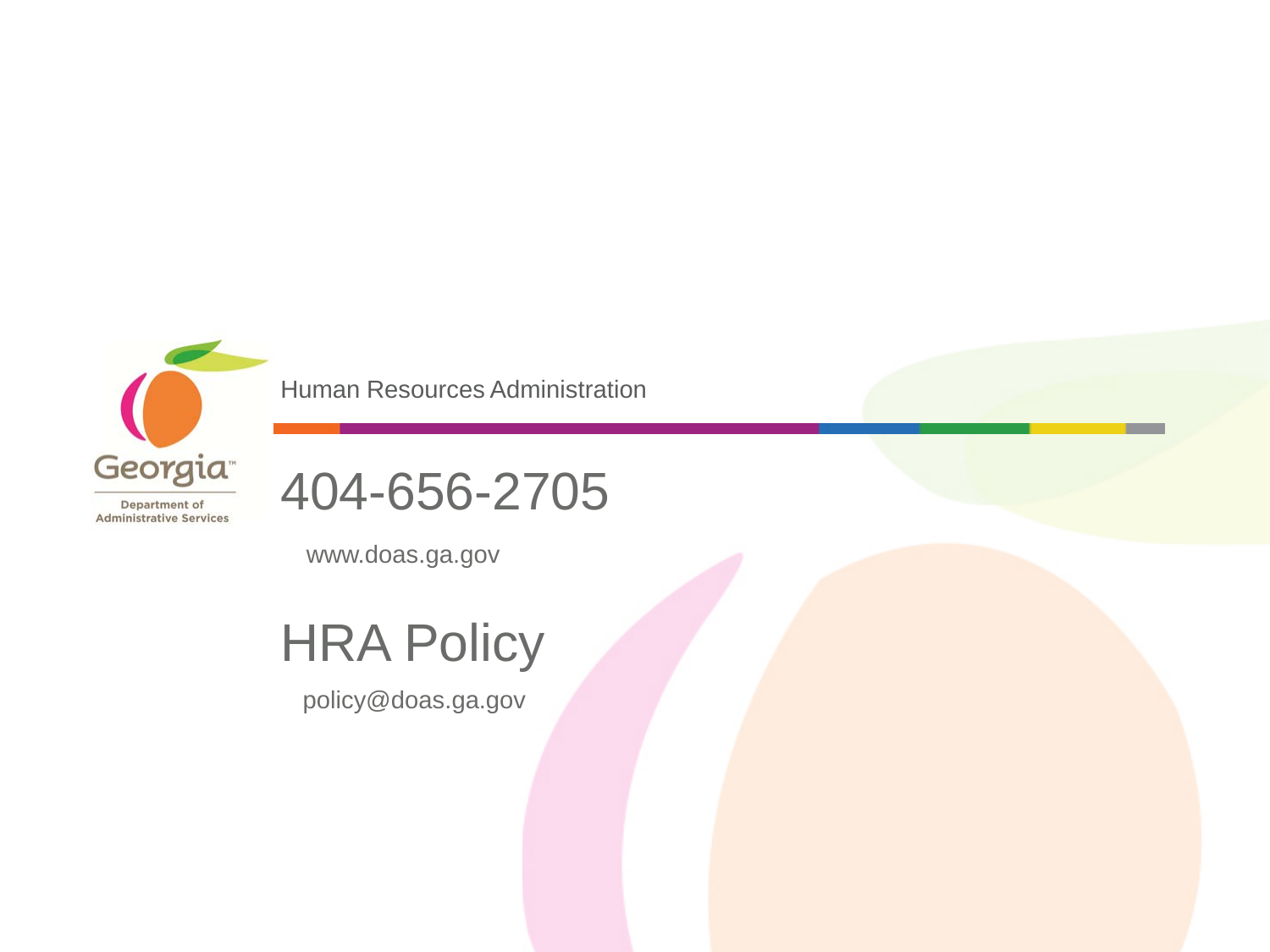New functionality to view the approval status

Available mid-November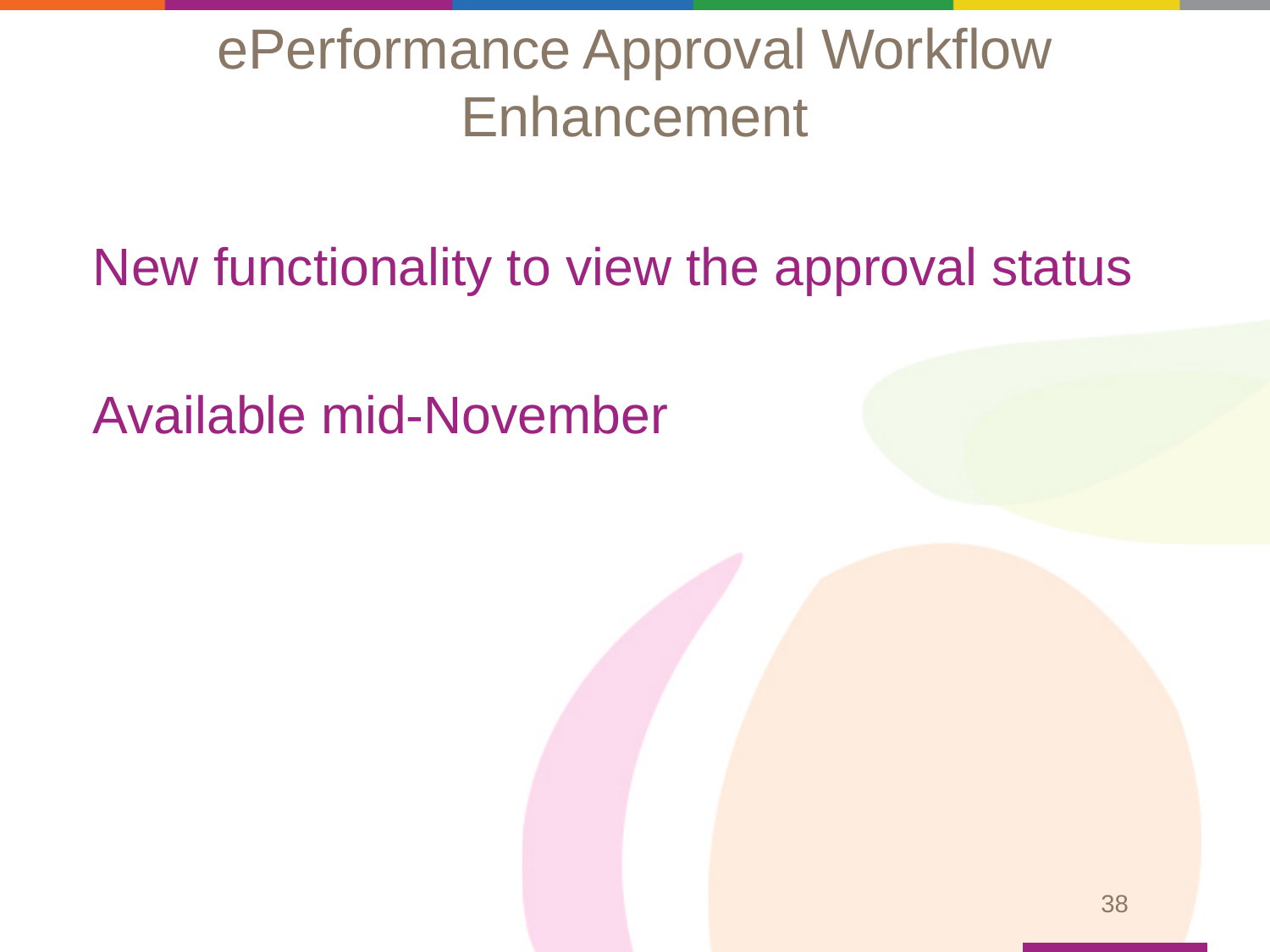### To see the approval status of an ePerformance document, click the red indicator flag

| TeamWorks                                                                                                                                                                                                | <b>HCMTEST</b>                  | Add to Favorites<br>Worklist<br>Performance Trace<br>Home                                                                                                                                                                                                                                                                                         |
|----------------------------------------------------------------------------------------------------------------------------------------------------------------------------------------------------------|---------------------------------|---------------------------------------------------------------------------------------------------------------------------------------------------------------------------------------------------------------------------------------------------------------------------------------------------------------------------------------------------|
| Performance Process<br><b>Steps and Tasks</b><br>Annual Performance Review<br>07/01/2018 - 06/30/2019<br>O O Define Criteria<br>Due Date 01/01/2019<br>O C Review Self Evaluation<br>Due Date 07/31/2019 | Ö<br>《<br>$0 - 0 -$<br>Overview | Return to View Performan<br><b>Annual Performance Review</b><br><b>Manager Evaluation - View</b><br>图Print<br>Job Title<br>Manager <b>Manager</b><br>Document Type Annual Performance Review<br>Period 07/01/2018 - 06/30/2019<br>Document ID 1219649<br>Template Annual Performance Review<br>Due Date 07/31/2019<br>Status Approval - Submitted |
| C C Review Manager Evaluation<br>Due Date 07/31/2019<br>View                                                                                                                                             |                                 | C Expand All   (i) Collapse All       Change Due Date<br>▼ Section 1 - Core/Individual Competencies<br>Expand   O Collapse                                                                                                                                                                                                                        |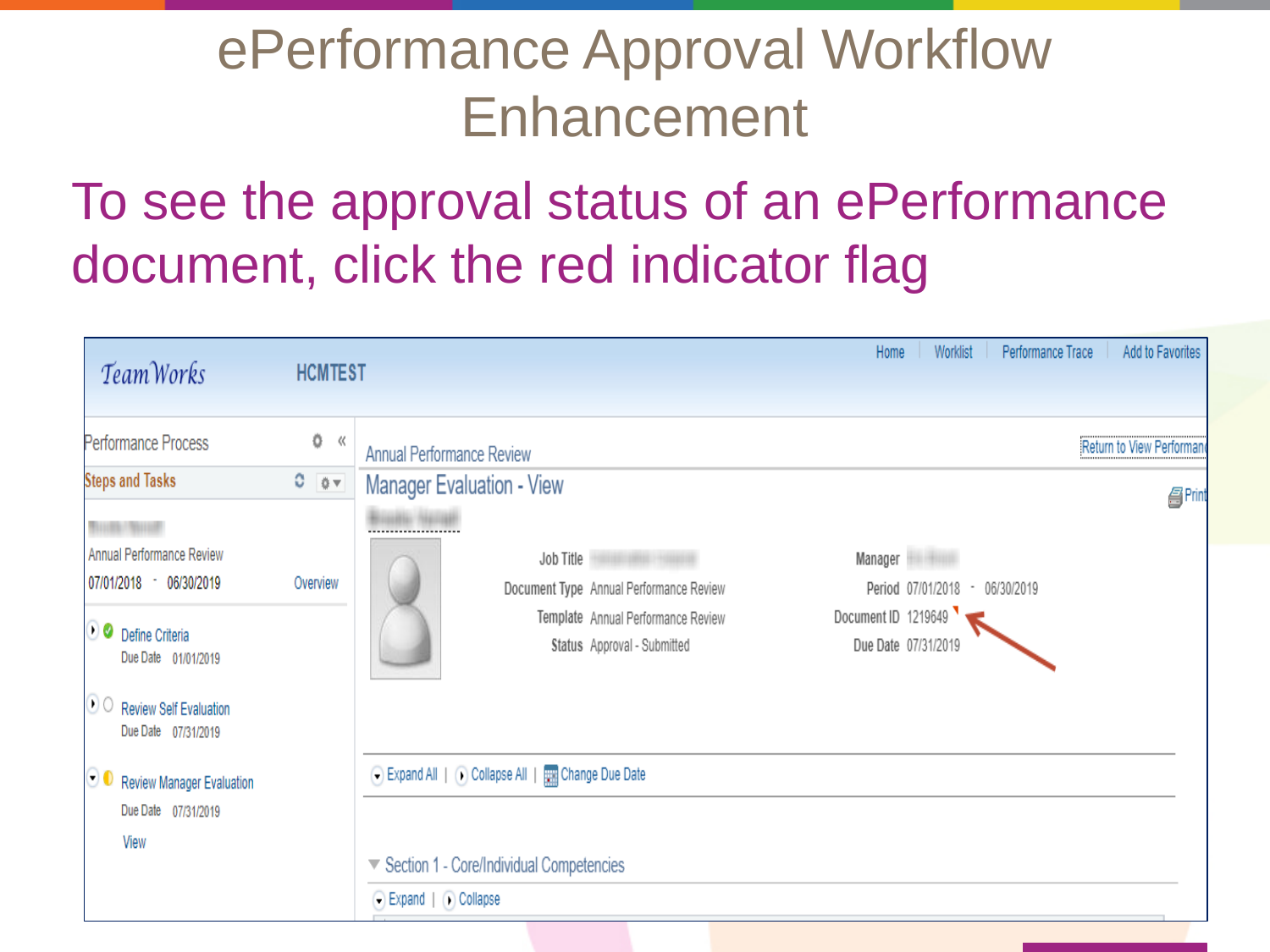#### Click on Approval Status

| TeamWorks                                                   | <b>HCMTEST</b>          |                                                                      | Performance Trace<br>Home<br>Worklist                                                |
|-------------------------------------------------------------|-------------------------|----------------------------------------------------------------------|--------------------------------------------------------------------------------------|
| Performance Process<br><b>Steps and Tasks</b>               | Ö<br>$\ll$<br>$C = 0 -$ | <b>Annual Performance Review</b><br><b>Manager Evaluation - View</b> | Return                                                                               |
| <b>Annual Performance Review</b><br>07/01/2018 - 06/30/2019 | Overview                | Job Title<br>Document Type Annual Performance Review                 | Manager<br>Period 07/01/2018 - 06/30/2019                                            |
| O O Define Criteria<br>Due Date 01/01/2019                  |                         | Template Annual Performance Review<br>Status Approval - Submitted    | Document ID 1219649<br>Related Information<br>Due Date 07/31/2019<br>Approval Status |
| 00<br><b>Review Self Evaluation</b><br>Due Date 07/31/2019  |                         | C Expand All   C Collapse All   File Change Due Date                 |                                                                                      |
| 00<br>Review Manager Evaluation<br>Due Date 07/31/2019      |                         |                                                                      |                                                                                      |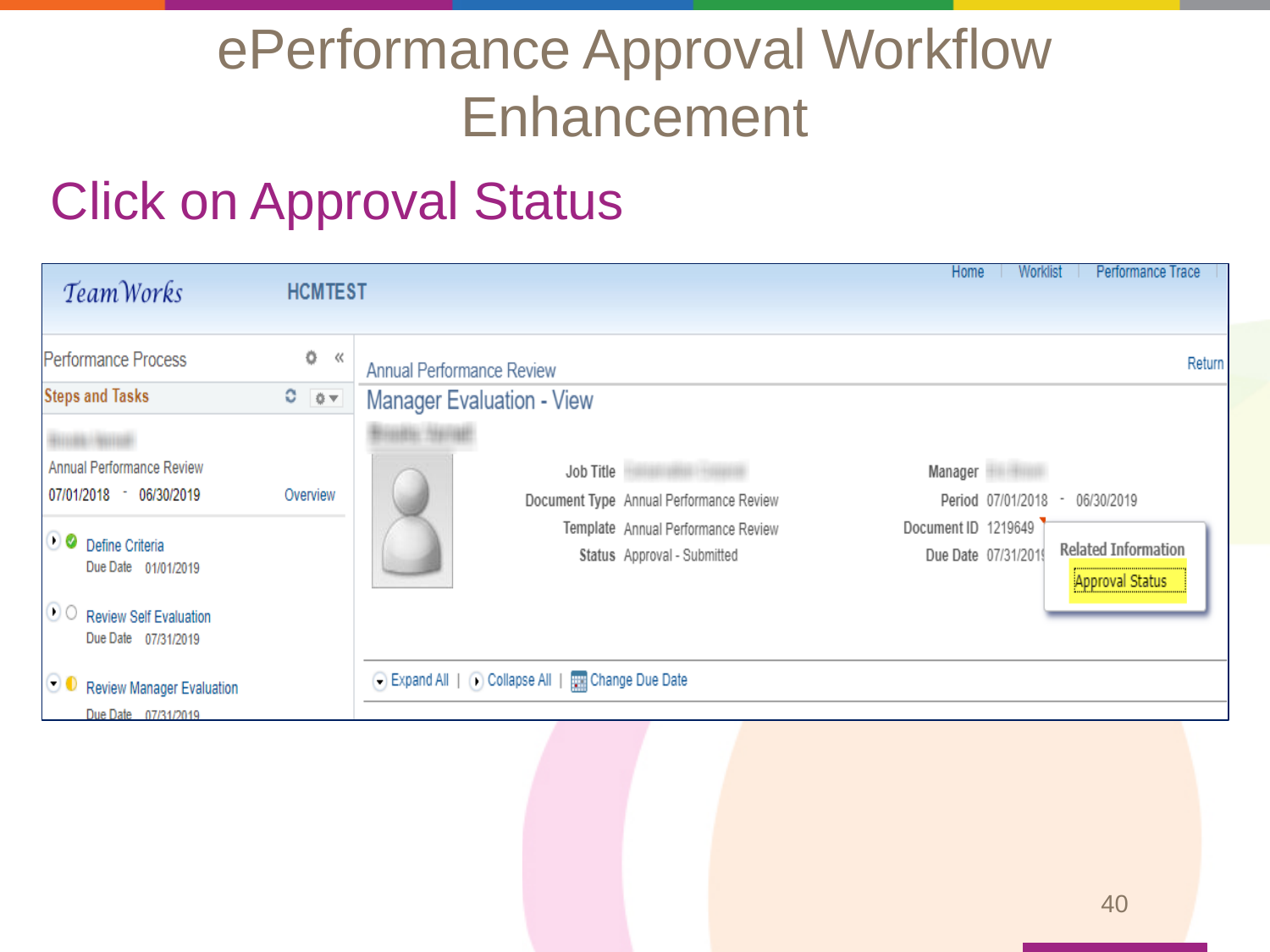### Approval Status will display at the bottom of the document in Related Content

| Related Content |                            | <b>Approval Status</b>                                               | ,,,,,,,,,,                                  |                        |                          |
|-----------------|----------------------------|----------------------------------------------------------------------|---------------------------------------------|------------------------|--------------------------|
|                 |                            | EVALUATION_APPROVAL_CHAIN- Evaluation Approval Chain                 |                                             |                        |                          |
| View All        |                            | Download results in: Excel SpreadSheet CSV Text File XML File (1 kb) |                                             |                        | First 1-1 of 1 Last      |
|                 | Approval Chain             | Approver ID                                                          | Name                                        | <b>Approval Status</b> | <b>Modified Datetime</b> |
|                 | ePerformance Approving Mgr |                                                                      | <b><i><i><u>Different State</u></i></i></b> | Pending                | 07/05/2019 3:08:33PM     |

| <b>STATUS</b>                                | <b>FEATURE AVAILABLE Y/N?</b>                                     |
|----------------------------------------------|-------------------------------------------------------------------|
| <b>Define Criteria</b>                       | Not Available                                                     |
| <b>Track Progress (Checkpoint Documents)</b> | Available however Related Content section will be blank           |
| <b>Evaluation in Progress</b>                | Available however Related Content section will be blank           |
| <b>Approval Submitted</b>                    | Available, pending approvals will be displayed in Related Content |
| <b>Ready to Acknowledge</b>                  | Available, approvals will be displayed in Related Content         |
| Acknowledged                                 | Available, approvals will be displayed in Related Content         |
| <b>Completed</b>                             | Available, approvals will be displayed in Related Content         |
|                                              |                                                                   |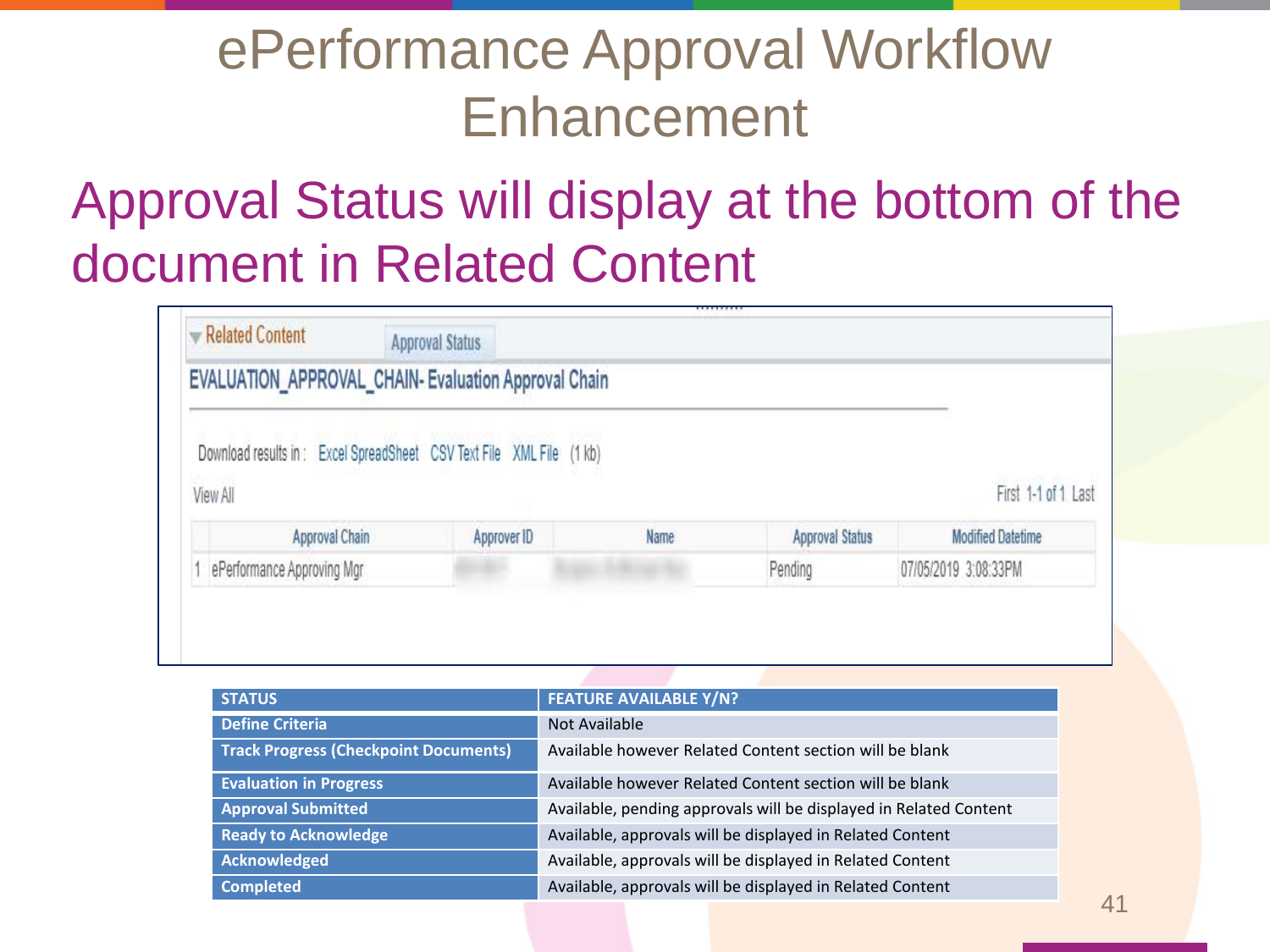

## **New Action Reason Code For Interim Staff**

**Purpose:** Identify employees who work short periods of time but are not terminated and rehired between work periods

- **❖** Tenured staff
- ❖ Seasonal staff
- **❖ Other short work periods**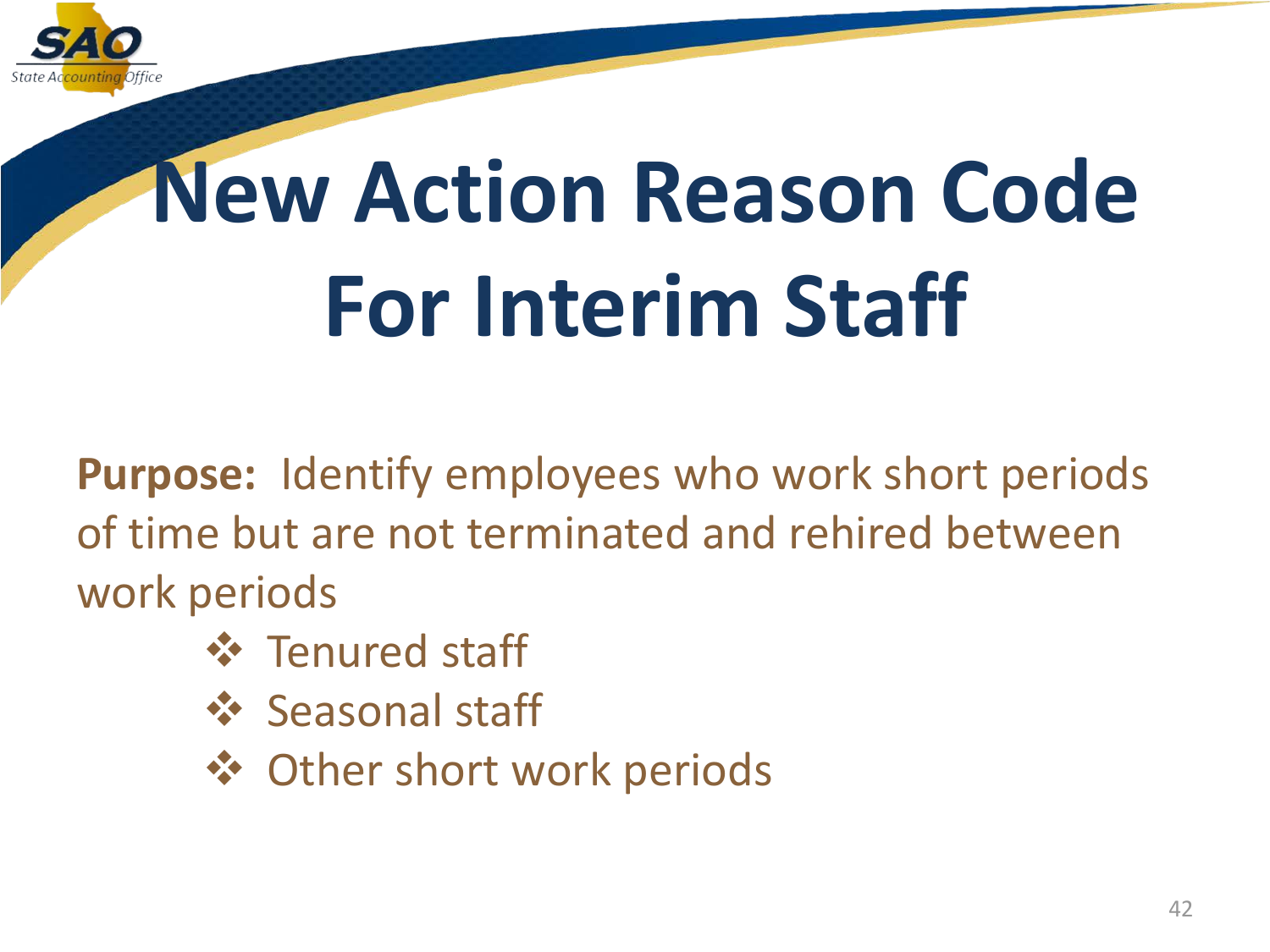

## **New Action Reason Code For Interim Staff**

**Usage:** Allows for easy activation/de-activation of employees who routinely have breaks in work periods.

**Benefit:** Provides a way to identify these types of employees for reporting and compliance purposes.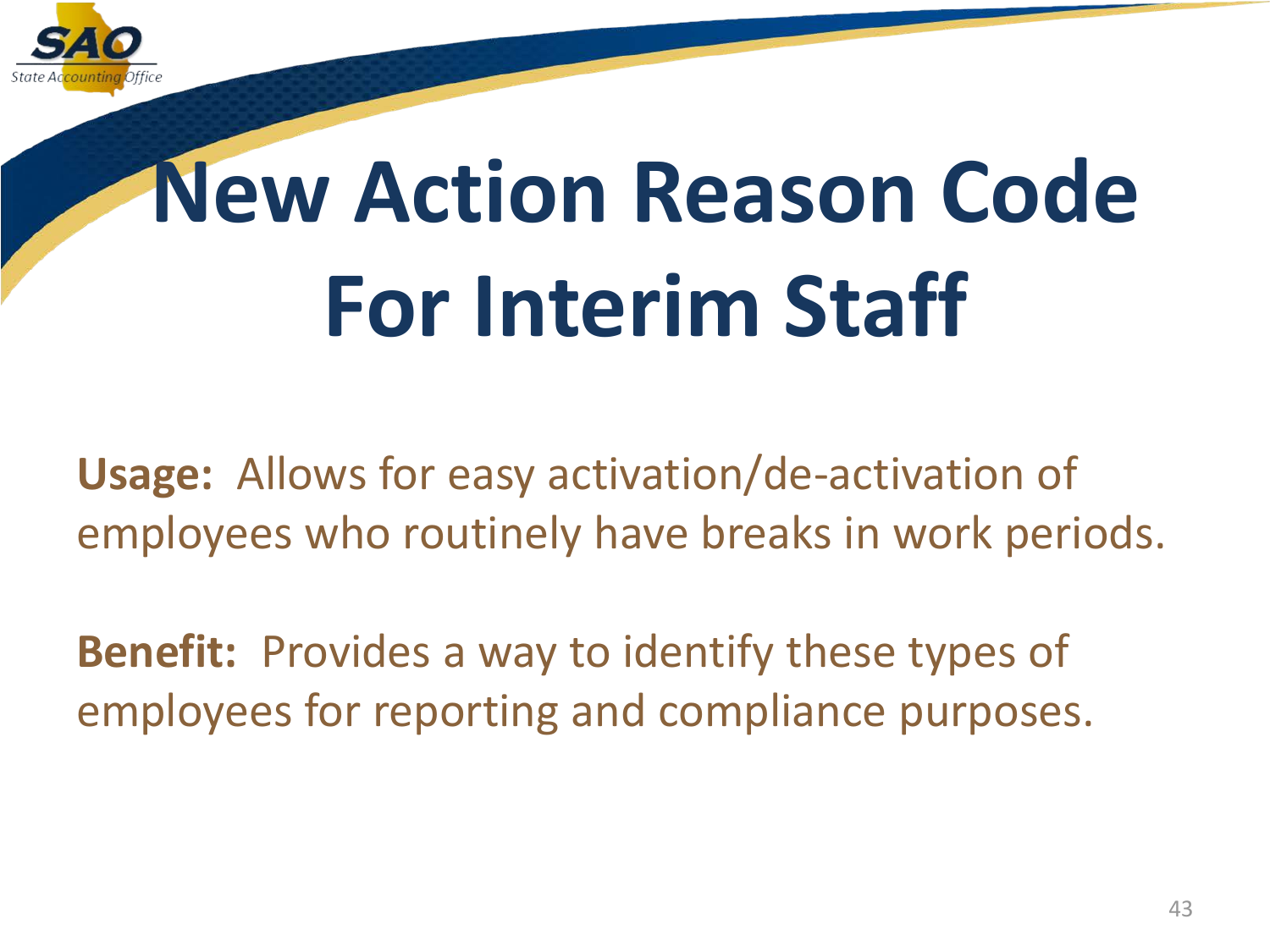

## **New Action Reason Code For Interim Staff**

**Action Code**: **LOA** (Leave of Absence)

**Action Reason Code: INS** (Interim Staff)

**Availability:** December 2019

Action Reason Reference Guide is located at [https://sao.georgia.gov/action-reason-code.](https://gcc01.safelinks.protection.outlook.com/?url=https://sao.georgia.gov/action-reason-code&data=02|01|Martha.Varn@sao.ga.gov|4376b841f23a45507f8608d753de1a6b|512da10d071b4b948abc9ec4044d1516|0|0|637070085694750718&sdata=npie1xwD/1U8S6HeDGDlXcs2cdg9CPezTfzULdD6EjM%3D&reserved=0)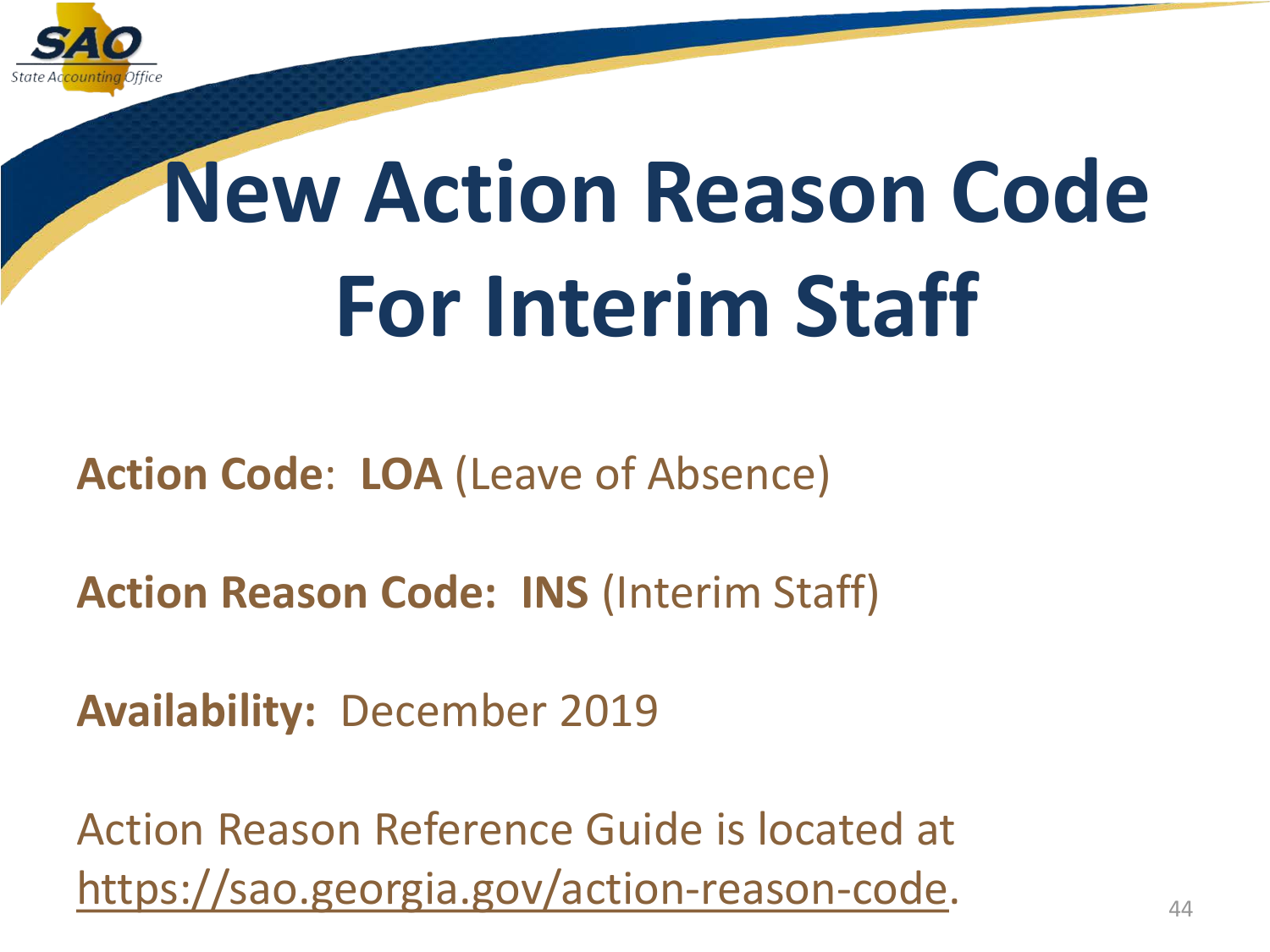

## **Personal Leave Reminder**

- $\triangleright$  Elections can be entered from December 8 through December 31
- $\triangleright$  HR Users can enter elections for employees who cannot access ESS
- $\triangleright$  Employees are eligible to elect Personal Leave if they have a sick leave balance over 120 hours as of November 30
- $\triangleright$  Personal Leave will be available for use on 1/8/2020.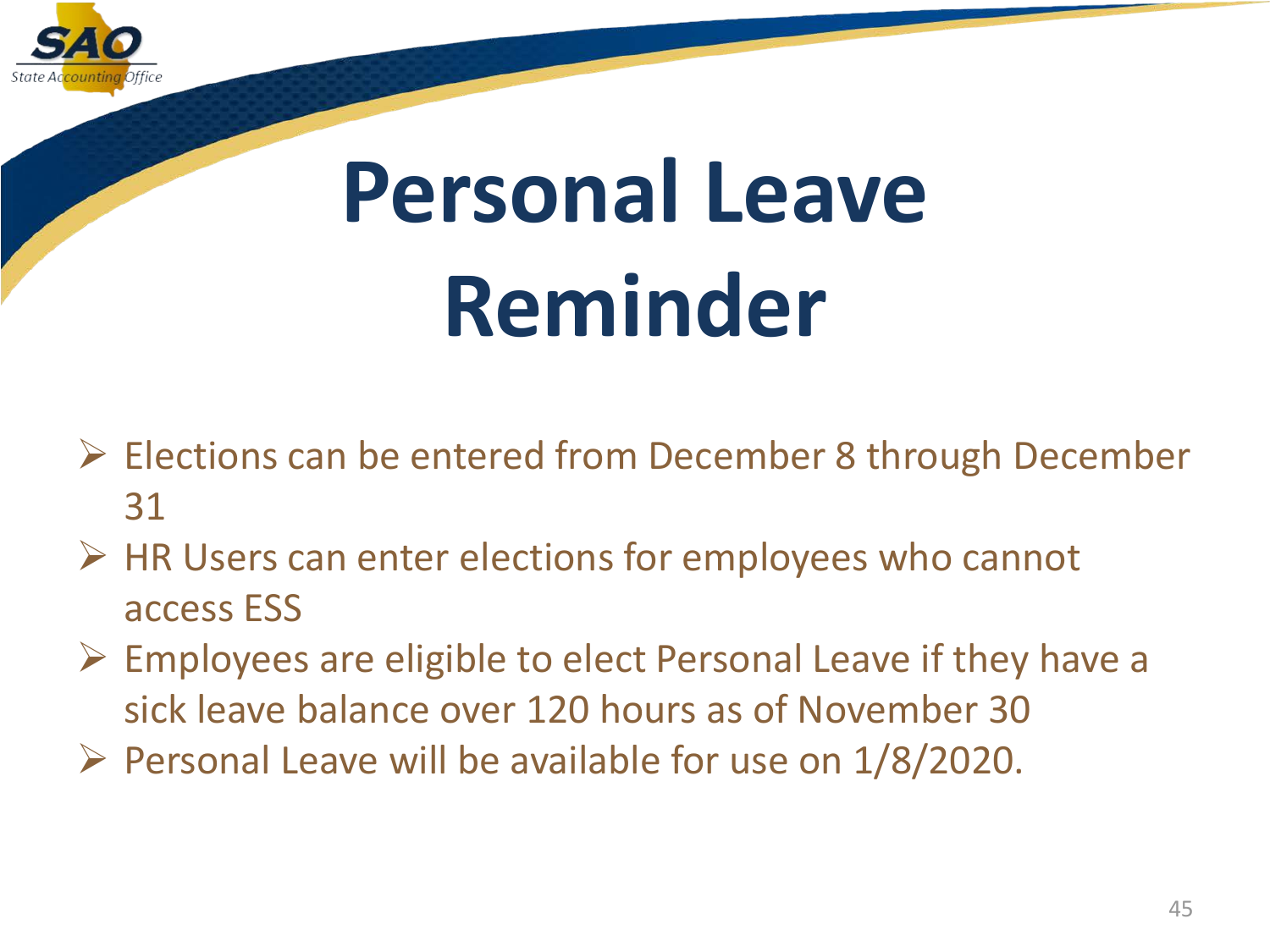

## **Education Support Leave Reminder**

 $\geq$  2019 balances will be cleared on 12/31/2019

 $\geq$  2020 balances will be added on 12/31/2019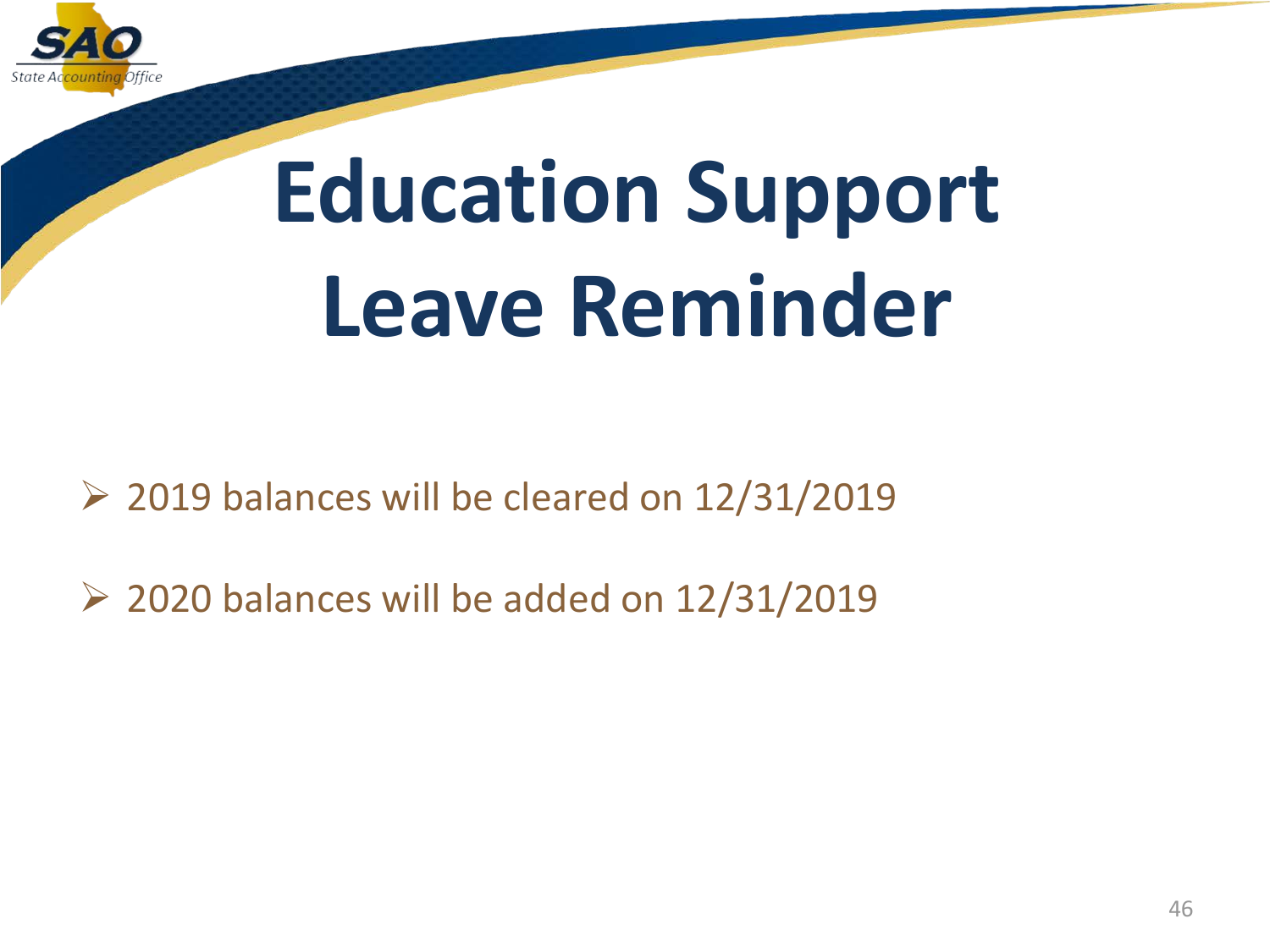

## **Annual Enrollment Load For Payroll**

Deductions for December 2019 will be loaded by the end of November

New Deduction Codes *(Update: there are no new deduction codes)*

There are a few rate changes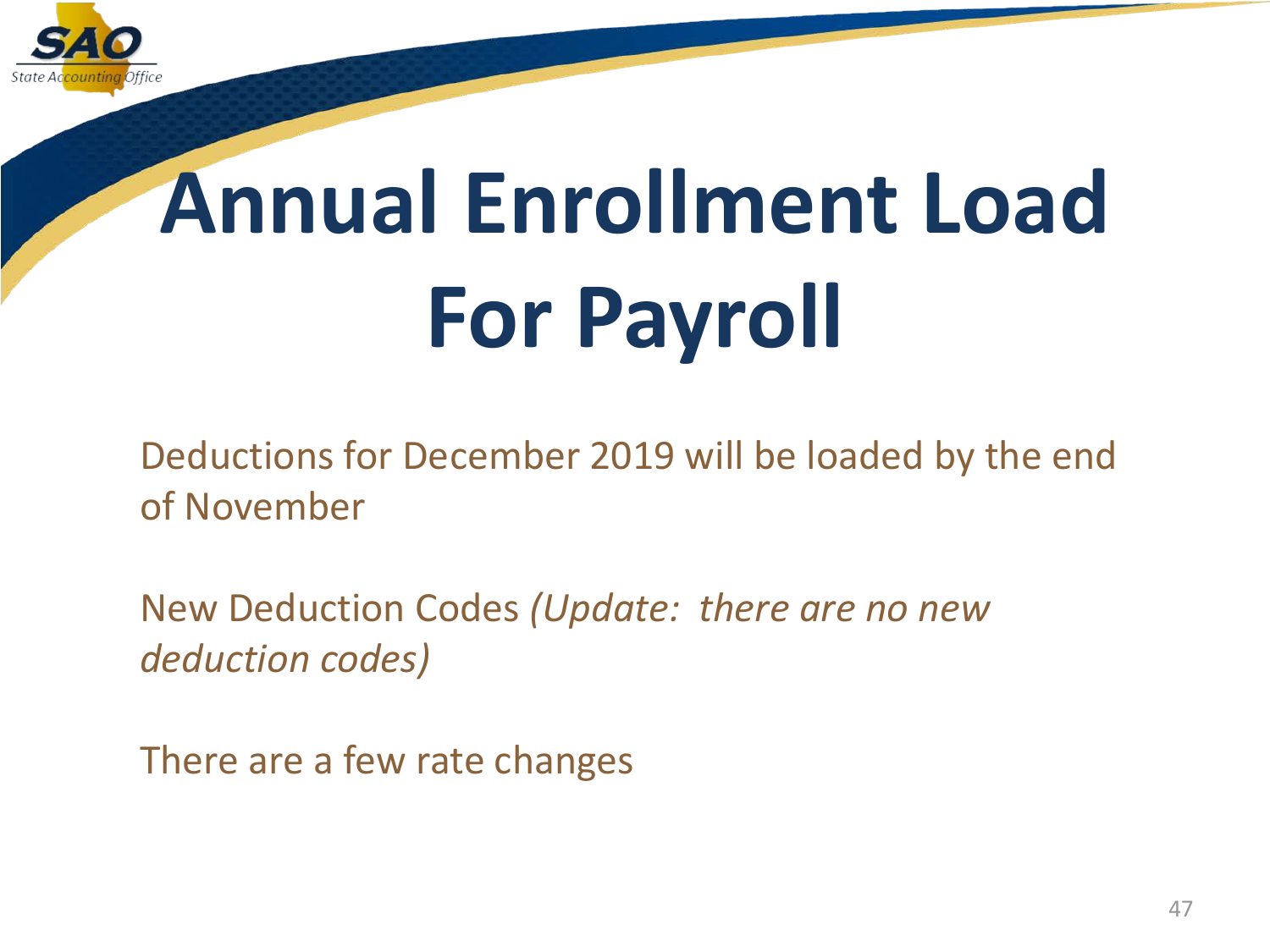

## **Charitable Contributions Load**

Transactions will be loaded for the payroll in January 2020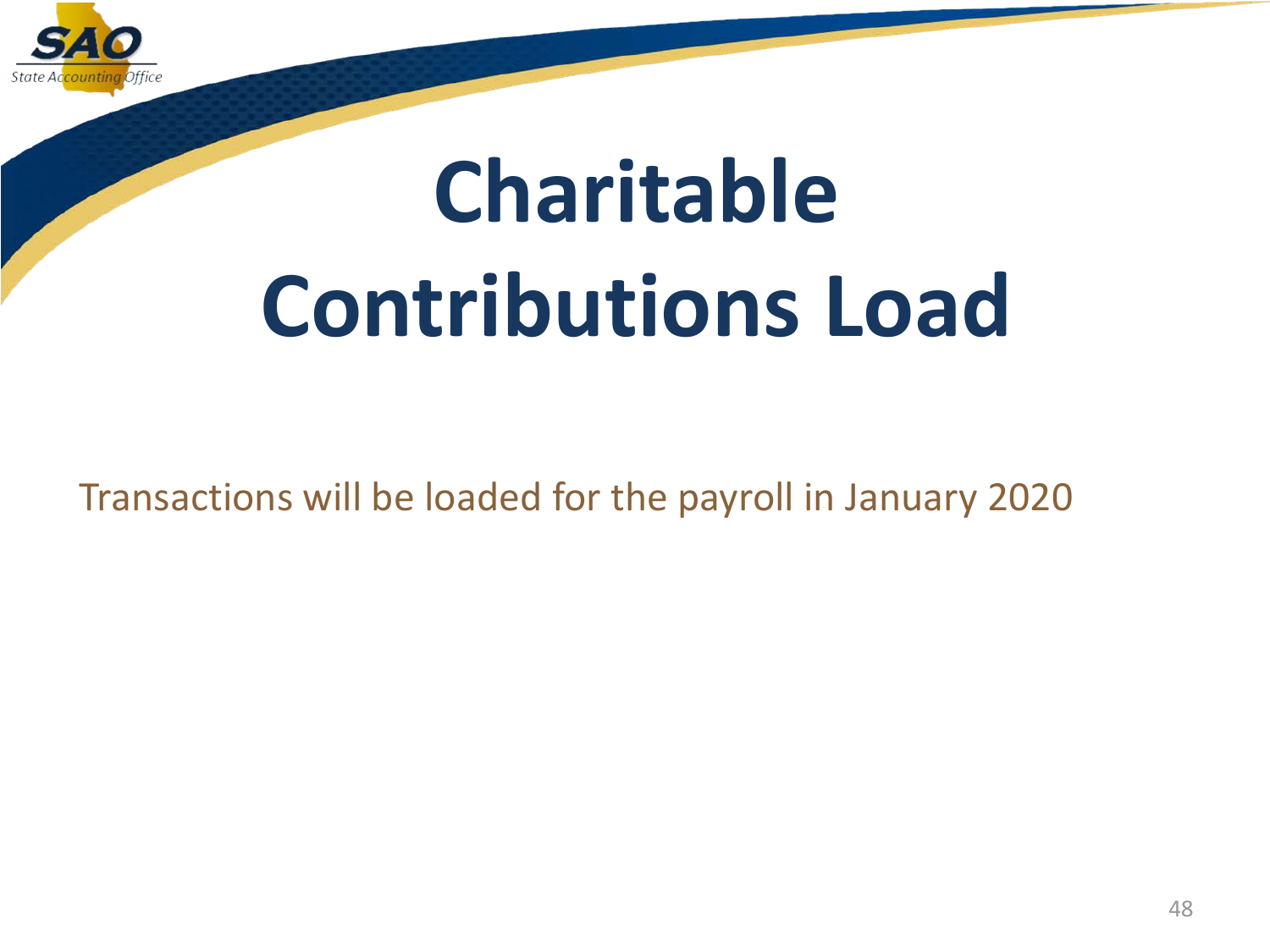

#### Subgroups

- **❖ General/HCM Transactions**
- ePerformance
- **❖ Training**
- Payroll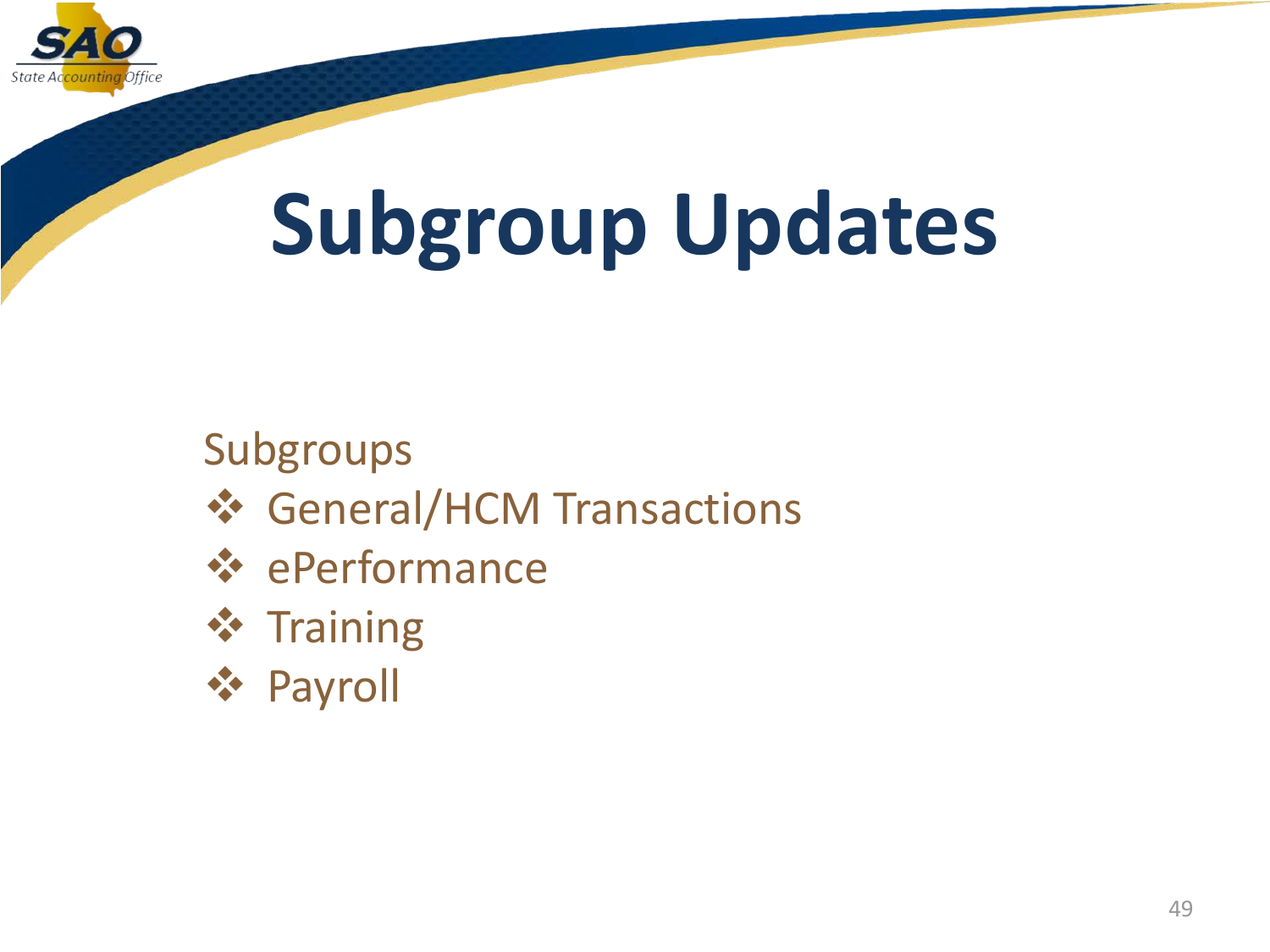

Feedback – Topics of Interest

- **Reports and payroll queries**
- Onboarding training
- ❖ Is there a navigation guide?
- ❖ Sequencing of HCM transactions (related to SHBP and only 1 transaction per day)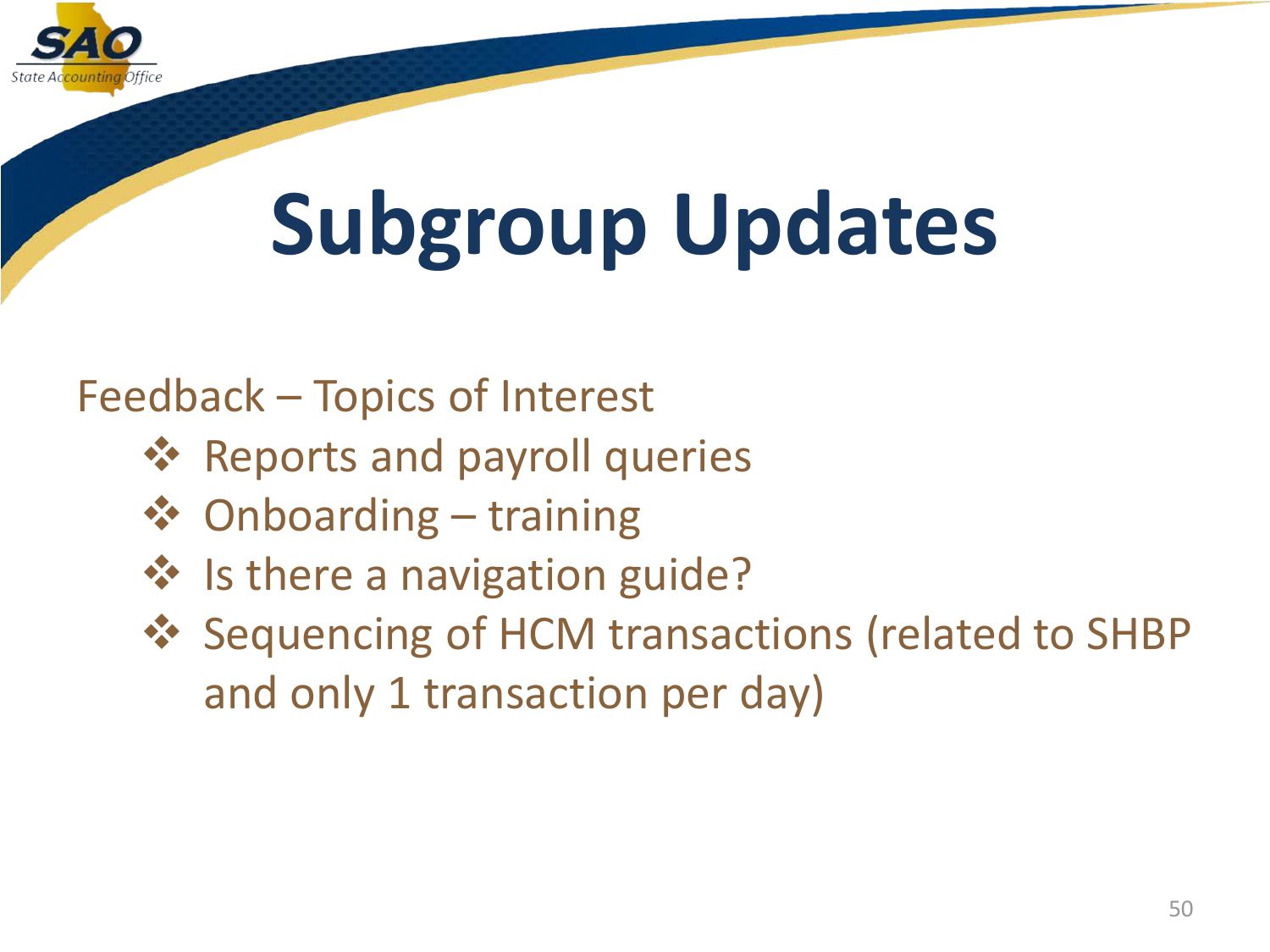

#### Feedback – Pain Points

- **❖ Training/Best Practices/Knowledge**
- ❖ Additional UPKs for payroll to cover all payroll processes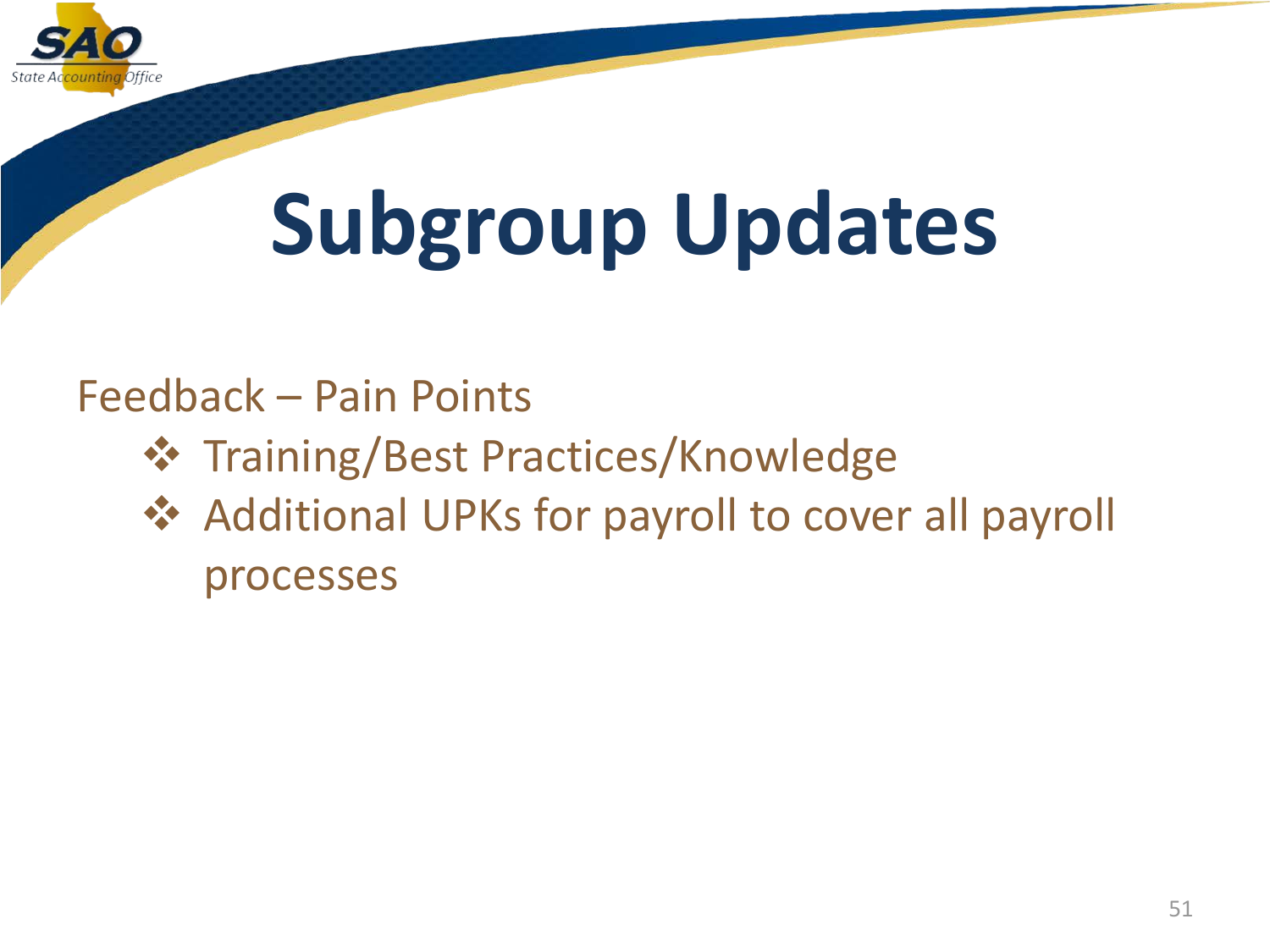

#### Feedback – Specific Issues

- Additional UPKs for payroll to cover all payroll processes
- **❖** Health Benefit Transactions
- **❖** Effective Dates: When to correct/update/override on various scenarios
- **❖ Using Combo Codes**
- **ERS invoice & reconciliation issues**
- **❖ Position Management**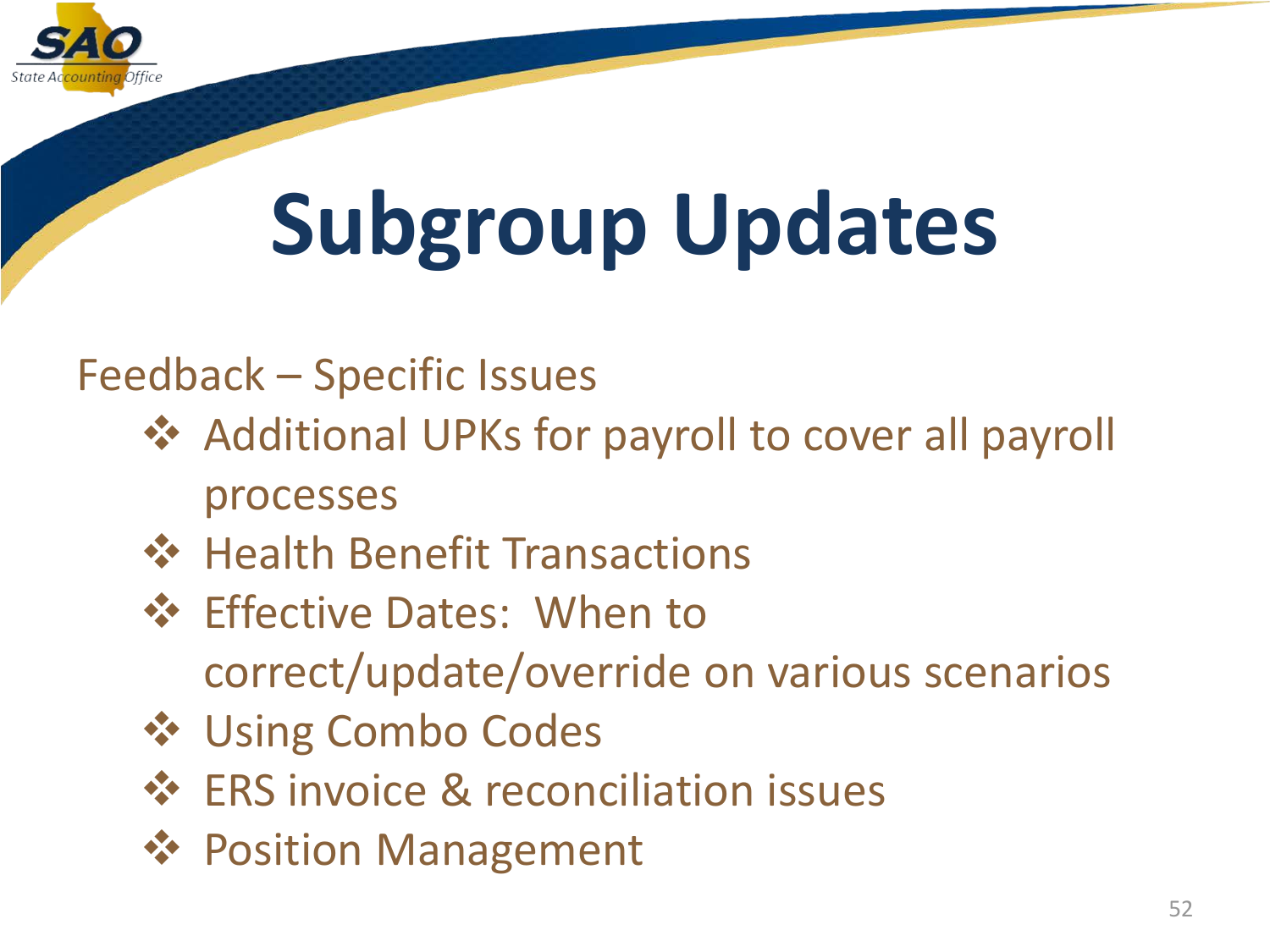

Next Steps

- **❖ Organizational Meeting**
- **❖** Assign feedback topics to appropriate group
- **❖** Identify solutions
- **❖** Prioritize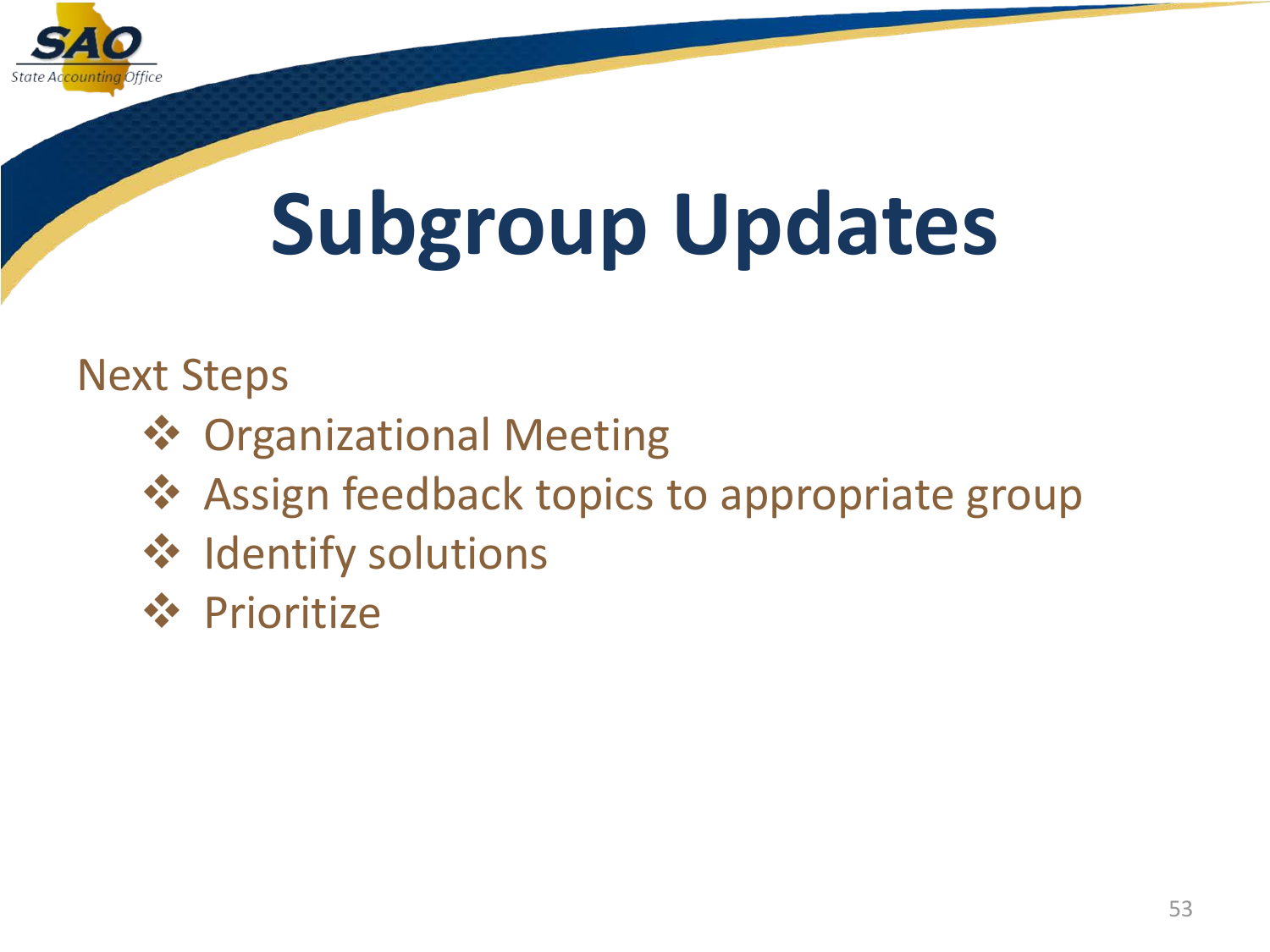

### **Other Feedback**

Next Steps

- **❖** Updates on current and future activities
- **❖ HCM Security Roles**
- **❖ Combo Codes**
- **❖ Queries**
- **❖ Labor Reports**
- **❖** Documentation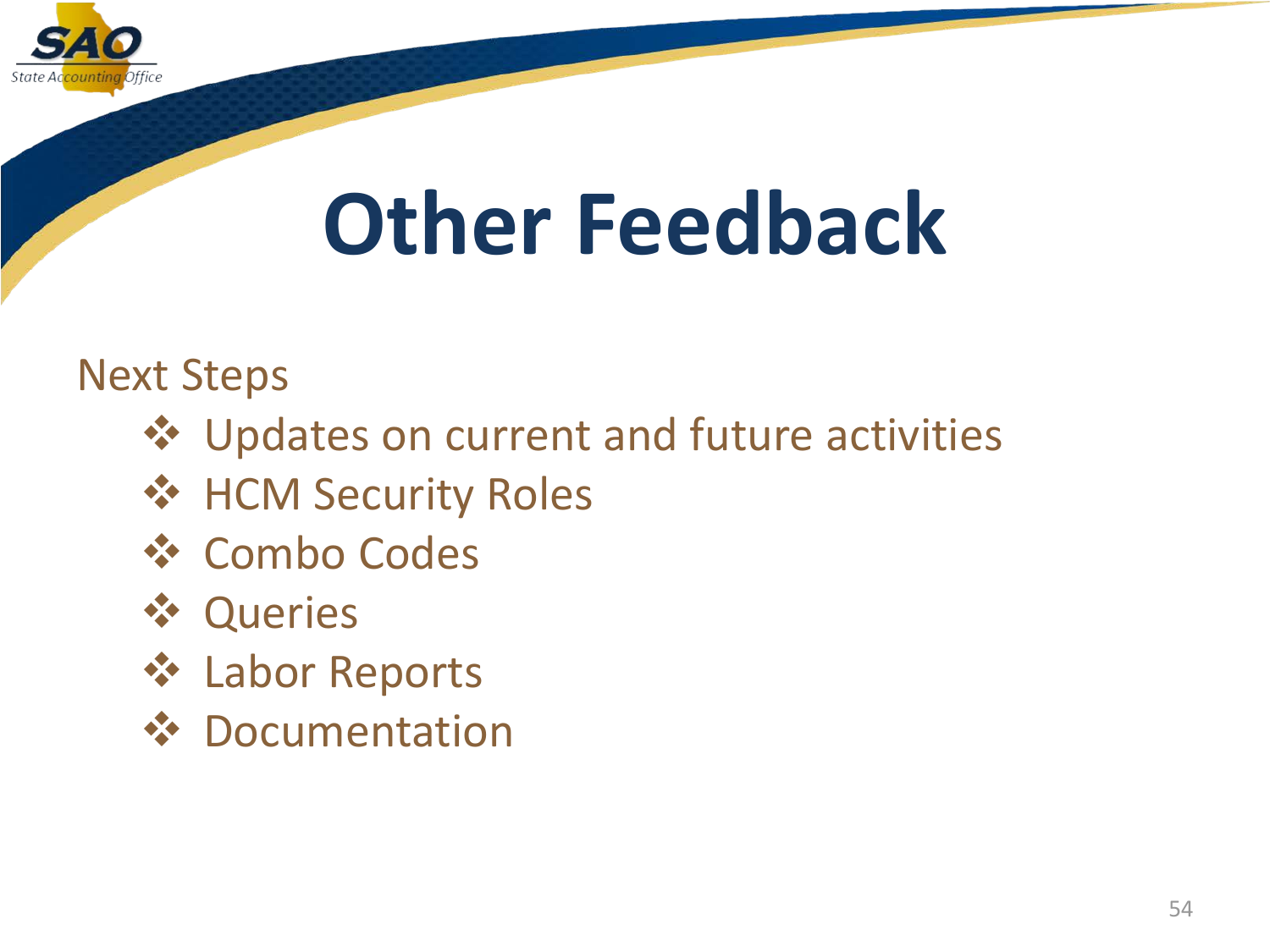

### **Did You Know……..**

Queries with U at the end of the name indicate the query provides access to unmasked birthdate, social security number and direct deposit account number.

Additional security is needed to be able to view and run the unmasked queries.

Follow your agency's normal security process to request access. TeamWorks Agency Security Officers are aware of how to request additional access.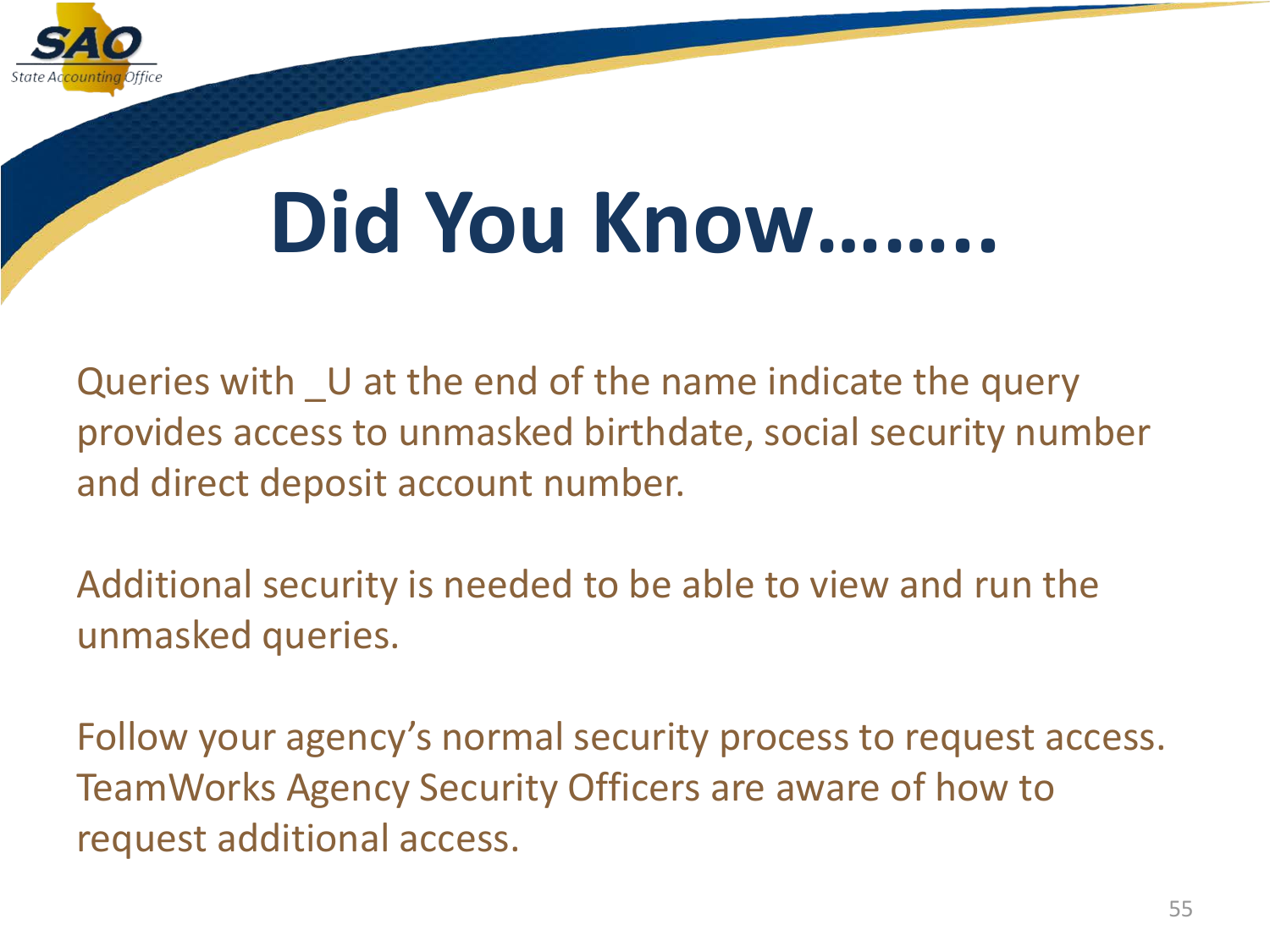

### **SAO Communications**

HCM security access is used to prepare distribution lists for communications using the Primary Email addresses in TeamWorks HCM.

Please remember to keep your email addresses updated, especially if you have transferred to a new agency.

Please use your state email address and not a personal email address as your primary email address.

Please share communications within your agency as appropriate.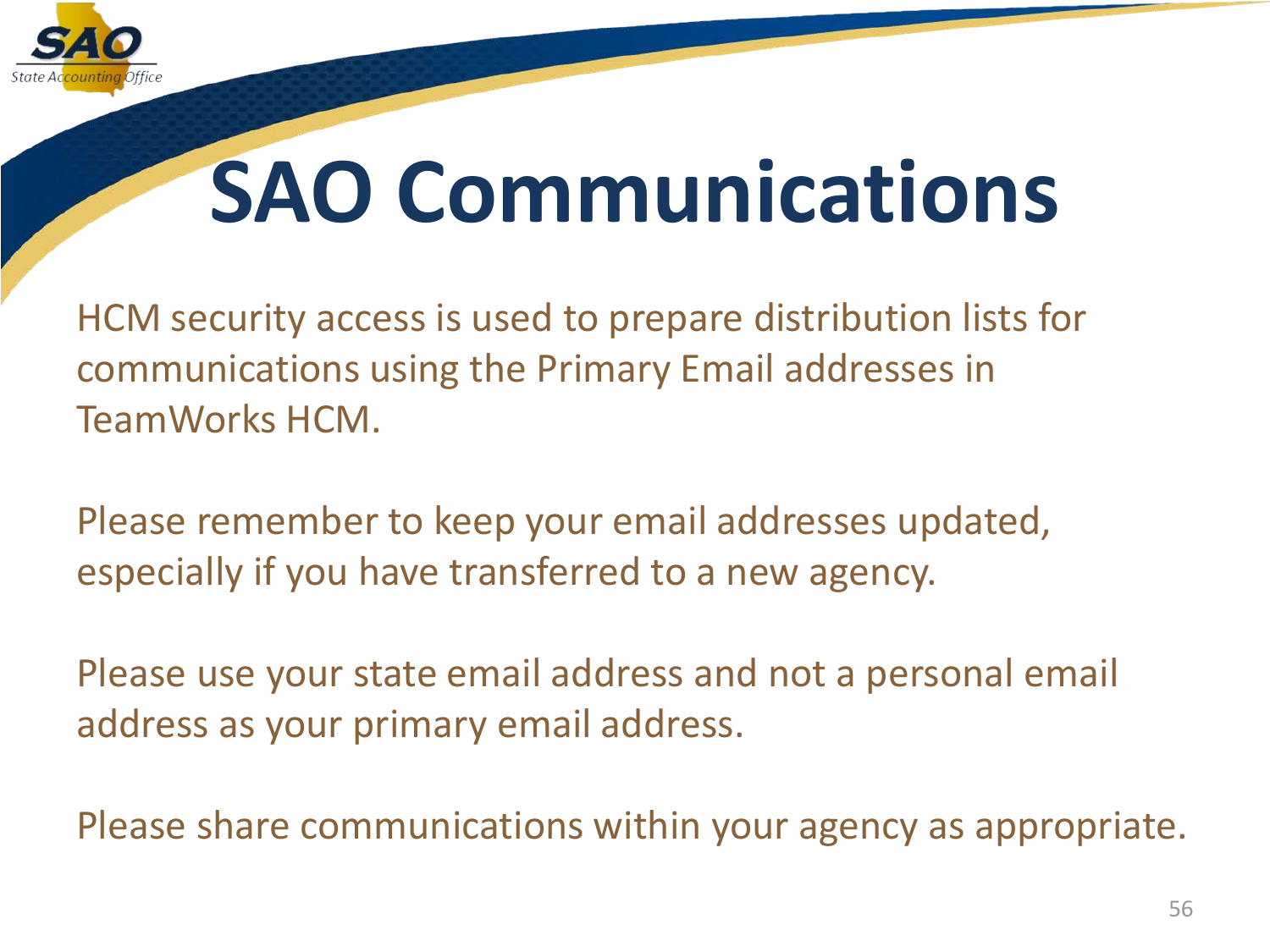

### **Providing Feedback**

Martha Varn: [Martha.Varn@sao.ga.gov](mailto:Martha.Varn@sao.ga.gov)

Melody Richards: [Melody.Richards@sao.ga.gov](mailto:Melody.Richards@sao.ga.gov)

Customer Support Center: [HCM@sao.ga.gov](mailto:HCM@sao.ga.gov)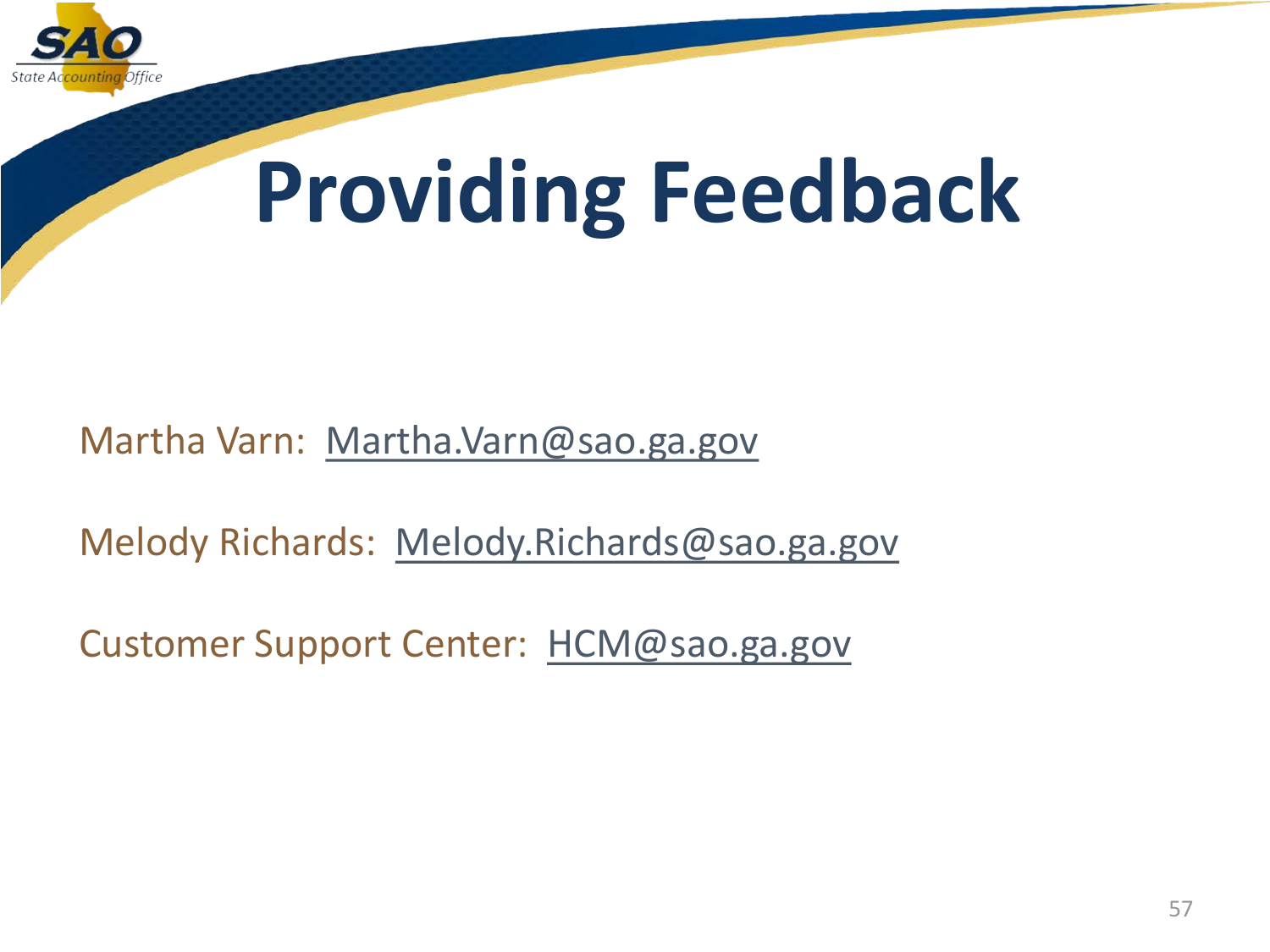

### **Agency Participation**

We want your feedback!

 $\triangleright$  Suggested topics for future meetings  $\triangleright$  Suggested topics for subgroups General comments

Thank you for your participation!